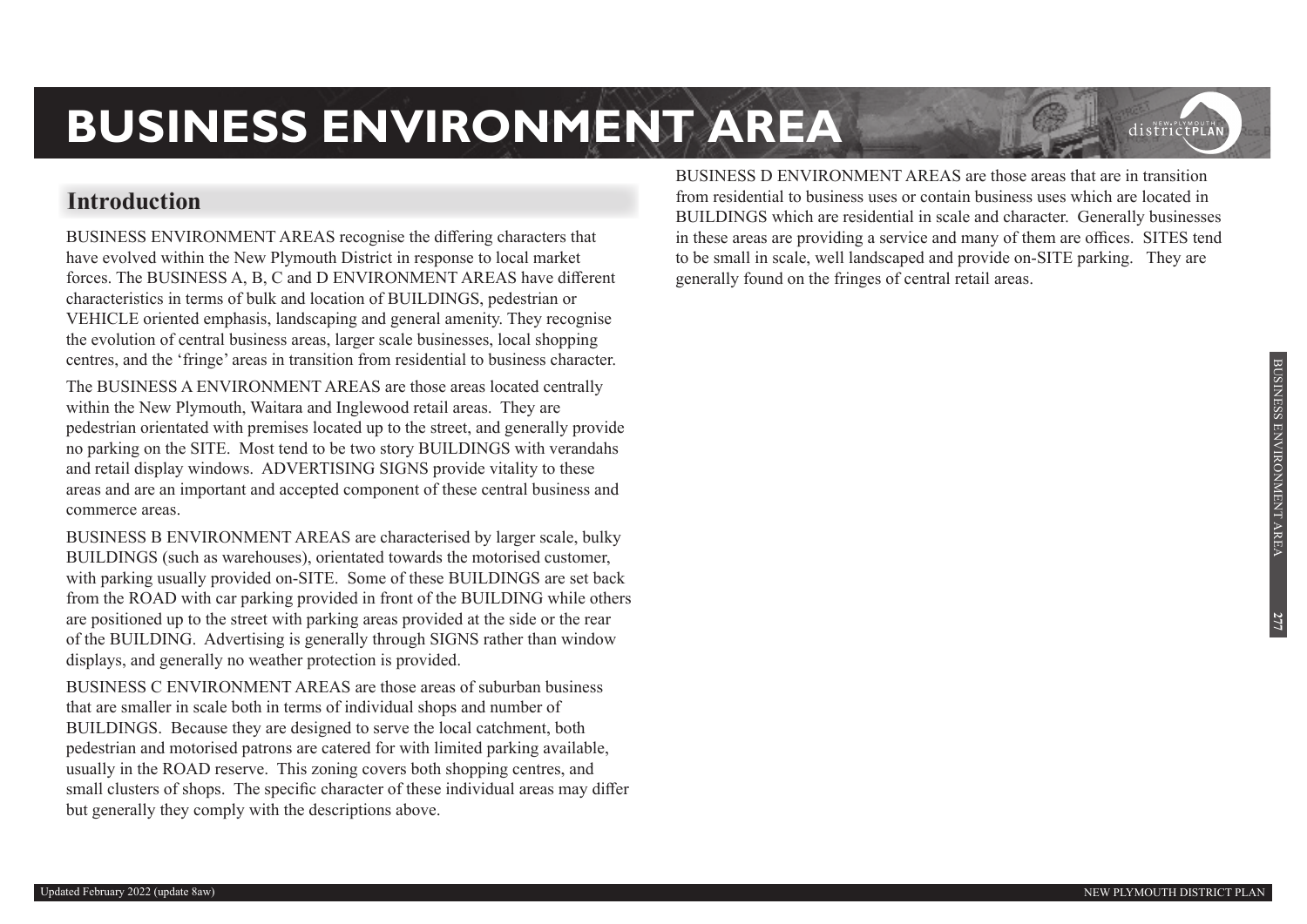## **Checklist to the BUSINESS ENVIRONMENT AREA**

|           | Does your activity involve any of the following?                                                                                                                                                                                                                                                                                                                                                                                                                                         |        |                   |
|-----------|------------------------------------------------------------------------------------------------------------------------------------------------------------------------------------------------------------------------------------------------------------------------------------------------------------------------------------------------------------------------------------------------------------------------------------------------------------------------------------------|--------|-------------------|
|           | No $\longrightarrow$ go to question 2                                                                                                                                                                                                                                                                                                                                                                                                                                                    |        |                   |
|           | Yes                                                                                                                                                                                                                                                                                                                                                                                                                                                                                      |        |                   |
|           |                                                                                                                                                                                                                                                                                                                                                                                                                                                                                          |        |                   |
|           | Rules that apply to specific activities:                                                                                                                                                                                                                                                                                                                                                                                                                                                 |        | Refer to Rule     |
| $\bullet$ | ERECTION of STRUCTURES including:                                                                                                                                                                                                                                                                                                                                                                                                                                                        |        |                   |
|           |                                                                                                                                                                                                                                                                                                                                                                                                                                                                                          | $\Box$ | Bus1-3, 8-23      |
|           |                                                                                                                                                                                                                                                                                                                                                                                                                                                                                          |        | Bus1-7, 24-27     |
|           | $\begin{minipage}[c]{0.5\textwidth} \centering \begin{tabular}[c]{@{}l@{}} \textbf{SIGNS} & \textcolor{red}{\textbf{3.5}} & \textcolor{red}{\textbf{5.5}} & \textcolor{red}{\textbf{6.5}} & \textcolor{red}{\textbf{6.5}} & \textcolor{red}{\textbf{6.5}} & \textcolor{red}{\textbf{6.5}} & \textcolor{red}{\textbf{6.5}} & \textcolor{red}{\textbf{6.5}} & \textcolor{red}{\textbf{6.5}} & \textcolor{red}{\textbf{6.5}} & \textcolor{red}{\textbf{6.5}} & \textcolor{red}{\textbf{6.5$ |        | Bus1-7, 28-51     |
|           |                                                                                                                                                                                                                                                                                                                                                                                                                                                                                          |        | $Bus1-7$          |
| $\bullet$ |                                                                                                                                                                                                                                                                                                                                                                                                                                                                                          |        | Bus52-54, 58-60   |
|           |                                                                                                                                                                                                                                                                                                                                                                                                                                                                                          | $\Box$ | Bus61-62          |
| $\bullet$ |                                                                                                                                                                                                                                                                                                                                                                                                                                                                                          | $\Box$ | Bus <sub>64</sub> |
|           |                                                                                                                                                                                                                                                                                                                                                                                                                                                                                          |        | Bus65-67          |
|           |                                                                                                                                                                                                                                                                                                                                                                                                                                                                                          | $\Box$ | Bus70-78          |
|           | Do you meet the following standards?                                                                                                                                                                                                                                                                                                                                                                                                                                                     |        |                   |
|           |                                                                                                                                                                                                                                                                                                                                                                                                                                                                                          |        |                   |
|           | Rules that apply to all land uses:                                                                                                                                                                                                                                                                                                                                                                                                                                                       |        | Refer to Rule     |
| $\bullet$ |                                                                                                                                                                                                                                                                                                                                                                                                                                                                                          | $\Box$ | Bus79-81          |
| $\bullet$ |                                                                                                                                                                                                                                                                                                                                                                                                                                                                                          | $\Box$ | Bus82-85          |
| $\bullet$ | Requirement to provide VEHICLE ACCESS POINTS, on-SITE parking for MEDIUM SERVICE VEHICLES or larger, loading and                                                                                                                                                                                                                                                                                                                                                                         |        |                   |
|           |                                                                                                                                                                                                                                                                                                                                                                                                                                                                                          | $\Box$ | Bus86-94          |
|           |                                                                                                                                                                                                                                                                                                                                                                                                                                                                                          |        |                   |

Note: Where a rule in an OVERLAY and a rule in these sections are inconsistent, the rule in the OVERLAY applies.

**278** 

 $\mathbf{1}$ 

 $\overline{2}$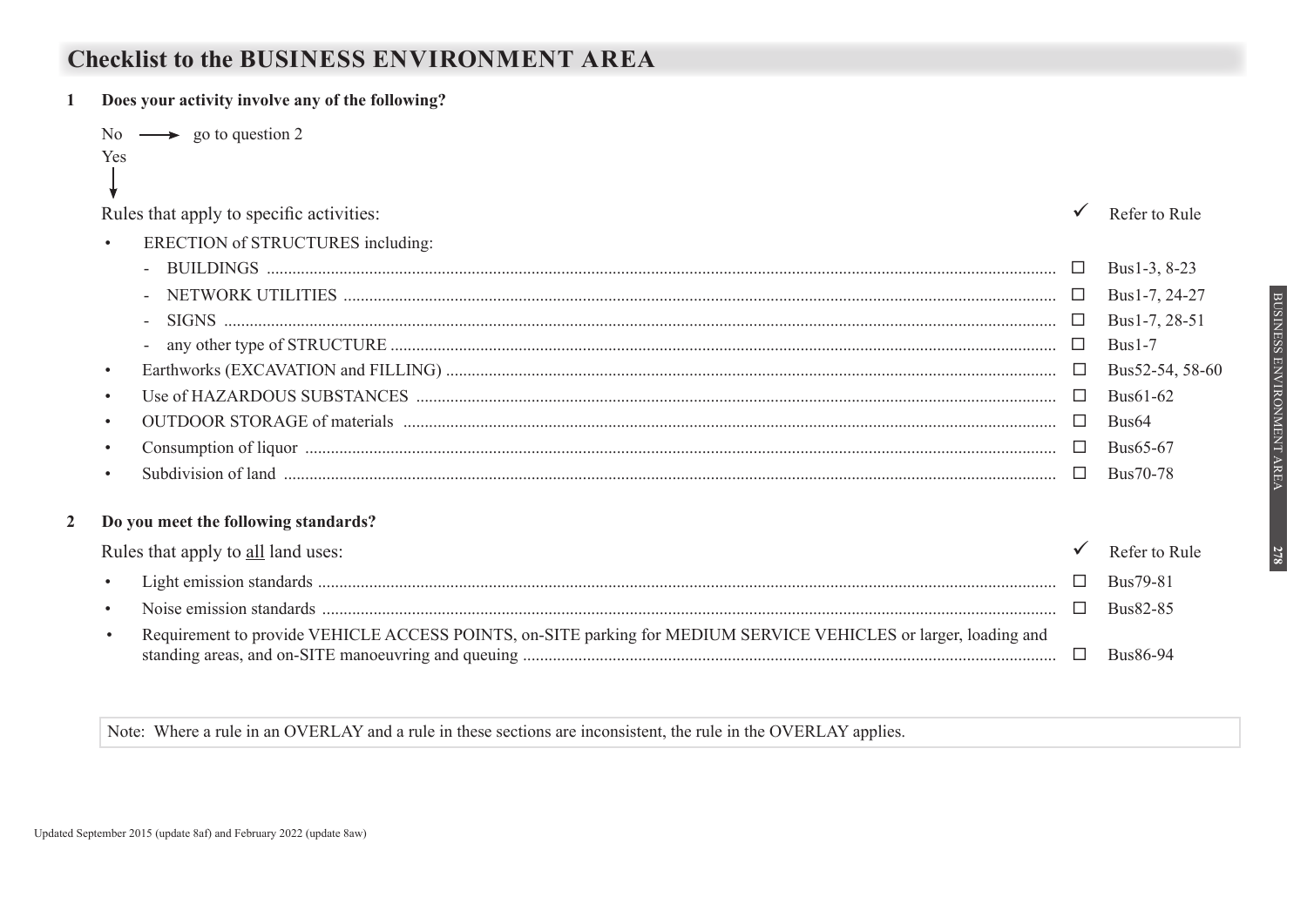# **Rules specific to activities**

| Rule               |                                                                                                                                              |                                              | <b>Standards and Terms</b> |                                                             | Matters over which  | Assessment Criteria                                                                                 |  |  |  |  |  |
|--------------------|----------------------------------------------------------------------------------------------------------------------------------------------|----------------------------------------------|----------------------------|-------------------------------------------------------------|---------------------|-----------------------------------------------------------------------------------------------------|--|--|--|--|--|
| No.                | Parameter                                                                                                                                    | <b>Conditions Permitted</b>                  | Controlled                 | Discretionary                                               | control is reserved | COUNCIL has restricted the exercise of its discretion to these<br>matters for land use consents     |  |  |  |  |  |
|                    | <b>STRUCTURES</b>                                                                                                                            |                                              |                            |                                                             |                     |                                                                                                     |  |  |  |  |  |
|                    | <b>STRUCTURES - rules applying to all STRUCTURES (including BUILDINGS)</b>                                                                   |                                              |                            |                                                             |                     |                                                                                                     |  |  |  |  |  |
|                    | <b>ERECTION of STRUCTURES</b>                                                                                                                |                                              |                            |                                                             |                     |                                                                                                     |  |  |  |  |  |
|                    | (excluding any<br><b>STRUCTURE</b> located<br>underground) within the<br>shaded area of the railway<br>level crossing sightline area<br>for: |                                              |                            |                                                             | n/a                 | The potential hazard to ROAD and rail traffic safety and<br>efficiency due to a loss of visibility. |  |  |  |  |  |
| Bus1               | a controlled crossing<br>(refer Diagrams 19.1)<br>and $19.2$ , Appendix 19)                                                                  | n/a                                          | n/a                        | under all<br>circumstances                                  |                     |                                                                                                     |  |  |  |  |  |
| -----------        | an uncontrolled<br>crossing<br>(refer Diagrams 19.3)<br>and 19.4, Appendix 19)                                                               |                                              |                            |                                                             |                     | BUSINESS ENVIRONMENT AREA                                                                           |  |  |  |  |  |
| Bus2<br>---------- | within the restart zone                                                                                                                      | $\ln/a$                                      | n/a                        | under all<br>circumstances                                  |                     |                                                                                                     |  |  |  |  |  |
| Bus3               | not within the restart<br>zone                                                                                                               | maximum size of 0.3m in<br>diameter or width | n/a                        | does not meet the<br>conditions for a<br>permitted activity |                     |                                                                                                     |  |  |  |  |  |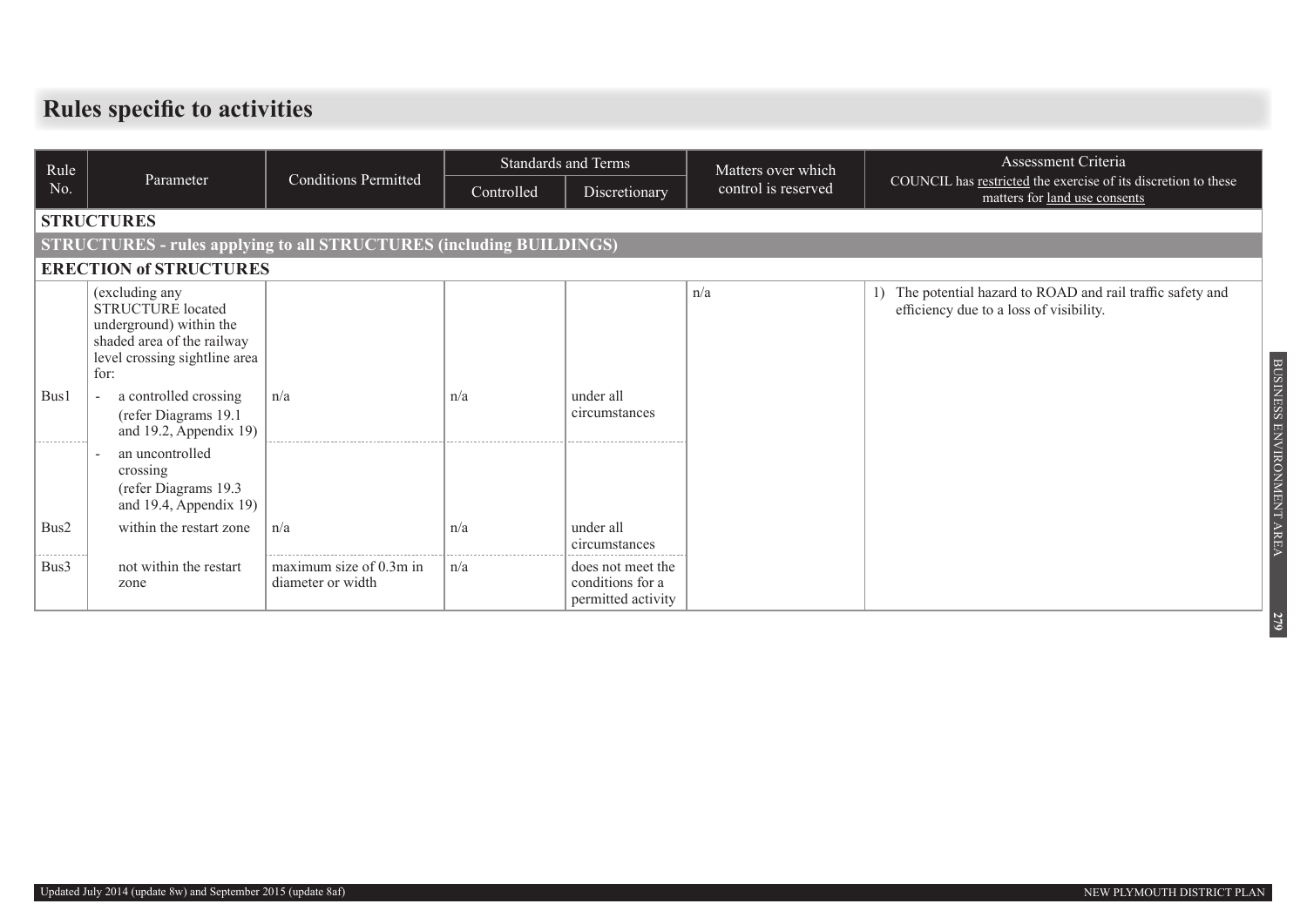| Rule |                                                                                                 |                                                                                                                                                                                                                                                                                                                                                                                                                                                                                                                                                                                                                                           |            | <b>Standards and Terms</b><br>Matters over which            |                     | Assessment Criteria                                                                                                                                                                                                                                                                                                                                                                                                                                                                                                                                                                                                                                                                                                                                                                                                                                                                                                                                                                                                                                                                                                                                                                                                                                                                                                                                                                                                                                                                                                                                                                     |  |  |  |  |  |
|------|-------------------------------------------------------------------------------------------------|-------------------------------------------------------------------------------------------------------------------------------------------------------------------------------------------------------------------------------------------------------------------------------------------------------------------------------------------------------------------------------------------------------------------------------------------------------------------------------------------------------------------------------------------------------------------------------------------------------------------------------------------|------------|-------------------------------------------------------------|---------------------|-----------------------------------------------------------------------------------------------------------------------------------------------------------------------------------------------------------------------------------------------------------------------------------------------------------------------------------------------------------------------------------------------------------------------------------------------------------------------------------------------------------------------------------------------------------------------------------------------------------------------------------------------------------------------------------------------------------------------------------------------------------------------------------------------------------------------------------------------------------------------------------------------------------------------------------------------------------------------------------------------------------------------------------------------------------------------------------------------------------------------------------------------------------------------------------------------------------------------------------------------------------------------------------------------------------------------------------------------------------------------------------------------------------------------------------------------------------------------------------------------------------------------------------------------------------------------------------------|--|--|--|--|--|
| No.  | Parameter                                                                                       | <b>Conditions Permitted</b>                                                                                                                                                                                                                                                                                                                                                                                                                                                                                                                                                                                                               | Controlled | Discretionary                                               | control is reserved | COUNCIL has restricted the exercise of its discretion to these<br>matters for land use consents                                                                                                                                                                                                                                                                                                                                                                                                                                                                                                                                                                                                                                                                                                                                                                                                                                                                                                                                                                                                                                                                                                                                                                                                                                                                                                                                                                                                                                                                                         |  |  |  |  |  |
|      | <b>STRUCTURES - rules applying to all STRUCTURES other than BUILDINGS</b>                       |                                                                                                                                                                                                                                                                                                                                                                                                                                                                                                                                                                                                                                           |            |                                                             |                     |                                                                                                                                                                                                                                                                                                                                                                                                                                                                                                                                                                                                                                                                                                                                                                                                                                                                                                                                                                                                                                                                                                                                                                                                                                                                                                                                                                                                                                                                                                                                                                                         |  |  |  |  |  |
|      | <b>ERECTION of STRUCTURES other than BUILDINGS</b>                                              |                                                                                                                                                                                                                                                                                                                                                                                                                                                                                                                                                                                                                                           |            |                                                             |                     |                                                                                                                                                                                                                                                                                                                                                                                                                                                                                                                                                                                                                                                                                                                                                                                                                                                                                                                                                                                                                                                                                                                                                                                                                                                                                                                                                                                                                                                                                                                                                                                         |  |  |  |  |  |
| Bus5 | maximum HEIGHT<br>(excluding TEMPORARY<br>STRUCTURES)<br><b>BUSINESS A</b><br>ENVIRONMENT AREAS | 20m<br>In addition, any attachment<br>to a STRUCTURE<br>may exceed the<br>permitted HEIGHT<br>of the STRUCTURE<br>provided that the sum of<br>the attachment's three<br>dimensions does not exceed<br>5.5m (HEIGHT plus width,<br>plus depth);<br>And provided that the<br>STRUCTURE does not<br>penetrate AIRPORT<br>FLIGHT PATH SURFACE<br>1 (refer to Appendix 11,<br>Diagrams 11.1 and 11.2 of<br>Volume II and section 3 of<br>Volume III).<br>For the purpose of this<br>rule, permitted HEIGHT<br>means allowed by this<br>rule, existing use rights,<br>resource consent, or by an<br>approved outline plan for a<br>designation. | n/a        | does not meet the<br>conditions for a<br>permitted activity | n/a                 | 1) The extent to which the increased HEIGHT of the<br><b>STRUCTURE will:</b><br>adversely affect the character and visual amenity of the<br>area;<br>visually dominate the area;<br>adversely affect OUTSTANDING or REGIONALLY<br>SIGNIFICANT LANDSCAPES;<br>intrude into and/or block an URBAN VIEWSHAFT (see<br>BUSINESS ENVIRONMENT AREA<br>section 3 of the planning maps); and<br>adversely affect the natural character of the coastal<br>environment or PRIORITY WATERBODIES.<br>2) Whether topography, planting, set backs or alternative<br>design will mitigate the adverse effects of extra HEIGHT.<br>3) Where the site is located in AIRPORT FLIGHT PATH<br>SURFACE 1 (APFPS1 - refer to section 3 of the planning<br>maps), the extent to which the additional HEIGHT of the<br>proposed STRUCTURE will adversely affect the safe<br>and efficient movement of aircraft in the vicinity of New<br>Plymouth Airport.<br>4) Any adverse visual effects on the New Plymouth entrance<br>corridors.<br>Whether the STRUCTURE is necessary for the operation of<br>5)<br>an EMERGENCY SERVICE and what alternative locations<br>are available.<br><b>280</b><br>Where the use of a SITE is for RENEWABLE<br>6)<br>ELECTRICITY GENERATION ACTIVITIES, the<br>alternative locations and methods that have been considered<br>to avoid, remedy or mitigate any adverse effects,<br>recognising:<br>the practical constraints associated with RENEWABLE<br>ELECTRICITY GENERATION ACTIVITIES; and<br>the environmental benefits of RENEWABLE<br>ELECTRICITY GENERATION ACTIVITIES. |  |  |  |  |  |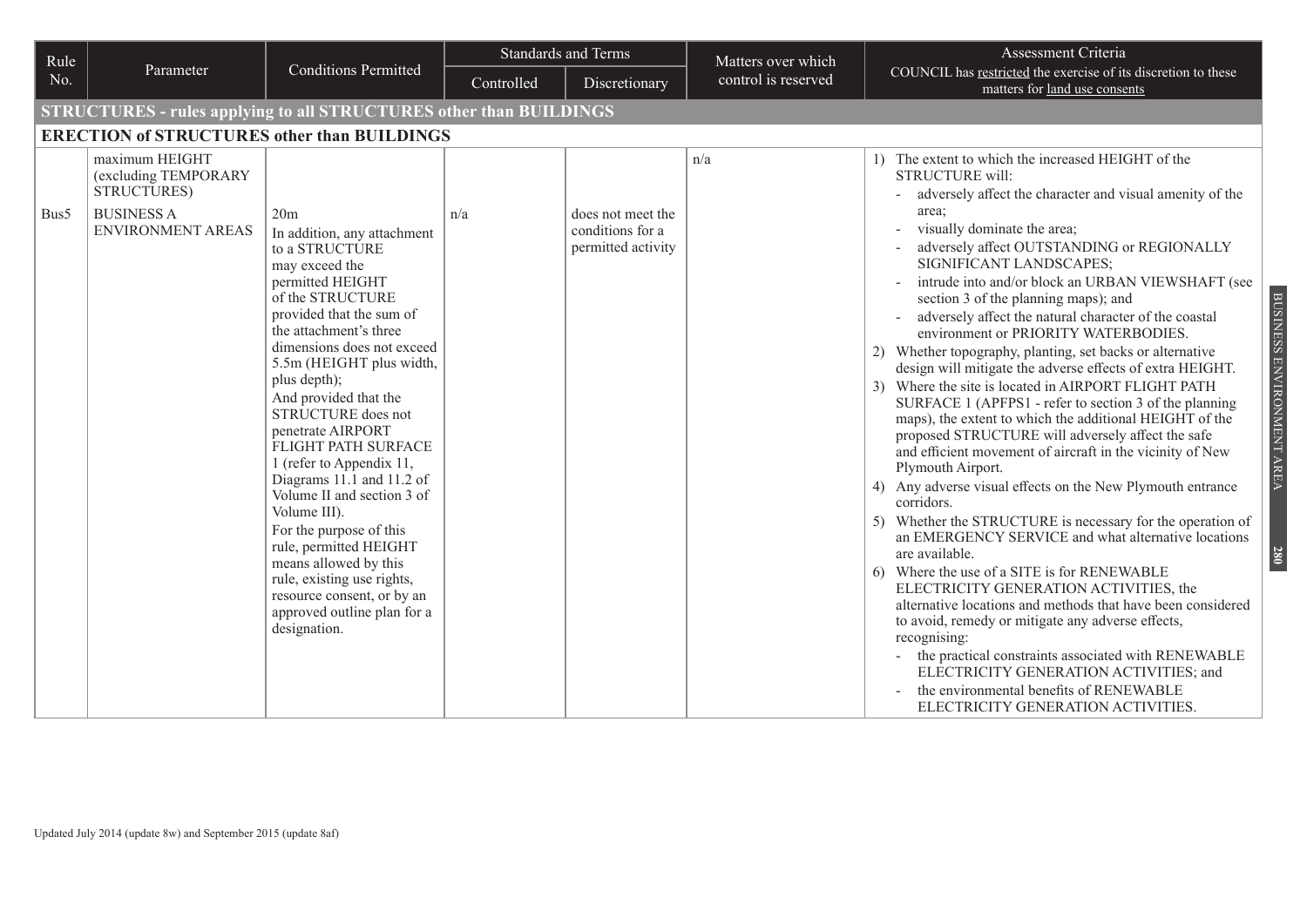| Rule             |                                              |                                                                                                                                                                                                                                                                                                                                                                                                                                                                                                                                                                                                                                                                                                                                                                                                   |                   | <b>Standards and Terms</b>                                  | <b>Matters over which</b> | <b>Assessment Criteria</b>                                                                      |
|------------------|----------------------------------------------|---------------------------------------------------------------------------------------------------------------------------------------------------------------------------------------------------------------------------------------------------------------------------------------------------------------------------------------------------------------------------------------------------------------------------------------------------------------------------------------------------------------------------------------------------------------------------------------------------------------------------------------------------------------------------------------------------------------------------------------------------------------------------------------------------|-------------------|-------------------------------------------------------------|---------------------------|-------------------------------------------------------------------------------------------------|
| No.              | Parameter                                    | <b>Conditions Permitted</b>                                                                                                                                                                                                                                                                                                                                                                                                                                                                                                                                                                                                                                                                                                                                                                       | <b>Controlled</b> | <b>Discretionary</b>                                        | control is reserved       | COUNCIL has restricted the exercise of its discretion to these matters<br>for land use consents |
| Bus <sub>6</sub> | <b>BUSINESS B</b><br>ENVIRONMENT AREAS       | whichever is the greater of: $\vert$<br>a) $15m$ ; or<br>b) 10m divided by the<br>AVERAGE WIDTH of<br>the STRUCTURE;<br>In addition, any attachment<br>to a STRUCTURE<br>may exceed the<br>permitted HEIGHT<br>of the STRUCTURE<br>provided that the sum<br>of the attachment's three<br>dimensions does not exceed<br>5.5m (HEIGHT plus width,<br>plus depth);<br>And provided that,<br>in all instances, the<br>STRUCTURE does not<br>penetrate AIRPORT<br>FLIGHT PATH SURFACE<br>1 (refer to Appendix 11,<br>Diagrams 11.1 and 11.2 of<br>Volume II and section 3 of<br>Volume III).<br>For the purpose of this rule,<br>permitted HEIGHT means<br>allowed by part a) or b)<br>of this rule, existing use<br>rights, resource consent, or<br>by an approved outline plan<br>for a designation. | n/a               | does not meet the<br>conditions for a<br>permitted activity |                           | BUSINESS ENVIRONMENT AREA<br>281                                                                |
| Bus7             | <b>BUSINESS C and D</b><br>ENVIRONMENT AREAS | whichever is the greater of: $\vert$<br>a) $10m$ ; or<br>b) 7.5m divided by the<br>AVERAGE WIDTH of<br>the STRUCTURE;<br>In addition, any attachment<br>to a STRUCTURE may<br>exceed the permitted<br>HEIGHT of the<br>STRUCTURE provided<br>that the sum of the                                                                                                                                                                                                                                                                                                                                                                                                                                                                                                                                  | n/a               | does not meet the<br>conditions for a<br>permitted activity |                           |                                                                                                 |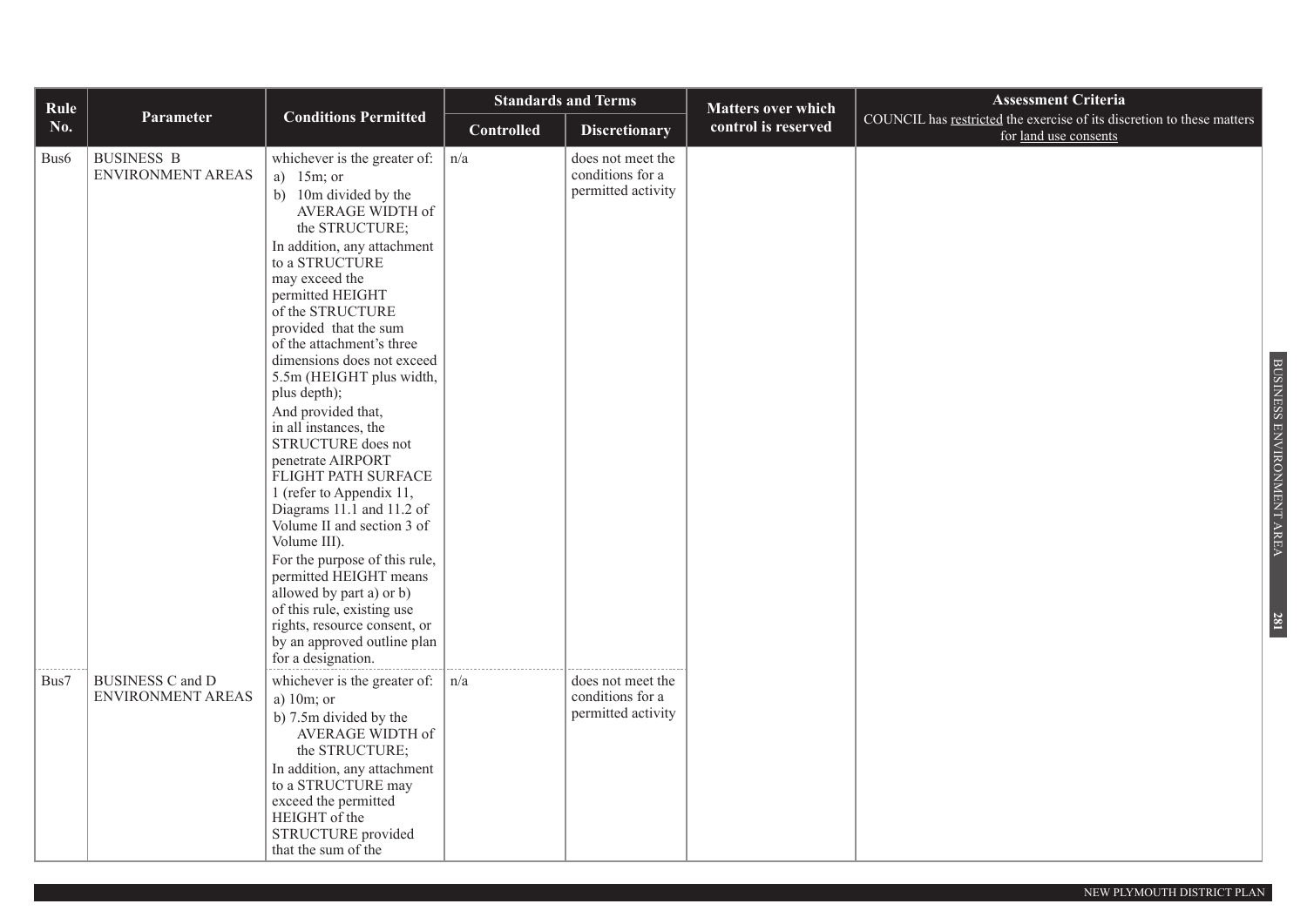| Rule |                                                                                                                                                    |                                                                                                                                                                                                                                                                                                                                                                                                                                                                                                                                |                   | <b>Standards and Terms</b>                          | <b>Matters over which</b> | <b>Assessment Criteria</b>                                                                                                                                                                                                                                                                                                                                                                                                                                                                                                                                                                                                                                                                                                                      |
|------|----------------------------------------------------------------------------------------------------------------------------------------------------|--------------------------------------------------------------------------------------------------------------------------------------------------------------------------------------------------------------------------------------------------------------------------------------------------------------------------------------------------------------------------------------------------------------------------------------------------------------------------------------------------------------------------------|-------------------|-----------------------------------------------------|---------------------------|-------------------------------------------------------------------------------------------------------------------------------------------------------------------------------------------------------------------------------------------------------------------------------------------------------------------------------------------------------------------------------------------------------------------------------------------------------------------------------------------------------------------------------------------------------------------------------------------------------------------------------------------------------------------------------------------------------------------------------------------------|
| No.  | Parameter                                                                                                                                          | <b>Conditions Permitted</b>                                                                                                                                                                                                                                                                                                                                                                                                                                                                                                    | <b>Controlled</b> | <b>Discretionary</b>                                | control is reserved       | COUNCIL has restricted the exercise of its discretion to these<br>matters for land use consents                                                                                                                                                                                                                                                                                                                                                                                                                                                                                                                                                                                                                                                 |
|      |                                                                                                                                                    | attachment's three<br>dimensions does not exceed<br>5.5m (HEIGHT plus width,<br>plus depth);<br>And provided that,<br>in all instances, the<br>STRUCTURE does not<br>penetrate AIRPORT<br>FLIGHT PATH SURFACE<br>1 (refer to Appendix 11,<br>Diagrams 11.1 and 11.2 of<br>Volume II and section 3 of<br>Volume III).<br>For the purpose of this rule,<br>permitted HEIGHT means<br>allowed by part a) or b)<br>of this rule, existing use<br>rights, resource consent, or<br>by an approved outline plan<br>for a designation. |                   |                                                     |                           |                                                                                                                                                                                                                                                                                                                                                                                                                                                                                                                                                                                                                                                                                                                                                 |
|      | <b>STRUCTURES - BUILDINGS</b>                                                                                                                      |                                                                                                                                                                                                                                                                                                                                                                                                                                                                                                                                |                   |                                                     |                           |                                                                                                                                                                                                                                                                                                                                                                                                                                                                                                                                                                                                                                                                                                                                                 |
|      | <b>ERECTION of BUILDINGS</b>                                                                                                                       |                                                                                                                                                                                                                                                                                                                                                                                                                                                                                                                                |                   |                                                     |                           |                                                                                                                                                                                                                                                                                                                                                                                                                                                                                                                                                                                                                                                                                                                                                 |
| Bus8 | on SITES adjacent to<br>the Huatoki Stream<br>(excluding TEMPORARY<br>BUILDINGS) within the<br>New Plymouth CBD (See<br>Diagram 9.1 in Appendix 9) | BUILDINGS which do not<br>extend over the stream                                                                                                                                                                                                                                                                                                                                                                                                                                                                               | n/a               | <b>BUILDINGS</b><br>which extend over<br>the stream | n/a                       | The nature, form and extent of the proposed BUILDING.<br>2) The necessity for the BUILDING, and any alternative<br>methods and locations available to the APPLICANTS for<br>locating the BUILDING.<br>3) The impact the BUILDING will have on the openness,<br>historical and cultural values and significance of the stream.<br>Where the use of a SITE is for RENEWABLE<br>4)<br>ELECTRICITY GENERATION ACTIVITIES, the<br>alternative locations and methods that have been considered<br>to avoid, remedy or mitigate any adverse effects,<br>recognising:<br>the practical constraints associated with RENEWABLE<br>ELECTRICITY GENERATION ACTIVITIES; and<br>the environmental benefits of RENEWABLE<br>ELECTRICITY GENERATION ACTIVITIES. |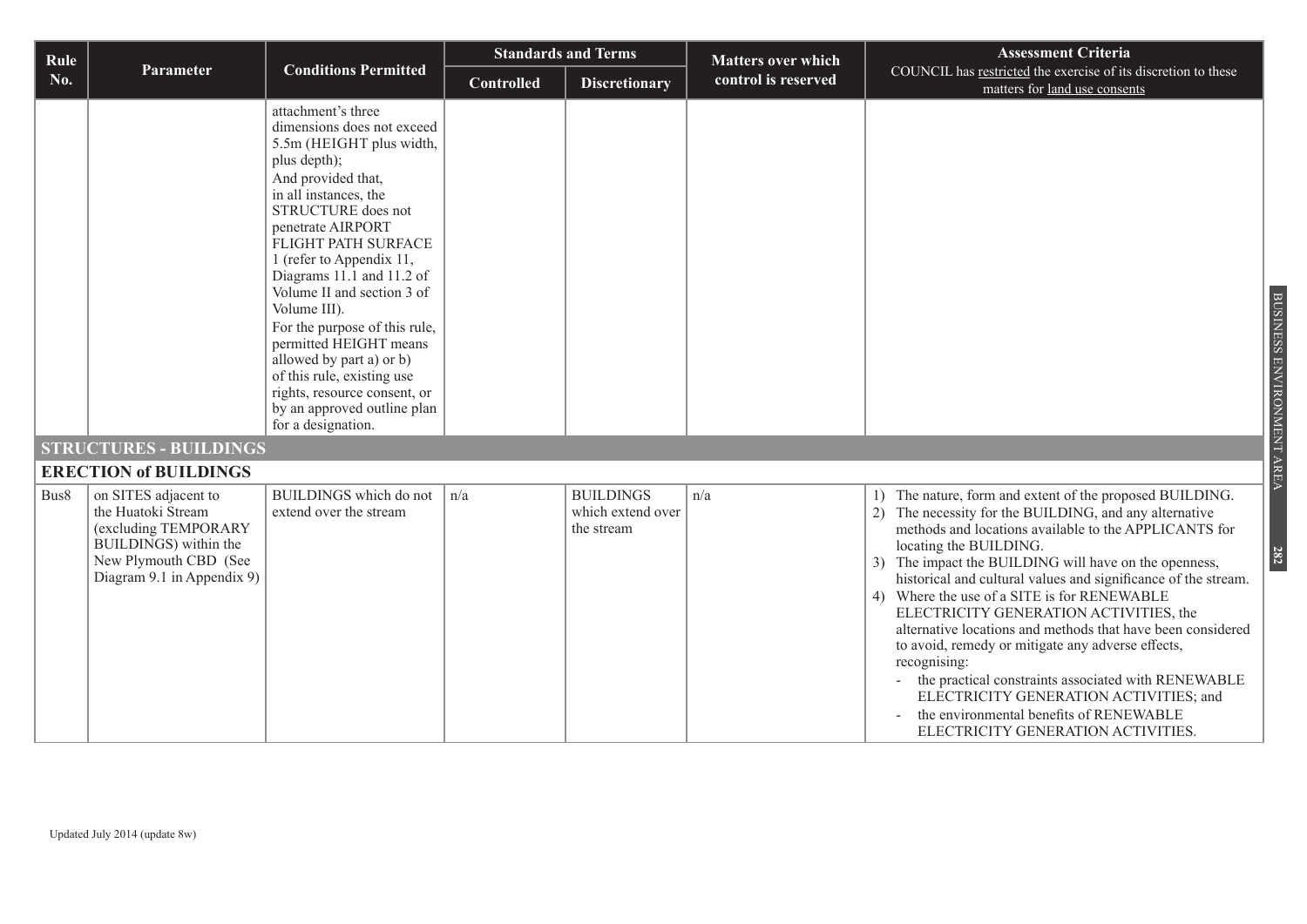| Rule  |                                                                                                                                                               |                                                                                                                               | <b>Standards and Terms</b> |                                                             | <b>Matters over which</b> | <b>Assessment Criteria</b>                                                                                                                                                                                                                                                                                                                                                                                                                                                                                                                                                                                                                                                                                                                                                                                                                                                                                                                                                                                                                                                                                                                              |
|-------|---------------------------------------------------------------------------------------------------------------------------------------------------------------|-------------------------------------------------------------------------------------------------------------------------------|----------------------------|-------------------------------------------------------------|---------------------------|---------------------------------------------------------------------------------------------------------------------------------------------------------------------------------------------------------------------------------------------------------------------------------------------------------------------------------------------------------------------------------------------------------------------------------------------------------------------------------------------------------------------------------------------------------------------------------------------------------------------------------------------------------------------------------------------------------------------------------------------------------------------------------------------------------------------------------------------------------------------------------------------------------------------------------------------------------------------------------------------------------------------------------------------------------------------------------------------------------------------------------------------------------|
| No.   | Parameter                                                                                                                                                     | <b>Conditions Permitted</b>                                                                                                   | <b>Controlled</b>          | <b>Discretionary</b>                                        | control is reserved       | COUNCIL has restricted the exercise of its discretion to these<br>matters for land use consents                                                                                                                                                                                                                                                                                                                                                                                                                                                                                                                                                                                                                                                                                                                                                                                                                                                                                                                                                                                                                                                         |
| Bus9  | daylighting requirement<br>from the ROAD<br><b>BOUNDARY</b> with<br>Devon Street for SITES<br>in the BUSINESS A<br>ENVIRONMENT AREA<br>adjoining Devon Street | no part of the BUILDING<br>shall project beyond the<br>daylighting envelope<br>shown in Diagrams 3.3 and<br>3.4 in Appendix 3 | n/a                        | does not meet the<br>conditions for a<br>permitted activity | n/a                       | 1) The extent and effect of the additional shading on the ROAD<br>from the projection beyond the daylighting envelope, taking<br>into account the amount of shadow cast and the period of<br>time the ROAD or public place will be affected.<br>2) The extent to which the exceedence of the daylighting<br>envelope is necessary due to the shape or natural and<br>physical features of the SITE.<br>3) The characteristics, including the peak flows, of the<br>pedestrian traffic and use on any area affected.<br>4) The ability to mitigate adverse effects of the additional<br>shading on the ROAD, from the projection beyond the<br>daylighting envelope, through alternative design or location.<br>5) Where the use of a SITE is for RENEWABLE<br>BUSINESS ENVIRONMENT AREA<br>ELECTRICITY GENERATION ACTIVITIES, the<br>alternative locations and methods that have been considered<br>to avoid, remedy or mitigate any adverse effects,<br>recognising:<br>the practical constraints associated with RENEWABLE<br>ELECTRICITY GENERATION ACTIVITIES; and<br>the environmental benefits of RENEWABLE<br>ELECTRICITY GENERATION ACTIVITIES. |
| Bus10 | from SIDE BOUNDARIES<br>in the BUSINESS B and<br><b>D ENVIRONMENT</b><br>AREAS which adjoin<br>a RESIDENTIAL<br>or BUSINESS D<br><b>ENVIRONMENT AREA</b>      | no part of the BUILDING<br>shall project beyond the<br>daylighting envelope<br>shown in Diagram 3.2 in<br>Appendix 3          | n/a                        | does not meet the<br>conditions for a<br>permitted activity | n/a                       | 1) The extent of additional shading from the projection beyond<br>the daylighting envelope, taking into account the amount of<br>shadow cast and the period of time the adjacent SITES are<br>affected.<br>The nature of the activities undertaken on any affected SITE.<br>2)<br>3) The extent to which the projection beyond the daylighting<br>envelope is necessary due to the shape or natural and<br>283<br>physical features of the SITE.<br>4) The ability to mitigate adverse effects.<br>5) Where the use of a SITE is for RENEWABLE<br>ELECTRICITY GENERATION ACTIVITIES, the<br>alternative locations and methods that have been considered<br>to avoid, remedy or mitigate any adverse effects,<br>recognising:<br>the practical constraints associated with RENEWABLE<br>ELECTRICITY GENERATION ACTIVITIES; and<br>the environmental benefits of RENEWABLE<br>ELECTRICITY GENERATION ACTIVITIES.                                                                                                                                                                                                                                          |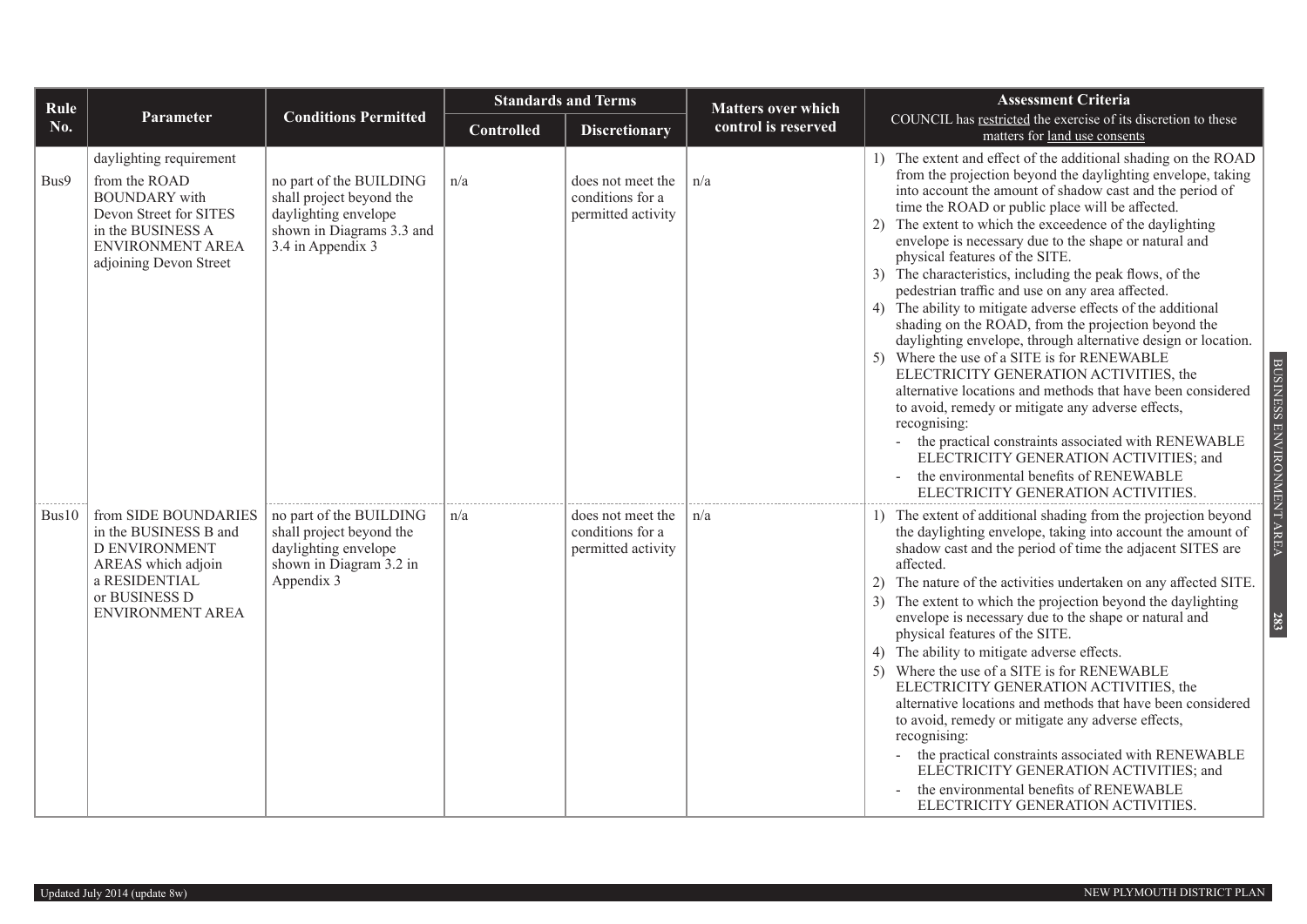| Rule       |                                                                                                                               |                                                                                                                                                                                                                                                                                                                                                                                                                                                                                                                                                                                                                                      |                   | <b>Standards and Terms</b> | <b>Matters over which</b> | <b>Assessment Criteria</b>                                                                                                                                                                                                                                                                                                                                                                                                                                                                                                                                                                                                                                                                                                                                                                                                                                                                                                                                                                                                                                                    |
|------------|-------------------------------------------------------------------------------------------------------------------------------|--------------------------------------------------------------------------------------------------------------------------------------------------------------------------------------------------------------------------------------------------------------------------------------------------------------------------------------------------------------------------------------------------------------------------------------------------------------------------------------------------------------------------------------------------------------------------------------------------------------------------------------|-------------------|----------------------------|---------------------------|-------------------------------------------------------------------------------------------------------------------------------------------------------------------------------------------------------------------------------------------------------------------------------------------------------------------------------------------------------------------------------------------------------------------------------------------------------------------------------------------------------------------------------------------------------------------------------------------------------------------------------------------------------------------------------------------------------------------------------------------------------------------------------------------------------------------------------------------------------------------------------------------------------------------------------------------------------------------------------------------------------------------------------------------------------------------------------|
| No.        | Parameter                                                                                                                     | <b>Conditions Permitted</b>                                                                                                                                                                                                                                                                                                                                                                                                                                                                                                                                                                                                          | <b>Controlled</b> | <b>Discretionary</b>       | control is reserved       | COUNCIL has restricted the exercise of its discretion to these<br>matters for land use consents                                                                                                                                                                                                                                                                                                                                                                                                                                                                                                                                                                                                                                                                                                                                                                                                                                                                                                                                                                               |
| Bus11      | maximum HEIGHT<br>including<br><b>TEMPORARY</b><br><b>BUILDINGS</b><br>in the BUSINESS D<br><b>ENVIRONMENT</b><br><b>AREA</b> | 8 <sub>m</sub><br>In addition, any attachment to<br>a STRUCTURE may exceed<br>the permitted HEIGHT of the<br>STRUCTURE provided that<br>the sum of the attachment's<br>three dimensions does not<br>exceed 5.5m (HEIGHT plus<br>width, plus depth).                                                                                                                                                                                                                                                                                                                                                                                  | n/a               | greater than 8m            | n/a                       | 1) The extent to which the extra HEIGHT of the proposed<br><b>BUILDING</b> will:<br>adversely affect the character and visual amenity of the<br>$\equiv$<br>surrounding area;<br>have an overbearing effect on SITES within the<br>RESIDENTIAL ENVIRONMENT AREA;<br>adversely affect OUTSTANDING and REGIONALLY<br>SIGNIFICANT LANDSCAPES;<br>intrude into and/or block an URBAN VIEWSHAFT (see<br>section 3 of the planning maps); and<br>adversely affect the natural character of the coastal<br>environment or PRIORITY WATERBODIES.<br>2) The extent to which SITE layout, separation distances,                                                                                                                                                                                                                                                                                                                                                                                                                                                                         |
| .<br>Bus12 | excluding<br><b>TEMPORARY</b><br><b>BUILDINGS</b><br>in the BUSINESS A<br><b>ENVIRONMENT</b><br><b>AREA</b>                   | 14m<br>In addition, a single roof<br>tower may exceed the<br>permitted HEIGHT of a<br>BUILDING by up to 5m<br>provided that the roof tower<br>is not greater than 0.6m in<br>horizontal dimension nor<br>higher above GROUND<br>LEVEL than the horizontal<br>distance between the tower<br>and the nearest dwelling<br>in a RESIDENTIAL,<br><b>OPEN SPACE or RURAL</b><br>ENVIRONMENT AREA.<br>And, in addition, any<br>attachment to a BUILDING<br>or roof tower may exceed<br>the permitted HEIGHT<br>provided that the sum of<br>the attachment's three<br>dimensions does not exceed<br>5.5m (HEIGHT plus width,<br>plus depth). | n/a               | greater than 14m           |                           | BUSINESS ENVIRONMENT AREA<br>topography, planting or set backs can mitigate the adverse<br>effects of extra HEIGHT.<br>3) Where the site is located in AIRPORT FLIGHT PATH<br>SURFACE 1 (APFPS1 - refer to section 3 of the planning<br>maps), the extent to which the additional HEIGHT of<br>the proposed BUILDING will adversely affect the safe<br>and efficient movement of aircraft in the vicinity of New<br>Plymouth Airport.<br>4) Any adverse visual effects on the New Plymouth entrance<br>corridors.<br>5) Whether the BUILDING is necessary for the operation of an<br>EMERGENCY SERVICE and what alternative locations are<br>available.<br>284<br>6) Where the use of a SITE is for RENEWABLE<br>ELECTRICITY GENERATION ACTIVITIES, the<br>alternative locations and methods that have been considered<br>to avoid, remedy or mitigate any adverse effects,<br>recognising:<br>the practical constraints associated with RENEWABLE<br>ELECTRICITY GENERATION ACTIVITIES; and<br>the environmental benefits of RENEWABLE<br>ELECTRICITY GENERATION ACTIVITIES. |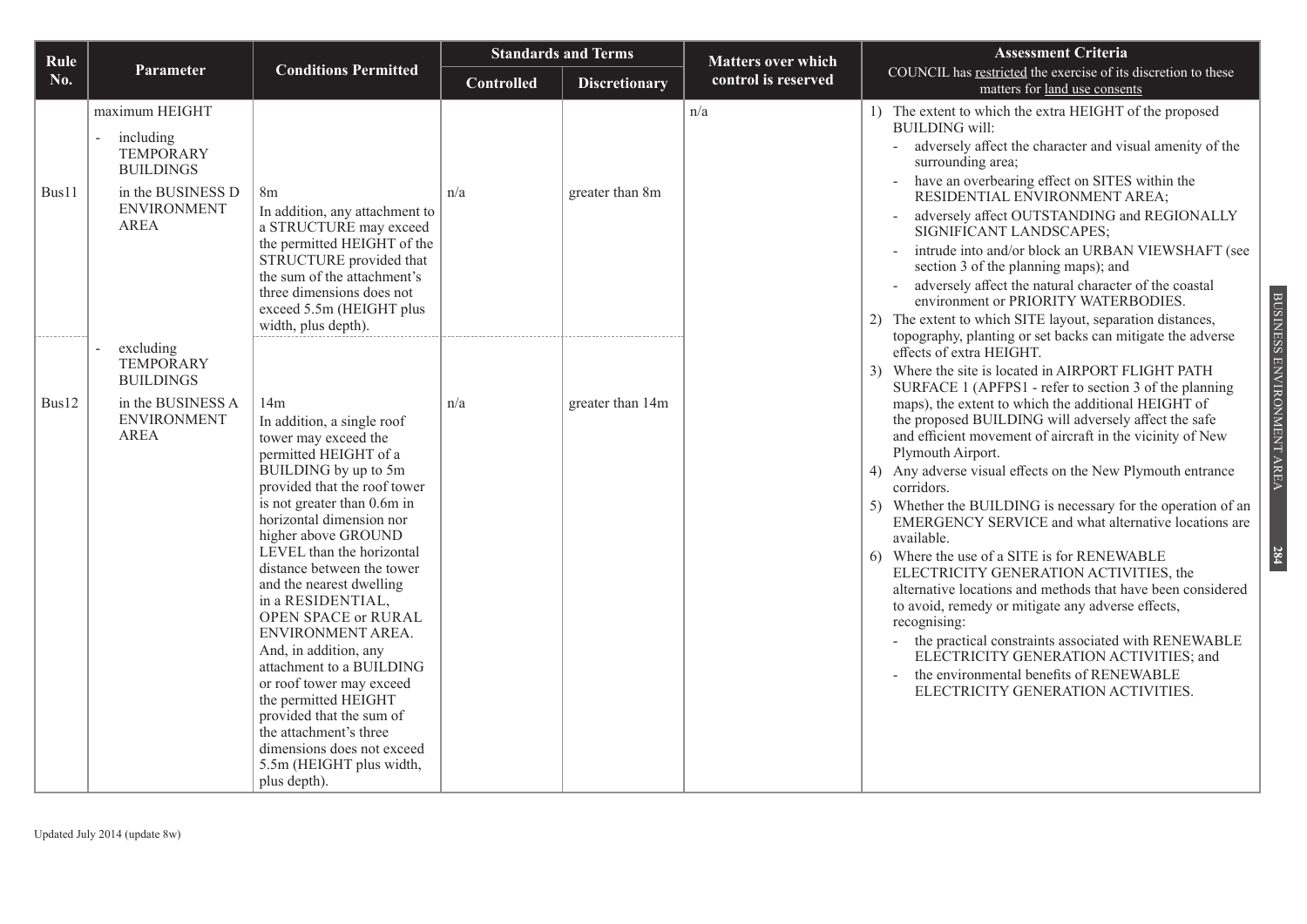| Rule       |                                              |                                                                                                                                                                                                                                                                                                                                                                                                                                                                                                                                                                                                                                           | <b>Standards and Terms</b> |                      | <b>Matters over which</b> | <b>Assessment Criteria</b>                                                                      |
|------------|----------------------------------------------|-------------------------------------------------------------------------------------------------------------------------------------------------------------------------------------------------------------------------------------------------------------------------------------------------------------------------------------------------------------------------------------------------------------------------------------------------------------------------------------------------------------------------------------------------------------------------------------------------------------------------------------------|----------------------------|----------------------|---------------------------|-------------------------------------------------------------------------------------------------|
| <b>No.</b> | Parameter                                    | <b>Conditions Permitted</b>                                                                                                                                                                                                                                                                                                                                                                                                                                                                                                                                                                                                               | <b>Controlled</b>          | <b>Discretionary</b> | control is reserved       | COUNCIL has restricted the exercise of its discretion to these<br>matters for land use consents |
| Bus13      | in the BUSINESS B<br><b>ENVIRONMENT AREA</b> | 10 <sub>m</sub><br>In addition, a single roof<br>tower may exceed the<br>permitted HEIGHT of a<br>BUILDING by up to 5m<br>provided that the roof tower<br>is not greater than 0.6m in<br>horizontal dimension nor<br>higher above GROUND<br>LEVEL than the horizontal<br>distance between the tower<br>and the nearest dwelling<br>in a RESIDENTIAL,<br>OPEN SPACE or RURAL<br>ENVIRONMENT AREA.<br>And, in addition, any<br>attachment to a BUILDING<br>or roof tower may exceed<br>the permitted HEIGHT<br>provided that the sum of<br>the attachment's three<br>dimensions does not exceed<br>5.5m (HEIGHT plus width,<br>plus depth). | n/a                        | greater than 10m     |                           |                                                                                                 |
| Bus14      | in the BUSINESS C<br><b>ENVIRONMENT AREA</b> | 8m<br>In addition, a single roof<br>tower may exceed the<br>permitted HEIGHT of a<br>BUILDING by up to 5m<br>provided that the roof tower<br>is not greater than 0.6m in<br>horizontal dimension nor<br>higher above GROUND<br>LEVEL than the horizontal<br>distance between the tower<br>and the nearest dwelling<br>in a RESIDENTIAL,<br>OPEN SPACE or RURAL<br>ENVIRONMENT AREA.<br>And, in addition, any<br>attachment to a BUILDING<br>or roof tower may exceed<br>the permitted HEIGHT                                                                                                                                              | n/a                        | greater than 8m      |                           |                                                                                                 |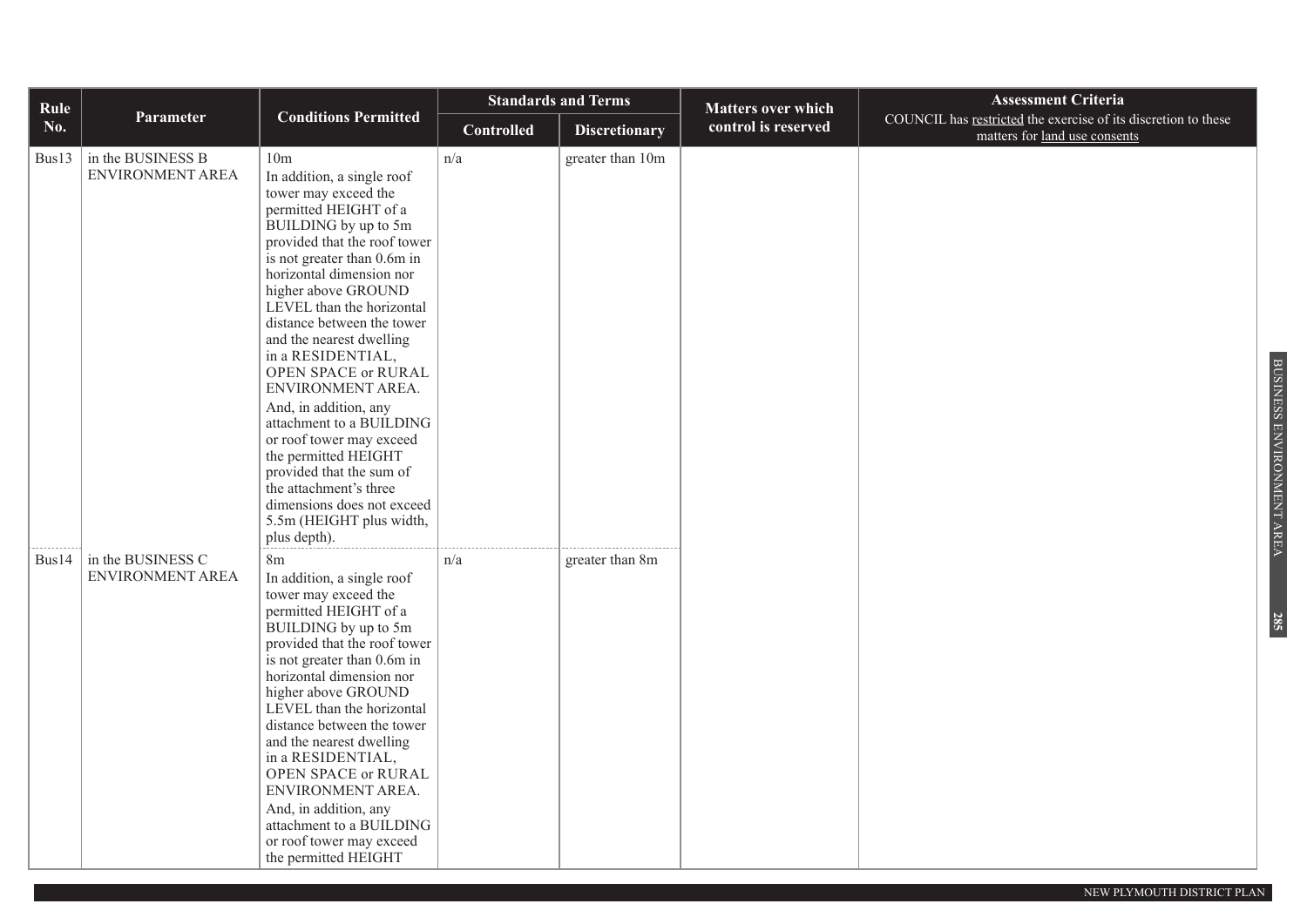| Rule  |                                                                                                                  |                                                                                                                              |                   | <b>Standards and Terms</b> | <b>Matters over which</b> | <b>Assessment Criteria</b>                                                                                                                                                                                                                                                                                                                                                                                                                                                                                                                                                                                                                                                                                                                                                                                                                                                                                                                                                                                                                                                                                       |                                  |
|-------|------------------------------------------------------------------------------------------------------------------|------------------------------------------------------------------------------------------------------------------------------|-------------------|----------------------------|---------------------------|------------------------------------------------------------------------------------------------------------------------------------------------------------------------------------------------------------------------------------------------------------------------------------------------------------------------------------------------------------------------------------------------------------------------------------------------------------------------------------------------------------------------------------------------------------------------------------------------------------------------------------------------------------------------------------------------------------------------------------------------------------------------------------------------------------------------------------------------------------------------------------------------------------------------------------------------------------------------------------------------------------------------------------------------------------------------------------------------------------------|----------------------------------|
| No.   | Parameter                                                                                                        | <b>Conditions Permitted</b>                                                                                                  | <b>Controlled</b> | <b>Discretionary</b>       | control is reserved       | COUNCIL has restricted the exercise of its discretion to these<br>matters for land use consents                                                                                                                                                                                                                                                                                                                                                                                                                                                                                                                                                                                                                                                                                                                                                                                                                                                                                                                                                                                                                  |                                  |
|       |                                                                                                                  | provided that the sum of<br>the attachment's three<br>dimensions does not exceed<br>5.5m (HEIGHT plus width,<br>plus depth). |                   |                            |                           |                                                                                                                                                                                                                                                                                                                                                                                                                                                                                                                                                                                                                                                                                                                                                                                                                                                                                                                                                                                                                                                                                                                  |                                  |
| Bus15 | maximum COVERAGE<br>(excluding TEMPORARY<br>BUILDINGS) of a SITE<br>in the BUSINESS D<br><b>ENVIRONMENT AREA</b> | 50%                                                                                                                          | n/a               | greater than 50%           | n/a                       | 1) The adverse effects of the increased COVERAGE of the<br>SITE on:<br>the character and visual amenity of the area;<br>the privacy and outlook of adjoining SITES;<br>the ability to provide adequate outdoor living space on<br>the SITE or the location of alternate recreation areas;<br>OUTSTANDING or REGIONALLY SIGNIFICANT<br>LANDSCAPES; and<br>the natural character of the coastal environment or<br>PRIORITY WATERBODIES.<br>2) The ability to mitigate adverse effects through the imposition<br>of conditions such as landscaping.<br>3) Whether the protection and reuse of a Category A heritage<br>BUILDING or item mitigates the adverse effects of<br>increased SITE COVERAGE.<br>4) Where the use of a SITE is for RENEWABLE<br>ELECTRICITY GENERATION ACTIVITIES, the<br>alternative locations and methods that have been considered<br>to avoid, remedy or mitigate any adverse effects,<br>recognising:<br>the practical constraints associated with RENEWABLE<br>ELECTRICITY GENERATION ACTIVITIES; and<br>the environmental benefits of RENEWABLE<br>ELECTRICITY GENERATION ACTIVITIES. | BUSINESS ENVIRONMENT AREA<br>286 |
| Bus16 | maximum COVERAGE<br>of the FRONT YARD of a<br>SITE within a BUSINESS<br>D ENVIRONMENT AREA                       | 50%                                                                                                                          | n/a               | greater than 50%           | n/a                       | 1) The adverse effects of the increased COVERAGE of the<br>FRONT YARD on:<br>the streetscape of the area;<br>the privacy and outlook of adjoining SITES; and<br>the visibility for traffic leaving the SITE.<br>2) Any adverse visual effects on the New Plymouth entrance<br>corridors.<br>3) The extent to which the reduction in the setback is necessary<br>due to the shape or natural and physical features of the SITE.<br>4) The ability of existing topography or vegetation to mitigate<br>any adverse visual effects on the streetscape.                                                                                                                                                                                                                                                                                                                                                                                                                                                                                                                                                              |                                  |

Updated July 2014 (update 8w)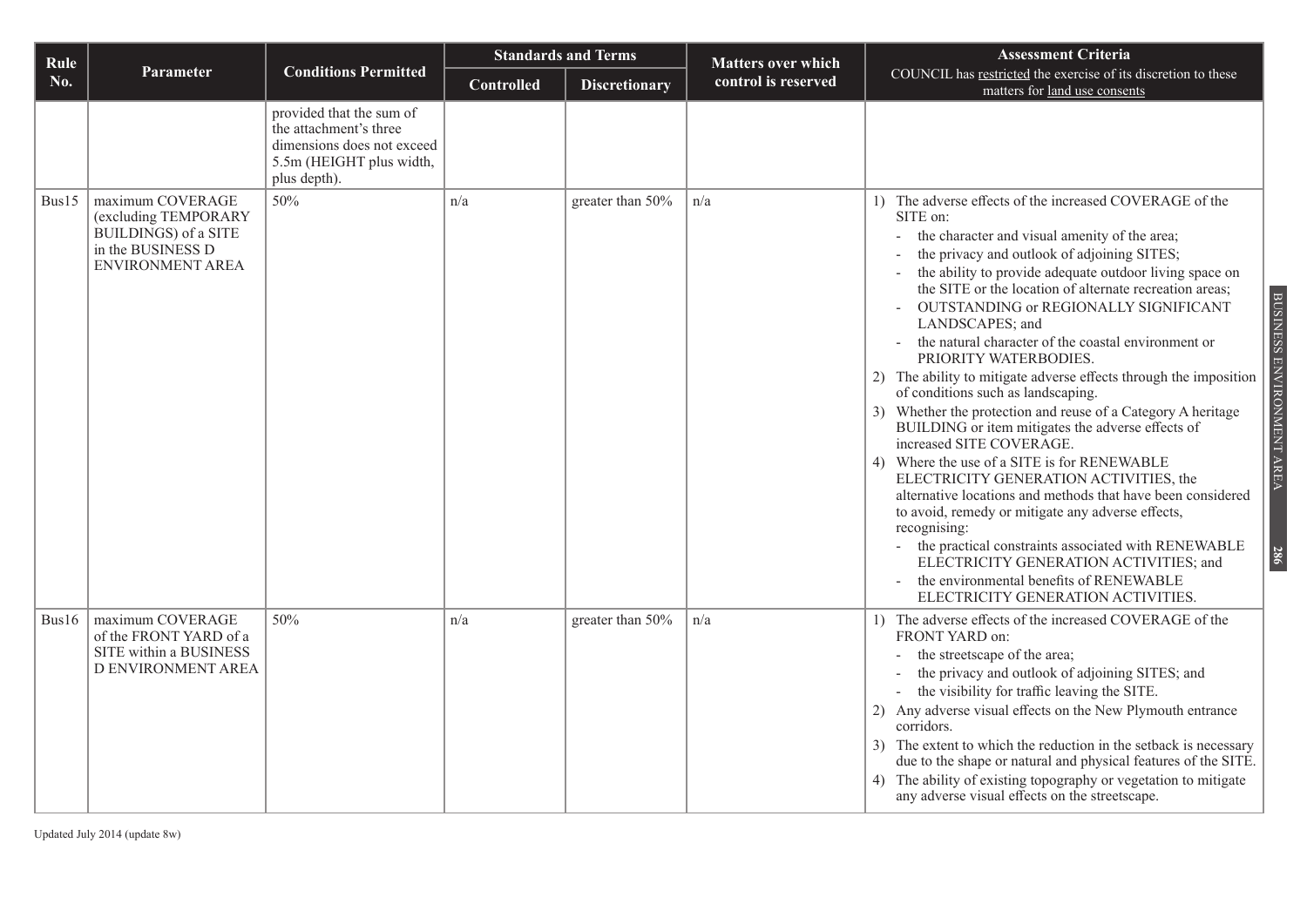| Rule  |                                                                                                             |                                                                                                                                                                                                                                                                                                                                            |                   | <b>Standards and Terms</b>                                  | <b>Matters over which</b> | <b>Assessment Criteria</b>                                                                                                                                                                                                                                                                                                                                                                                                                                                                                                                                                                                                                                                                                                                                                                                                                                                                                                                                                                                                                                                                                                                                                                                                                                                                                                       |
|-------|-------------------------------------------------------------------------------------------------------------|--------------------------------------------------------------------------------------------------------------------------------------------------------------------------------------------------------------------------------------------------------------------------------------------------------------------------------------------|-------------------|-------------------------------------------------------------|---------------------------|----------------------------------------------------------------------------------------------------------------------------------------------------------------------------------------------------------------------------------------------------------------------------------------------------------------------------------------------------------------------------------------------------------------------------------------------------------------------------------------------------------------------------------------------------------------------------------------------------------------------------------------------------------------------------------------------------------------------------------------------------------------------------------------------------------------------------------------------------------------------------------------------------------------------------------------------------------------------------------------------------------------------------------------------------------------------------------------------------------------------------------------------------------------------------------------------------------------------------------------------------------------------------------------------------------------------------------|
| No.   | Parameter                                                                                                   | <b>Conditions Permitted</b>                                                                                                                                                                                                                                                                                                                | <b>Controlled</b> | <b>Discretionary</b>                                        | control is reserved       | COUNCIL has restricted the exercise of its discretion to these matters<br>for land use consents                                                                                                                                                                                                                                                                                                                                                                                                                                                                                                                                                                                                                                                                                                                                                                                                                                                                                                                                                                                                                                                                                                                                                                                                                                  |
|       |                                                                                                             |                                                                                                                                                                                                                                                                                                                                            |                   |                                                             |                           | 5) The ability to mitigate adverse effects of the increased<br>COVERAGE of the FRONT YARD on adjoining SITES and<br>the streetscape through screening, planting and alternative<br>design.<br>6) Whether the protection and reuse of a Category A heritage<br>BUILDING or item mitigates the adverse effects of increased<br>COVERAGE of the FRONT YARD.<br>7) Where the use of a SITE is for RENEWABLE ELECTRICITY<br>GENERATION ACTIVITIES, the alternative locations and<br>methods that have been considered to avoid, remedy or mitigate<br>any adverse effects, recognising:<br>the practical constraints associated with RENEWABLE<br>ELECTRICITY GENERATION ACTIVITIES; and<br>the environmental benefits of RENEWABLE<br>ELECTRICITY GENERATION ACTIVITIES.                                                                                                                                                                                                                                                                                                                                                                                                                                                                                                                                                             |
|       | Note: For the definition of FRONT YARD including dimensions, refer to the definitions section of this plan. |                                                                                                                                                                                                                                                                                                                                            |                   |                                                             |                           |                                                                                                                                                                                                                                                                                                                                                                                                                                                                                                                                                                                                                                                                                                                                                                                                                                                                                                                                                                                                                                                                                                                                                                                                                                                                                                                                  |
| Bus17 | minimum setback from the<br>SIDE BOUNDARIES of a<br>SITE in the BUSINESS D<br>ENVIRONMENT AREA              | 1.5m or less than 1.5m<br>where:<br>1) the length of the wall of<br>the BUILDING, being<br>erected adjacent to the<br>SIDE BOUNDARY,<br>does not exceed 12m or<br>50% of the boundary<br>whichever is the lesser;<br>and<br>2) the wall of the<br>BUILDING, being<br>erected adjacent to the<br>boundary, contains no<br>windows or doors. | n/a               | does not meet the<br>conditions for a<br>permitted activity | n/a                       | 1) The adverse effects of non-compliance on the outlook and<br>privacy of adjoining SITES.<br>2) The extent to which the reduction in the setback is necessary<br>due to the shape or natural and physical features of the SITE.<br>3) The HEIGHT, bulk and location of windows of the non-<br>complying portion of the BUILDING and how it may affect the<br>adjacent SITE.<br>4) The ability to mitigate adverse effects of the non-complying<br>portion of the BUILDING on adjoining SITES through<br>BUILDING design, including location of windows and<br>HEIGHT, screening and planting.<br>5) The extent to which the existing topography or vegetation will<br>mitigate the adverse effects of the non-complying portion of the<br>BUILDING on the adjoining SITE.<br>6) Whether the protection and reuse of a Category A heritage<br>BUILDING or item mitigates the adverse effects of reduced<br>setbacks.<br>7) Where the use of a SITE is for RENEWABLE ELECTRICITY<br>GENERATION ACTIVITIES, the alternative locations and<br>methods that have been considered to avoid, remedy or mitigate<br>any adverse effects, recognising:<br>the practical constraints associated with RENEWABLE<br>ELECTRICITY GENERATION ACTIVITIES; and<br>the environmental benefits of RENEWABLE<br>ELECTRICITY GENERATION ACTIVITIES. |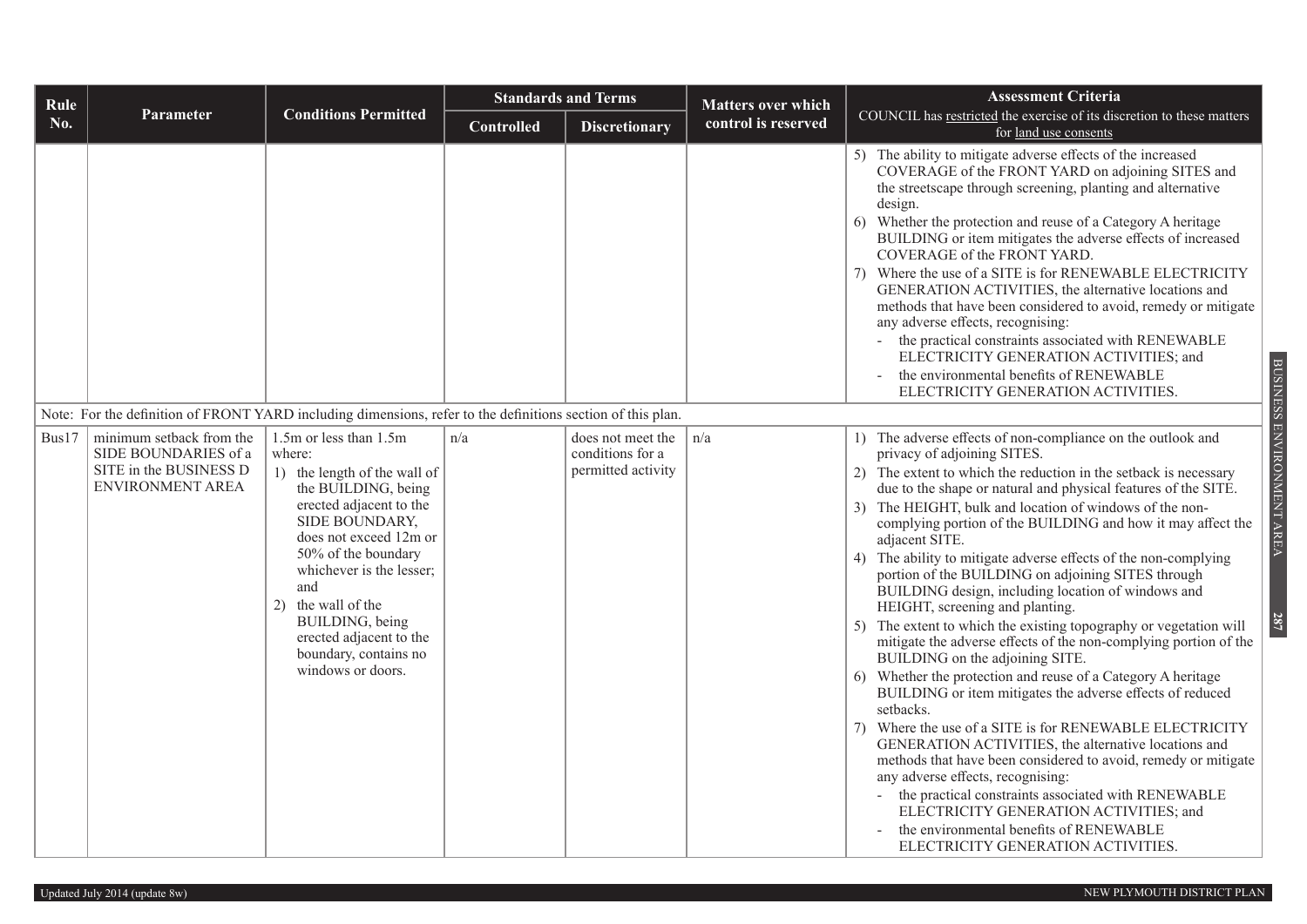| Rule  |                                                                                                                                                                                                                  |                                                                                                                                                                                                                                                                                                                                                                                                                                                                               |                   | <b>Standards and Terms</b>                                  | <b>Matters over which</b> | <b>Assessment Criteria</b>                                                                                                                                                                                                                                                                                                                                                                                                                                                                                                                                                                                                                                                                                                                                                                                                                                                                                                      |
|-------|------------------------------------------------------------------------------------------------------------------------------------------------------------------------------------------------------------------|-------------------------------------------------------------------------------------------------------------------------------------------------------------------------------------------------------------------------------------------------------------------------------------------------------------------------------------------------------------------------------------------------------------------------------------------------------------------------------|-------------------|-------------------------------------------------------------|---------------------------|---------------------------------------------------------------------------------------------------------------------------------------------------------------------------------------------------------------------------------------------------------------------------------------------------------------------------------------------------------------------------------------------------------------------------------------------------------------------------------------------------------------------------------------------------------------------------------------------------------------------------------------------------------------------------------------------------------------------------------------------------------------------------------------------------------------------------------------------------------------------------------------------------------------------------------|
| No.   | Parameter                                                                                                                                                                                                        | <b>Conditions Permitted</b>                                                                                                                                                                                                                                                                                                                                                                                                                                                   | <b>Controlled</b> | <b>Discretionary</b>                                        | control is reserved       | COUNCIL has restricted the exercise of its discretion to these<br>matters for land use consents                                                                                                                                                                                                                                                                                                                                                                                                                                                                                                                                                                                                                                                                                                                                                                                                                                 |
| Bus18 | minimum setback between<br>the closest part of any<br><b>HABITABLE BUILDING</b><br>and the centre line of a<br>high voltage transmission<br>LINE (66kv or greater)                                               | 22m                                                                                                                                                                                                                                                                                                                                                                                                                                                                           | n/a               | less than 22m                                               | n/a                       | 1) The extra level of electric magnetic field (EMF) exposure<br>residents in the HABITABLE BUILDING encounter due<br>to a reduced separation distance (refer to International<br>Commission on Non-Ionising Radiation Protection<br>Guidelines).<br>The ease of operational access to the LINES by staff and<br>2)<br>contractors responsible to the NETWORK UTILITY<br>operator to allow for upgrades and maintenance.<br>3) The integrity of the electrical supply provided by the LINE.                                                                                                                                                                                                                                                                                                                                                                                                                                      |
| Bus19 | landscaping of ROAD<br><b>BOUNDARIES</b> for SITES<br>within BUSINESS B<br>ENVIRONMENT AREAS<br>(excluding TEMPORARY<br><b>BUILDINGS</b> )                                                                       | 1) One TREE per six<br>full metres of ROAD<br><b>BOUNDARY</b> shall be<br>planted and maintained.<br>2) The TREE(S) shall be<br>located on the SITE<br>anywhere within<br>5m of the ROAD<br><b>BOUNDARY.</b><br>3) The TREE(S) shall be<br>a minimum of 1.5m in<br>HEIGHT at installation.<br>Where existing TREES<br>located within this area are<br>to be retained, these may be<br>used as part of the required<br>landscaping provided they<br>meet the above conditions. | n/a               | does not meet the<br>conditions for a<br>permitted activity | n/a                       | The adverse effects of reduced, alternative or no planting on<br>1)<br>the streetscape of the area.<br>BUSINESS ENVIRONMENT AREA<br>2) Any adverse visual effects on the New Plymouth entrance<br>corridors.<br>3) Alternative methods used to soften the appearance of the<br>BUILDING from the ROAD and enhance the streetscape.<br>The extent to which existing topography, planting and SITE<br>design can mitigate the adverse visual effects resulting from<br>reduced, alternative or no planting.<br>5) Where the use of a SITE is for RENEWABLE<br>ELECTRICITY GENERATION ACTIVITIES, the<br>alternative locations and methods that have been considered<br>to avoid, remedy or mitigate any adverse effects,<br>recognising:<br>the practical constraints associated with RENEWABLE<br>ELECTRICITY GENERATION ACTIVITIES; and<br>the environmental benefits of RENEWABLE<br>288<br>ELECTRICITY GENERATION ACTIVITIES. |
| Bus20 | landscaping of SIDE<br><b>BOUNDARIES</b> for<br>SITES within BUSINESS<br><b>B ENVIRONMENT</b><br>AREAS which adjoin a<br>SITE in a RESIDENTIAL<br>ENVIRONMENT AREA<br>(excluding TEMPORARY<br><b>BUILDINGS</b> ) | shall be screened by either:<br>1) a solid fence or wall of<br>a minimum HEIGHT of<br>$1.8m$ ; or<br>2) landscaping or TREES<br>of a minimum HEIGHT<br>of 1m at installation<br>which will achieve a<br>continuous screen of<br>1.8m in HEIGHT and<br>1.5m in width within five<br>years; or                                                                                                                                                                                  | n/a               | does not meet the<br>conditions for a<br>permitted activity | n/a                       | 1) The adverse effects of reduced, alternative or no screening<br>on the outlook and amenity of adjoining SITES in<br>RESIDENTIAL ENVIRONMENT AREAS.<br>2) Any adverse visual effects on the New Plymouth entrance<br>corridors.<br>3) The scale of the BUILDING and its distance from the<br>boundary with the RESIDENTIAL ENVIRONMENT<br>AREA.<br>The ability of existing vegetation and topography on the<br>4)<br>SITE or adjoining SITES to mitigate any adverse visual<br>effects of reduced, alternative or no screening on the<br>adjoining SITES in the RESIDENTIAL ENVIRONMENT<br>AREA.                                                                                                                                                                                                                                                                                                                               |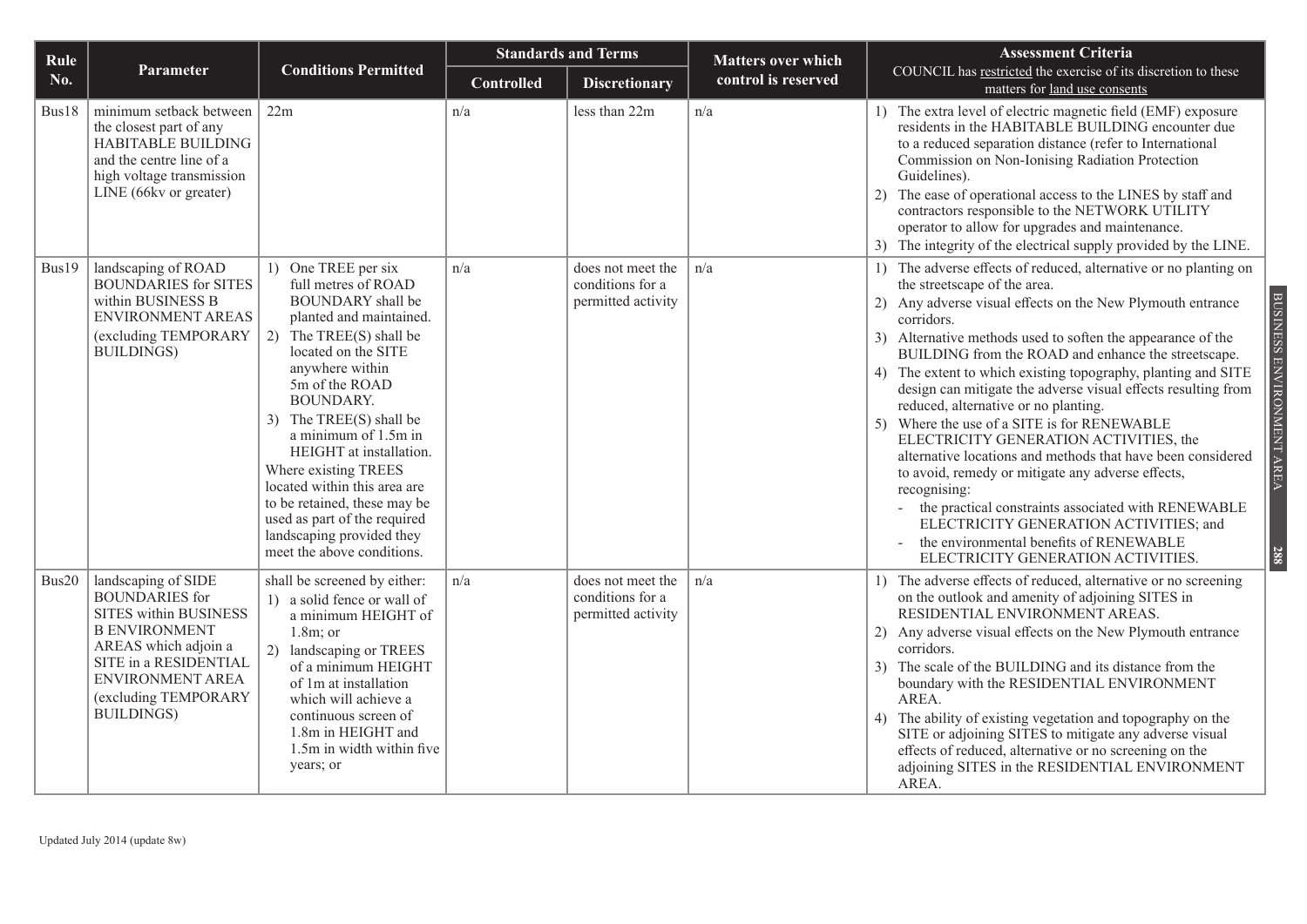| Rule  |                                                                                                                    |                                                                                                                                                                                                                                                                                                                       |                   | <b>Standards and Terms</b>                                  | <b>Matters over which</b> | <b>Assessment Criteria</b>                                                                                                                                                                                                                                                                                                                                                                                                                                                                                                                                                                                                                                                                                                                                                                                                                                                                                                                          |
|-------|--------------------------------------------------------------------------------------------------------------------|-----------------------------------------------------------------------------------------------------------------------------------------------------------------------------------------------------------------------------------------------------------------------------------------------------------------------|-------------------|-------------------------------------------------------------|---------------------------|-----------------------------------------------------------------------------------------------------------------------------------------------------------------------------------------------------------------------------------------------------------------------------------------------------------------------------------------------------------------------------------------------------------------------------------------------------------------------------------------------------------------------------------------------------------------------------------------------------------------------------------------------------------------------------------------------------------------------------------------------------------------------------------------------------------------------------------------------------------------------------------------------------------------------------------------------------|
| No.   | Parameter                                                                                                          | <b>Conditions Permitted</b>                                                                                                                                                                                                                                                                                           | <b>Controlled</b> | <b>Discretionary</b>                                        | control is reserved       | COUNCIL has restricted the exercise of its discretion to these matters for<br>land use consents                                                                                                                                                                                                                                                                                                                                                                                                                                                                                                                                                                                                                                                                                                                                                                                                                                                     |
|       |                                                                                                                    | 3) a combination of both<br>located between the<br><b>BUILDING</b> and those<br>boundaries which adjoin<br>the RESIDENTIAL<br><b>ENVIRONMENT AREA</b>                                                                                                                                                                 |                   |                                                             |                           | 5) The ability to mitigate any adverse visual effects of reduced,<br>alternative or no screening through the use of alternative<br>methods.<br>6) The design, layout and use of the SITE which may compensate<br>for reduced, alternative or no screening.<br>7) Where the use of a SITE is for RENEWABLE ELECTRICITY<br>GENERATION ACTIVITIES, the alternative locations and<br>methods that have been considered to avoid, remedy or mitigate<br>any adverse effects, recognising:<br>the practical constraints associated with RENEWABLE<br>ELECTRICITY GENERATION ACTIVITIES; and<br>the environmental benefits of RENEWABLE ELECTRICITY<br><b>GENERATION ACTIVITIES.</b>                                                                                                                                                                                                                                                                       |
|       |                                                                                                                    | Note: A recommended list of species for specific locations within the district is available from the COUNCIL.                                                                                                                                                                                                         |                   |                                                             |                           |                                                                                                                                                                                                                                                                                                                                                                                                                                                                                                                                                                                                                                                                                                                                                                                                                                                                                                                                                     |
| Bus21 | requirement for financial<br>contributions for<br><b>DWELLING HOUSES</b>                                           | meets the requirements<br>specified in Appendix 5<br><b>ERECTION or use of BUILDINGS for NOISE SENSITIVE ACTIVITIES</b>                                                                                                                                                                                               | n/a               | does not meet the<br>conditions for a<br>permitted activity | n/a                       | BUSINESS ENVIRONMENT AREA<br>1) Ability to provide services to an acceptable standard by<br>alternative means.<br>2) Any proposed measures to avoid, remedy or mitigate adverse<br>effects, including any environmental compensation proposed.<br>3) The extent to which a financial contribution may be met by<br>offsets (see Appendix 5).                                                                                                                                                                                                                                                                                                                                                                                                                                                                                                                                                                                                        |
|       |                                                                                                                    |                                                                                                                                                                                                                                                                                                                       |                   |                                                             |                           |                                                                                                                                                                                                                                                                                                                                                                                                                                                                                                                                                                                                                                                                                                                                                                                                                                                                                                                                                     |
| Bus22 | requirement for sound<br>attenuation of any<br><b>BUILDING</b> (excluding<br><b>TEMPORARY</b><br><b>BUILDINGS)</b> | shall be designed and<br>constructed in accord with<br>an acoustic design certificate<br>from an acoustic engineer<br>so that the level of noise<br>received within a NOISE<br>SENSITIVE ROOM,<br>excluding noise from<br>CONSTRUCTION WORK,<br>does not exceed 40 dBA $L_{10}$<br>between 10pm and 7am on<br>any day | n/a               | does not meet the<br>conditions for a<br>permitted activity | n/a                       | 1) The necessity for soundproofing any NOISE SENSITIVE<br>ROOM having regard to the design, construction and room<br>layout of the proposed BUILDING or BUILDINGS.<br>The extent to which other features on the SITE, including natural<br>(2)<br>topography or proposed ground contouring, vegetation and other<br>289<br>STRUCTURES, will mitigate the effects of noise on any NOISE<br>SENSITIVE ROOM.<br>3) The primary purpose of a BUILDING and the anticipated<br>frequency of use of any of its NOISE SENSITIVE ROOMS.<br>4) Where the use of a SITE is for RENEWABLE ELECTRICITY<br>GENERATION ACTIVITIES, the alternative locations and<br>methods that have been considered to avoid, remedy or mitigate<br>any adverse effects, recognising:<br>- the practical constraints associated with RENEWABLE<br>ELECTRICITY GENERATION ACTIVITIES; and<br>the environmental benefits of RENEWABLE ELECTRICITY<br><b>GENERATION ACTIVITIES.</b> |
|       |                                                                                                                    | need to utilise other methods to meet the ventilation requirements of the Building Act 2004 and relevant codes hereunder.                                                                                                                                                                                             |                   |                                                             |                           | Note: To achieve compliance with rule Bus22 while at the same time ensuring adequate ventilation, NOISE SENSITIVE ROOMS with doors and windows or other openings opening to the outdoors may                                                                                                                                                                                                                                                                                                                                                                                                                                                                                                                                                                                                                                                                                                                                                        |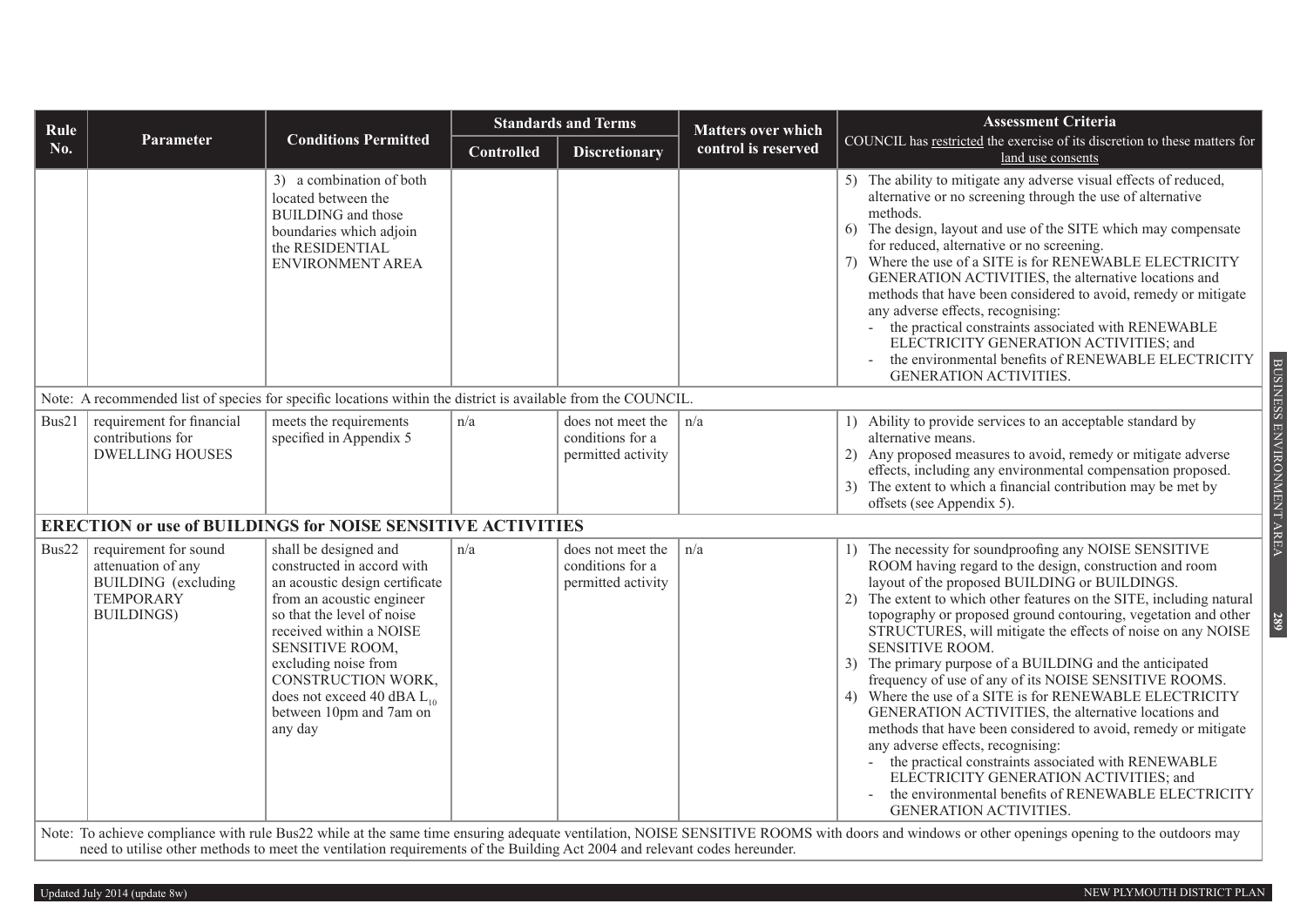| Rule  |                                                                                                                |                                                                                                                                                                       |                                                                                                                                                                                                                                                                                                                                                                                                                 | <b>Standards and Terms</b> | <b>Matters over which</b>                                                                                                                                                                                                                                                                  | <b>Assessment Criteria</b>                                                                      |
|-------|----------------------------------------------------------------------------------------------------------------|-----------------------------------------------------------------------------------------------------------------------------------------------------------------------|-----------------------------------------------------------------------------------------------------------------------------------------------------------------------------------------------------------------------------------------------------------------------------------------------------------------------------------------------------------------------------------------------------------------|----------------------------|--------------------------------------------------------------------------------------------------------------------------------------------------------------------------------------------------------------------------------------------------------------------------------------------|-------------------------------------------------------------------------------------------------|
| No.   | Parameter                                                                                                      | <b>Conditions Permitted</b>                                                                                                                                           | <b>Controlled</b>                                                                                                                                                                                                                                                                                                                                                                                               | <b>Discretionary</b>       | control is reserved                                                                                                                                                                                                                                                                        | COUNCIL has restricted the exercise of its discretion to these<br>matters for land use consents |
|       | <b>RELOCATION of BUILDINGS</b>                                                                                 |                                                                                                                                                                       |                                                                                                                                                                                                                                                                                                                                                                                                                 |                            |                                                                                                                                                                                                                                                                                            |                                                                                                 |
| Bus23 | within the BUSINESS C<br>and D ENVIRONMENT<br><b>AREAS</b>                                                     | 1) non-HABITABLE<br>BUILDINGS; or<br>2) HABITABLE<br><b>BUILDINGS</b> less than<br>10 years old; or<br>3) BUILDINGS<br>associated with<br>CONSTRUCTION<br><b>WORK</b> | does not meet the<br>conditions for a<br>permitted activity<br>Except for where<br>the COUNCIL<br>considers<br>that special<br>circumstances<br>exist in relation<br>to an application,<br>applications<br>for resource<br>consents for the<br><b>RELOCATION</b><br>of BUILDINGS<br>need not be<br>served or publicly<br>notified, and<br>written approval<br>from affected<br>persons need not<br>be required. | n/a                        | 1) The reinstatement<br>work, including any<br>repair, replacement,<br>painting or cleaning, to<br>be completed.<br>The time frame for the<br>(2)<br>specified work to be<br>completed within.<br>3) The imposition of<br>a refundable bond<br>equal to the cost of the<br>specified work. | n/a<br>BUSINESS ENVIRONMENT AREA                                                                |
|       |                                                                                                                |                                                                                                                                                                       |                                                                                                                                                                                                                                                                                                                                                                                                                 |                            | Note: Full information on the notification of applications for resource consents is given in the implementation section of the plan (page 391).                                                                                                                                            | <b>290</b>                                                                                      |
|       | <b>STRUCTURES - NETWORK UTILITIES</b>                                                                          |                                                                                                                                                                       |                                                                                                                                                                                                                                                                                                                                                                                                                 |                            |                                                                                                                                                                                                                                                                                            |                                                                                                 |
|       | Installation and operation of transformers, LINES and necessary associated equipment for conveying electricity |                                                                                                                                                                       |                                                                                                                                                                                                                                                                                                                                                                                                                 |                            |                                                                                                                                                                                                                                                                                            |                                                                                                 |
| Bus24 | maximum electric field<br>strength measured in areas<br>reasonably accessible to the<br>public                 | $5$ kV/m<br>(root-mean-square)                                                                                                                                        | n/a                                                                                                                                                                                                                                                                                                                                                                                                             | n/a                        | n/a                                                                                                                                                                                                                                                                                        | n/a                                                                                             |
| Bus25 | maximum magnetic flux<br>density measured in areas<br>reasonably accessible to the<br>public                   | 100 microtesla<br>(root-mean-square)                                                                                                                                  | n/a                                                                                                                                                                                                                                                                                                                                                                                                             | n/a                        | n/a                                                                                                                                                                                                                                                                                        | n/a                                                                                             |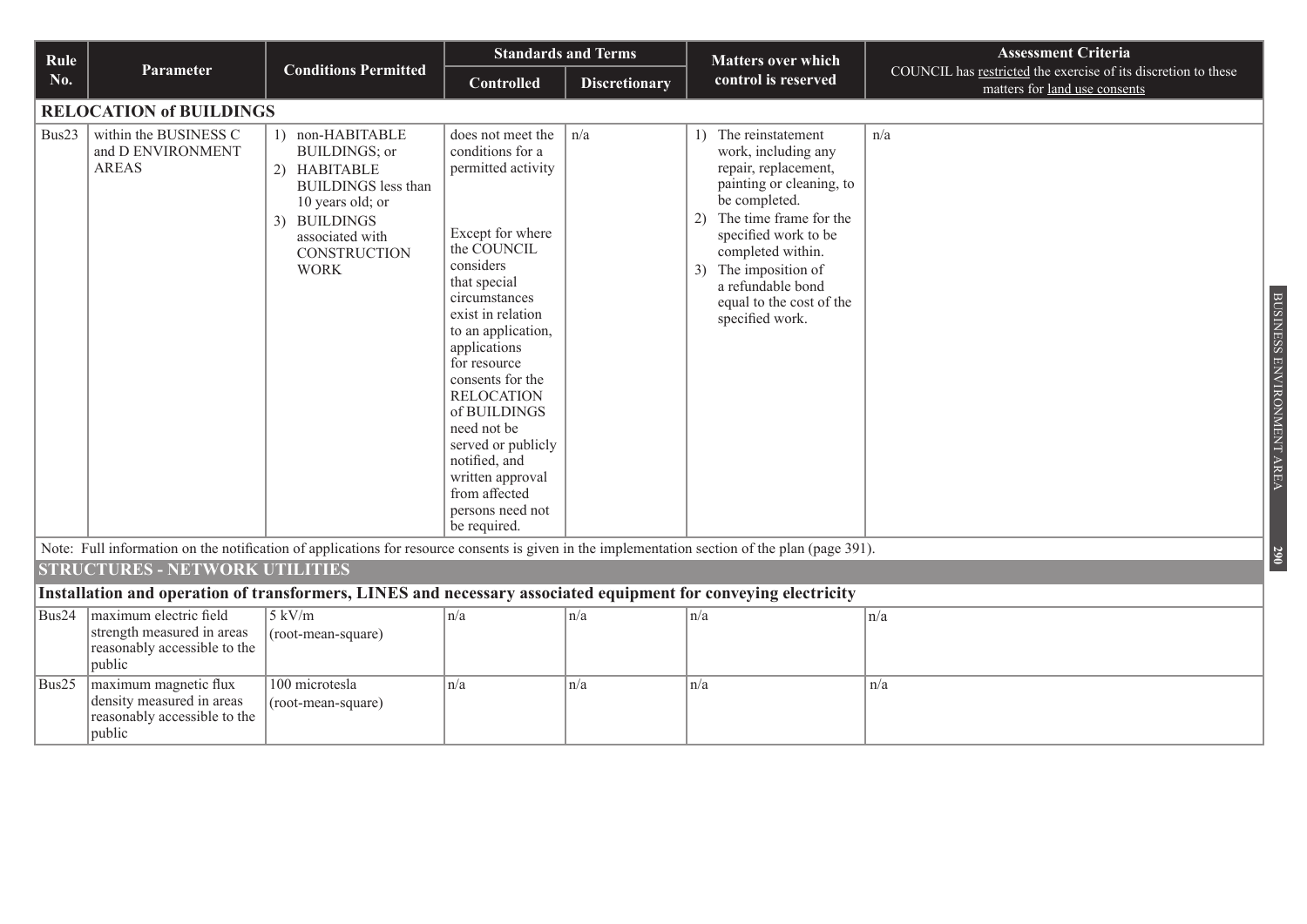| Rule          |                                                                                                                                                                                                                                                                                                                                                                                                                                                                    |                                                                                                                                                                                                                                                                                                                                                                                                                                                                                                                                                                                  | <b>Standards and Terms</b> |                                                                | <b>Matters over which</b> | <b>Assessment Criteria</b>                                                                                                                                                                                                                                                                                                                                                                                                                                                                                                                                                                                                                                                                                                                                                                                                                                                                                                                                                                                                        |  |  |  |  |
|---------------|--------------------------------------------------------------------------------------------------------------------------------------------------------------------------------------------------------------------------------------------------------------------------------------------------------------------------------------------------------------------------------------------------------------------------------------------------------------------|----------------------------------------------------------------------------------------------------------------------------------------------------------------------------------------------------------------------------------------------------------------------------------------------------------------------------------------------------------------------------------------------------------------------------------------------------------------------------------------------------------------------------------------------------------------------------------|----------------------------|----------------------------------------------------------------|---------------------------|-----------------------------------------------------------------------------------------------------------------------------------------------------------------------------------------------------------------------------------------------------------------------------------------------------------------------------------------------------------------------------------------------------------------------------------------------------------------------------------------------------------------------------------------------------------------------------------------------------------------------------------------------------------------------------------------------------------------------------------------------------------------------------------------------------------------------------------------------------------------------------------------------------------------------------------------------------------------------------------------------------------------------------------|--|--|--|--|
| No.           | <b>Parameter</b>                                                                                                                                                                                                                                                                                                                                                                                                                                                   | <b>Conditions Permitted</b>                                                                                                                                                                                                                                                                                                                                                                                                                                                                                                                                                      | <b>Controlled</b>          | <b>Discretionary</b>                                           | control is reserved       | COUNCIL has restricted the exercise of its discretion to these<br>matters for land use consents                                                                                                                                                                                                                                                                                                                                                                                                                                                                                                                                                                                                                                                                                                                                                                                                                                                                                                                                   |  |  |  |  |
|               |                                                                                                                                                                                                                                                                                                                                                                                                                                                                    | <b>Installation and operation of COMMUNICATION FACILITIES</b>                                                                                                                                                                                                                                                                                                                                                                                                                                                                                                                    |                            |                                                                |                           |                                                                                                                                                                                                                                                                                                                                                                                                                                                                                                                                                                                                                                                                                                                                                                                                                                                                                                                                                                                                                                   |  |  |  |  |
| Bus26         | maximum field strength                                                                                                                                                                                                                                                                                                                                                                                                                                             | shall not exceed the<br>levels specified within<br>NZS2772.1:1999 and<br>NZS2772.1:1999A1,<br>measured in accordance<br>with NZS6609:2:1990 and<br>NZS6609.2:1990AA                                                                                                                                                                                                                                                                                                                                                                                                              | $\ln/a$                    | n/a                                                            | n/a                       | n/a                                                                                                                                                                                                                                                                                                                                                                                                                                                                                                                                                                                                                                                                                                                                                                                                                                                                                                                                                                                                                               |  |  |  |  |
|               | Note: The Resource Management (National Environmental Standards for Telecommunication Facilities) Regulations 2008 (NES-TF) apply to the planning and operation, by a network operator (as defined<br>in those regulations), of a telecommunication facility that generates radio frequency fields. Rule [Res22, Rur36, Bus26, Ind25 or OS22 as appropriate] applies to those parties that generate radio frequency<br>fields, to which the NES-TF does not apply. |                                                                                                                                                                                                                                                                                                                                                                                                                                                                                                                                                                                  |                            |                                                                |                           |                                                                                                                                                                                                                                                                                                                                                                                                                                                                                                                                                                                                                                                                                                                                                                                                                                                                                                                                                                                                                                   |  |  |  |  |
|               |                                                                                                                                                                                                                                                                                                                                                                                                                                                                    | <b>ERECTION of SUBSTATIONS AND SWITCHING STATIONS</b> (see also the rules for BUILDINGS where applicable)                                                                                                                                                                                                                                                                                                                                                                                                                                                                        |                            |                                                                |                           |                                                                                                                                                                                                                                                                                                                                                                                                                                                                                                                                                                                                                                                                                                                                                                                                                                                                                                                                                                                                                                   |  |  |  |  |
| $\vert$ Bus27 | requirement to provide<br>landscaping where a<br><b>SUBSTATION or SWITCHING</b><br>STATION is greater than $10 \text{ m}^2$<br>in area and greater than 3m in<br>HEIGHT, where visible from<br>an adjoining RESIDENTIAL<br><b>ENVIRONMENT AREA or</b><br><b>ROAD</b>                                                                                                                                                                                               | shall be screened by:<br>1) a solid fence or wall with a<br>minimum HEIGHT of 1.8m,<br><sub>or</sub><br>2)<br>landscaping or TREES of a<br>minimum HEIGHT of 1m<br>at installation which will<br>achieve a continuous screen<br>of a minimum of 1.8m in<br>HEIGHT and 1.5m in width<br>within five years, or<br>3) a combination of both<br>located along those<br>boundaries of the SITE which<br>adjoin the RESIDENTIAL<br>ENVIRONMENT AREA or<br><b>ROAD</b><br>Note: A recommended list of species for specific locations within the district is available from the COUNCIL. | $\ln/a$                    | does not meet<br>the conditions<br>for a permitted<br>activity | $\ln/a$                   | BUSINESS ENVIRONMENT<br>1) The adverse effects resulting from reduced or no screening<br>on the outlook and visual amenity of adjoining SITES and<br>ROADS.<br>Any adverse visual effects on the New Plymouth entrance<br>corridors.<br>The ability to mitigate any adverse visual effects resulting<br>from reduced or no screening on adjoining SITES and<br>ROADS through alternative means.<br>The ability of the topography and existing vegetation of the<br>locality to mitigate any adverse visual aspects resulting from<br><b>AREA</b><br>reduced or no screening on adjoining SITES and ROADS.<br>5) Where the use of a SITE is for RENEWABLE<br>ELECTRICITY GENERATION ACTIVITIES, the<br>alternative locations and methods that have been considered<br>to avoid, remedy or mitigate any adverse effects,<br>recognising:<br>167<br>- the practical constraints associated with RENEWABLE<br>ELECTRICITY GENERATION ACTIVITIES; and<br>the environmental benefits of RENEWABLE<br>ELECTRICITY GENERATION ACTIVITIES. |  |  |  |  |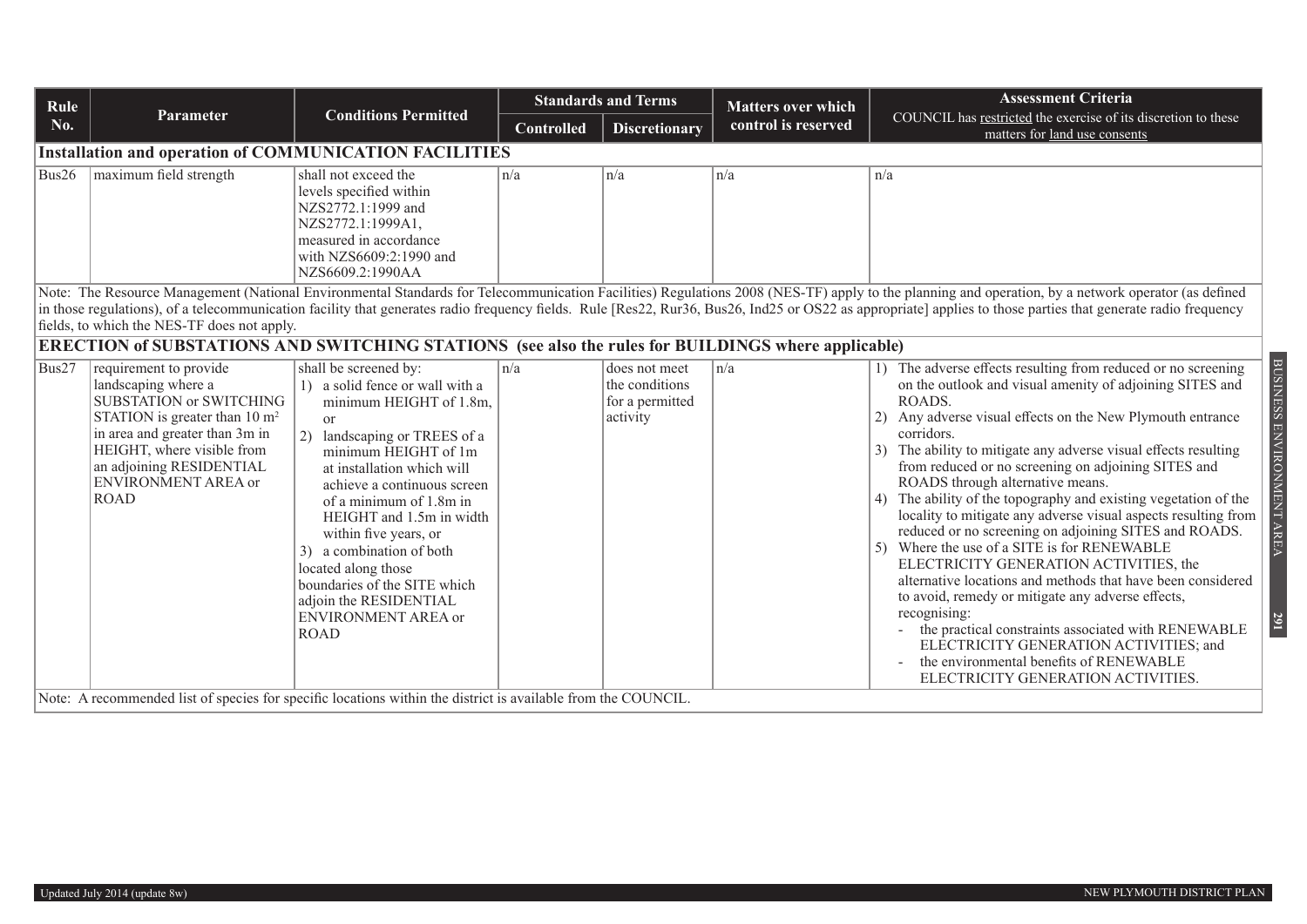| Rule  |                                                                                                                                                                               | <b>Conditions Permitted</b>                                                                                                                                                                                                                                                                                                                                                                                 | <b>Standards and Terms</b> |                                                             | <b>Matters over which</b> | <b>Assessment Criteria</b>                                                                                                                                                                                                                                                                                                                                                                                                                                                                                                                                                                                                              |  |  |  |  |
|-------|-------------------------------------------------------------------------------------------------------------------------------------------------------------------------------|-------------------------------------------------------------------------------------------------------------------------------------------------------------------------------------------------------------------------------------------------------------------------------------------------------------------------------------------------------------------------------------------------------------|----------------------------|-------------------------------------------------------------|---------------------------|-----------------------------------------------------------------------------------------------------------------------------------------------------------------------------------------------------------------------------------------------------------------------------------------------------------------------------------------------------------------------------------------------------------------------------------------------------------------------------------------------------------------------------------------------------------------------------------------------------------------------------------------|--|--|--|--|
| No.   | Parameter                                                                                                                                                                     |                                                                                                                                                                                                                                                                                                                                                                                                             | <b>Controlled</b>          | <b>Discretionary</b>                                        | control is reserved       | COUNCIL has restricted the exercise of its discretion to these<br>matters for land use consents                                                                                                                                                                                                                                                                                                                                                                                                                                                                                                                                         |  |  |  |  |
|       | <b>STRUCTURES - SIGNS</b>                                                                                                                                                     |                                                                                                                                                                                                                                                                                                                                                                                                             |                            |                                                             |                           |                                                                                                                                                                                                                                                                                                                                                                                                                                                                                                                                                                                                                                         |  |  |  |  |
|       | <b>ERECTION of OFFICIAL SIGNS</b>                                                                                                                                             |                                                                                                                                                                                                                                                                                                                                                                                                             |                            |                                                             |                           |                                                                                                                                                                                                                                                                                                                                                                                                                                                                                                                                                                                                                                         |  |  |  |  |
| Bus28 |                                                                                                                                                                               | under all circumstances                                                                                                                                                                                                                                                                                                                                                                                     | n/a                        | n/a                                                         | n/a                       | n/a                                                                                                                                                                                                                                                                                                                                                                                                                                                                                                                                                                                                                                     |  |  |  |  |
|       | ERECTION of ADVERTISING SIGNS, where clearly visible from any ROAD (note: these rules apply to all ADVERTISING SIGNS)                                                         |                                                                                                                                                                                                                                                                                                                                                                                                             |                            |                                                             |                           |                                                                                                                                                                                                                                                                                                                                                                                                                                                                                                                                                                                                                                         |  |  |  |  |
| Bus29 | location of SIGNS intended<br>to attract the attention of<br>motorists on a SITE visible<br>from a ROAD where the<br>posted speed limit is greater<br>than or equal to 70km/h | shall be located:<br>1) not less than $(0.6 \times$ the<br>posted speed limit)<br>metres from another<br><b>ADVERTISING SIGN;</b><br>and<br>2)<br>so that the<br><b>ADVERTISING</b><br>SIGN presents an<br>unrestricted view<br>to any approaching<br>motorist for a distance<br>of not less than 180m<br>measured horizontally<br>between the<br>ADVERTISING SIGN<br>and the approaching<br>motor VEHICLE. | n/a                        | does not meet the<br>conditions for a<br>permitted activity | n/a                       | 1) Distraction or confusion to motorists in their observance<br>of traffic conditions, directions, controls and OFFICIAL<br>SIGNS due to a reduction in SIGN separation or visibility<br>distances of the proposed ADVERTISING SIGN, taking into<br>account the classification of the ROAD (by reference to the<br>BUSINESS ENVIRONMENT AREA<br>ROADING HIERARCHY), the speed environment and the<br>average daily traffic volumes.<br>2) The topography of the locality and the contour of the<br>ROAD.<br>3) The proximity of other ADVERTISING SIGNS.                                                                                |  |  |  |  |
| Bus30 | general appearance of<br><b>SIGN</b>                                                                                                                                          | shall not emulate the form,<br>colours, shape or message<br>of any OFFICIAL SIGN or<br>signal                                                                                                                                                                                                                                                                                                               | n/a                        | n/a                                                         | n/a                       | n/a<br>292                                                                                                                                                                                                                                                                                                                                                                                                                                                                                                                                                                                                                              |  |  |  |  |
| Bus31 | illumination                                                                                                                                                                  | shall not be internally or<br>externally illuminated by<br>means of flashing blinking<br>or moving lights                                                                                                                                                                                                                                                                                                   | n/a                        | does not meet the<br>conditions for a<br>permitted activity | n/a                       | 1) The frequency, intensity and duration of the intermittent or<br>flashing light source and illumination.<br>The proximity of the ADVERTISING SIGN to other<br>2)<br>properties and the likely effects on amenity values,<br>particularly at night-time.<br>3) Distraction or confusion to motorists in their observance<br>of traffic conditions, directions, controls and OFFICIAL<br>SIGNS due to inappropriate illumination of the proposed<br>ADVERTISING SIGN, taking into account the<br>classification of the ROAD (by reference to the ROADING<br>HIERARCHY), the speed environment and the average daily<br>traffic volumes. |  |  |  |  |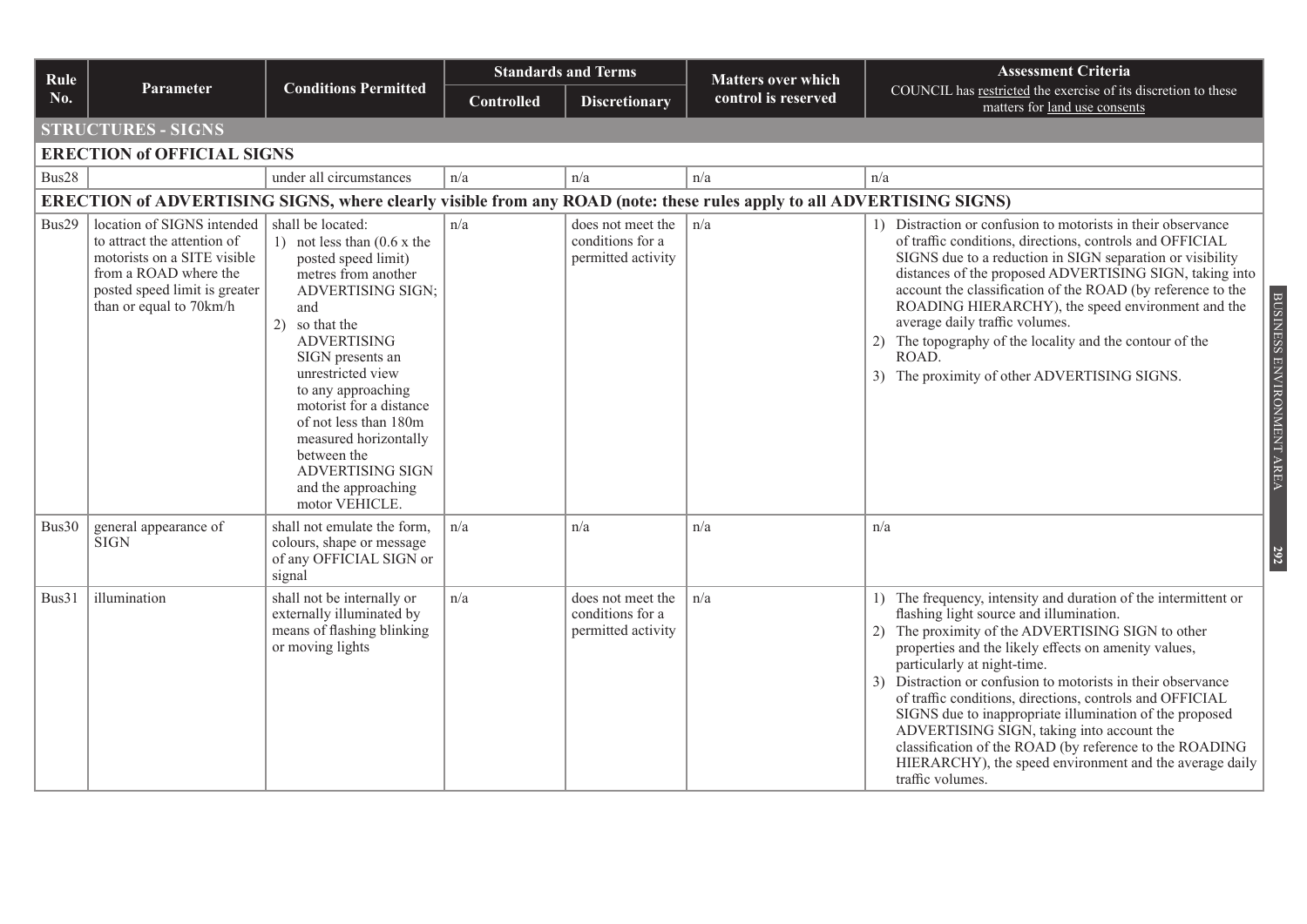| Rule  |                                                                                                                                                                                 |                                                                                                                                         |                   | <b>Standards and Terms</b>                                  | <b>Matters over which</b> | <b>Assessment Criteria</b>                                                                                                                                                                                                                                                                                                                                                                                                                                                                                                                                                                    |
|-------|---------------------------------------------------------------------------------------------------------------------------------------------------------------------------------|-----------------------------------------------------------------------------------------------------------------------------------------|-------------------|-------------------------------------------------------------|---------------------------|-----------------------------------------------------------------------------------------------------------------------------------------------------------------------------------------------------------------------------------------------------------------------------------------------------------------------------------------------------------------------------------------------------------------------------------------------------------------------------------------------------------------------------------------------------------------------------------------------|
| No.   | Parameter                                                                                                                                                                       | <b>Conditions Permitted</b>                                                                                                             | <b>Controlled</b> | control is reserved<br><b>Discretionary</b>                 |                           | COUNCIL has restricted the exercise of its discretion to these<br>matters for land use consents                                                                                                                                                                                                                                                                                                                                                                                                                                                                                               |
| Bus32 | minimum lettering size<br>where clearly visible from<br>a ROAD and intended<br>to attract the attention of<br>motorists where the posted<br>speed limit is:<br>less than 70km/h | $120$ mm                                                                                                                                | n/a               | less than 120mm                                             | n/a                       | 1) Distraction or confusion to motorists in their observance<br>of traffic conditions, directions, controls and OFFICIAL<br>SIGNS due to a reduction in lettering size of the<br>proposed ADVERTISING SIGN, taking into account the<br>classification of the ROAD (by reference to the ROADING<br>HIERARCHY), the speed environment and the average daily<br>traffic volumes.                                                                                                                                                                                                                 |
| Bus33 | 70km/h or greater                                                                                                                                                               | $160$ mm                                                                                                                                | n/a               | less than 160mm                                             |                           |                                                                                                                                                                                                                                                                                                                                                                                                                                                                                                                                                                                               |
| Bus34 | movement of SIGN where<br>it is clearly visible from<br>any STATE HIGHWAY or<br>ARTERIAL ROAD                                                                                   | shall not involve the<br>mechanised movement of<br>any of its parts                                                                     | n/a               | does not meet the<br>conditions for a<br>permitted activity | n/a                       | 1) Distraction or confusion to motorists in their observance<br>of traffic conditions, directions, controls and OFFICIAL<br>SIGNS due to movement of the proposed ADVERTISING<br>SIGN, taking into account the classification of the ROAD<br>(by reference to the ROADING HIERARCHY), the speed<br>environment and the average daily traffic volumes.                                                                                                                                                                                                                                         |
| Bus35 | removal of a<br><b>TEMPORARY SIGN</b>                                                                                                                                           | shall be removed within<br>seven days after the SIGN<br>has either completed its<br>purpose or the event being<br>advertised has passed | n/a               | does not meet the<br>conditions for a<br>permitted activity | n/a                       | BUSINESS ENVIRONMENT AREA<br>1) Any adverse effects on the visual amenity of the locality<br>and whether the proposed ADVERTISING SIGN would be<br>obtrusively visible having regard to the intended duration of<br>the display.<br>2) Distraction or confusion to motorists in their observance of<br>traffic conditions, directions, controls and OFFICIAL SIGNS<br>due to the extended ERECTION of the ADVERTISING<br>SIGN, taking into account the classification of the ROAD<br>(by reference to the ROADING HIERARCHY), the speed<br>environment and the average daily traffic volumes. |
|       | <b>ADVERTISING SIGNS)</b>                                                                                                                                                       |                                                                                                                                         |                   |                                                             |                           | FREESTANDING SIGNS and ADVERTISING SIGNS attached to or painted on a BUILDING and/or other STRUCTURE (see also rules that apply to all                                                                                                                                                                                                                                                                                                                                                                                                                                                        |
| Bus36 | location of<br>FREESTANDING SIGNS<br>intended to attract the<br>attention of motorists<br>within a COUNCIL or<br>STATE HIGHWAY ROAD<br>reserve                                  | n/a                                                                                                                                     | n/a               | under all<br>circumstances                                  | n/a                       | 293<br>1) Distraction or confusion to motorists in their observance<br>of traffic conditions, directions, controls and OFFICIAL<br>SIGNS due to the ADVERTISING SIGN being within the<br>ROAD reserve, taking into account the classification of the<br>ROAD (by reference to the ROADING HIERARCHY), the<br>speed environment and the average daily traffic volumes.<br>2) The topography of the locality and the contour of the<br>ROAD.<br>3) The proximity of other ADVERTISING SIGNS.                                                                                                    |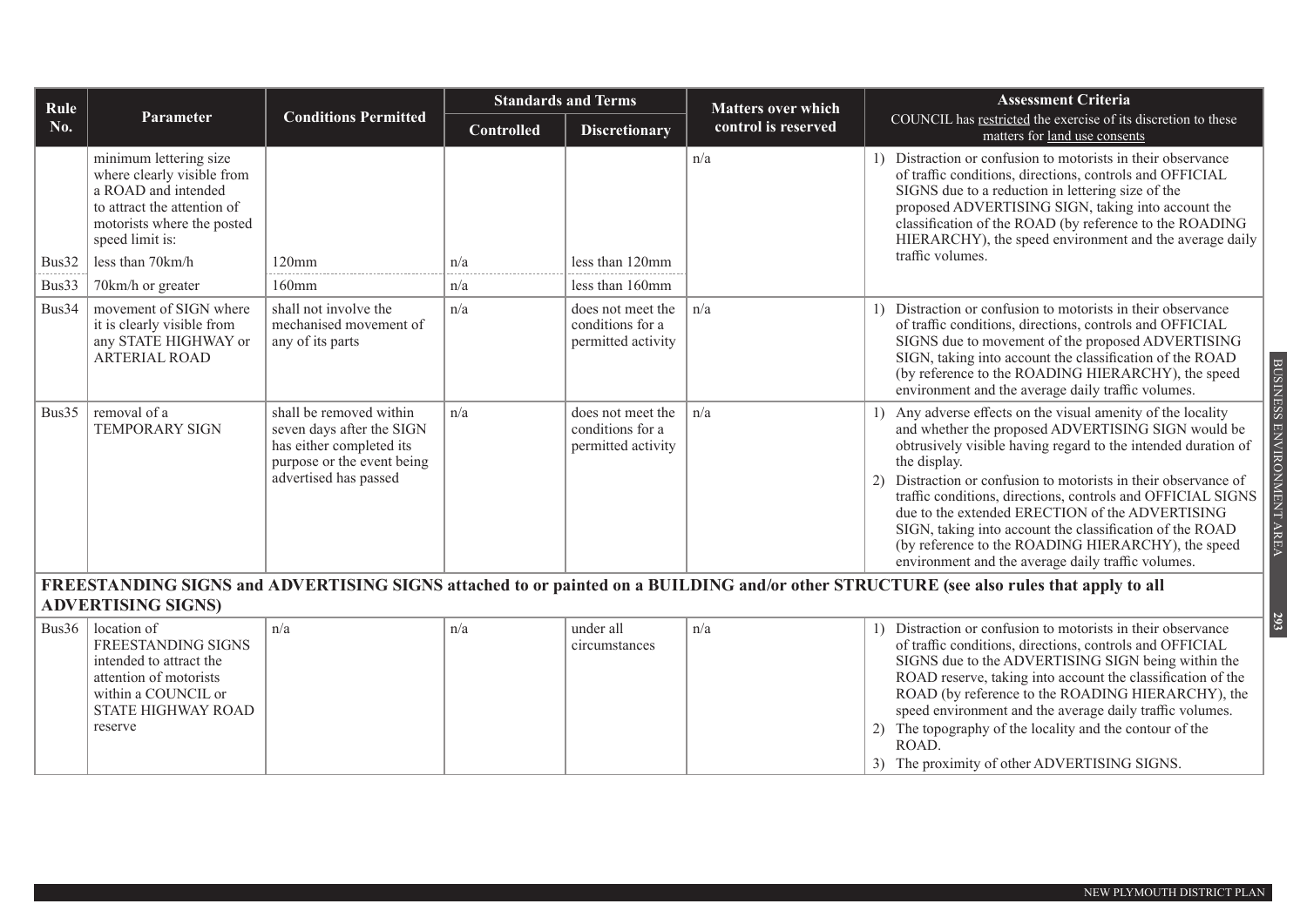| Rule  |                                                                                                                                            |                                                                                                                            | <b>Standards and Terms</b> |                                                             | <b>Matters over which</b> | <b>Assessment Criteria</b>                                                                                                                                                                                                                                                                                                                         |
|-------|--------------------------------------------------------------------------------------------------------------------------------------------|----------------------------------------------------------------------------------------------------------------------------|----------------------------|-------------------------------------------------------------|---------------------------|----------------------------------------------------------------------------------------------------------------------------------------------------------------------------------------------------------------------------------------------------------------------------------------------------------------------------------------------------|
| No.   | Parameter                                                                                                                                  | <b>Conditions Permitted</b>                                                                                                | <b>Controlled</b>          | <b>Discretionary</b>                                        | control is reserved       | COUNCIL has restricted the exercise of its discretion to these<br>matters for land use consents                                                                                                                                                                                                                                                    |
| Bus37 | maximum SIGN DISPLAY<br>AREA<br><b>TEMPORARY SIGNS</b>                                                                                     | 3m <sup>2</sup> per SIGN FACE,<br>up to 6m <sup>2</sup> per ROAD<br><b>BOUNDARY</b>                                        | n/a                        | does not meet the<br>conditions for a<br>permitted activity | n/a                       | 1) The area of the proposed sign in relation to the architectural<br>characteristics of the BUILDING(S) on-SITE.<br>The adverse effects of the additional area on the architectural<br>characteristics and visual amenity of BUILDINGS and/or<br>SITES in the immediate vicinity, taking into account the                                          |
| Bus38 | <b>PERMANENT</b><br><b>FREESTANDING</b><br>SIGNS:<br><b>BUSINESS B and</b><br>C ENVIRONMENT<br><b>AREAS</b>                                | 15m <sup>2</sup> per SITE                                                                                                  | n/a                        | greater than 15m <sup>2</sup>                               |                           | number and sizes of any other outdoor ADVERTISING<br>SIGN and the need to avoid the cumulative effect of visual<br>intrusion or clutter.<br>3) Whether any support STRUCTURE is likely to be visually<br>obtrusive in relation to the architectural features of the<br>BUILDING to which it is attached, or in the context of the<br>street scene. |
| Bus39 | <b>BUSINESS D</b><br><b>ENVIRONMENT</b><br><b>AREA</b>                                                                                     | the greater of:<br>1) $2 m^2$ , or<br>2) $0.5m^2$ for every 20m of<br><b>ROAD BOUNDARY</b><br>or part thereof,<br>per SITE | n/a                        | greater than 2m <sup>2</sup>                                |                           | BUSINESS ENVIRONMENT AREA<br>4) Whether any alternative forms of support would be less<br>likely to be visually obtrusive.<br>5) The length of time the SIGN will be on the SITE<br>(TEMPORARY SIGNS only).<br>6) Any adverse visual effects on the New Plymouth entrance<br>corridors.                                                            |
|       | <b>PERMANENT</b><br>SIGNS that are<br>attached to or painted<br>on a BUILDING or<br>STRUCTURE where<br>SITE has a ROAD<br><b>BOUNDARY:</b> |                                                                                                                            |                            |                                                             |                           |                                                                                                                                                                                                                                                                                                                                                    |
| Bus40 | <b>BUSINESS B and</b><br>C ENVIRONMENT<br><b>AREAS</b>                                                                                     | 40% of front wall<br>30% of side wall<br>on any one SIGN FACE                                                              | n/a                        | does not meet the<br>conditions for a<br>permitted activity |                           | 294                                                                                                                                                                                                                                                                                                                                                |
| Bus41 | <b>BUSINESS D</b><br><b>ENVIRONMENT</b><br><b>AREA</b>                                                                                     | the greater of:<br>1) $2 m^2$ , or<br>2) $0.5m^2$ for every 20m of<br><b>ROAD BOUNDARY</b><br>or part thereof,<br>per SITE | n/a                        | does not meet the<br>conditions for a<br>permitted activity |                           |                                                                                                                                                                                                                                                                                                                                                    |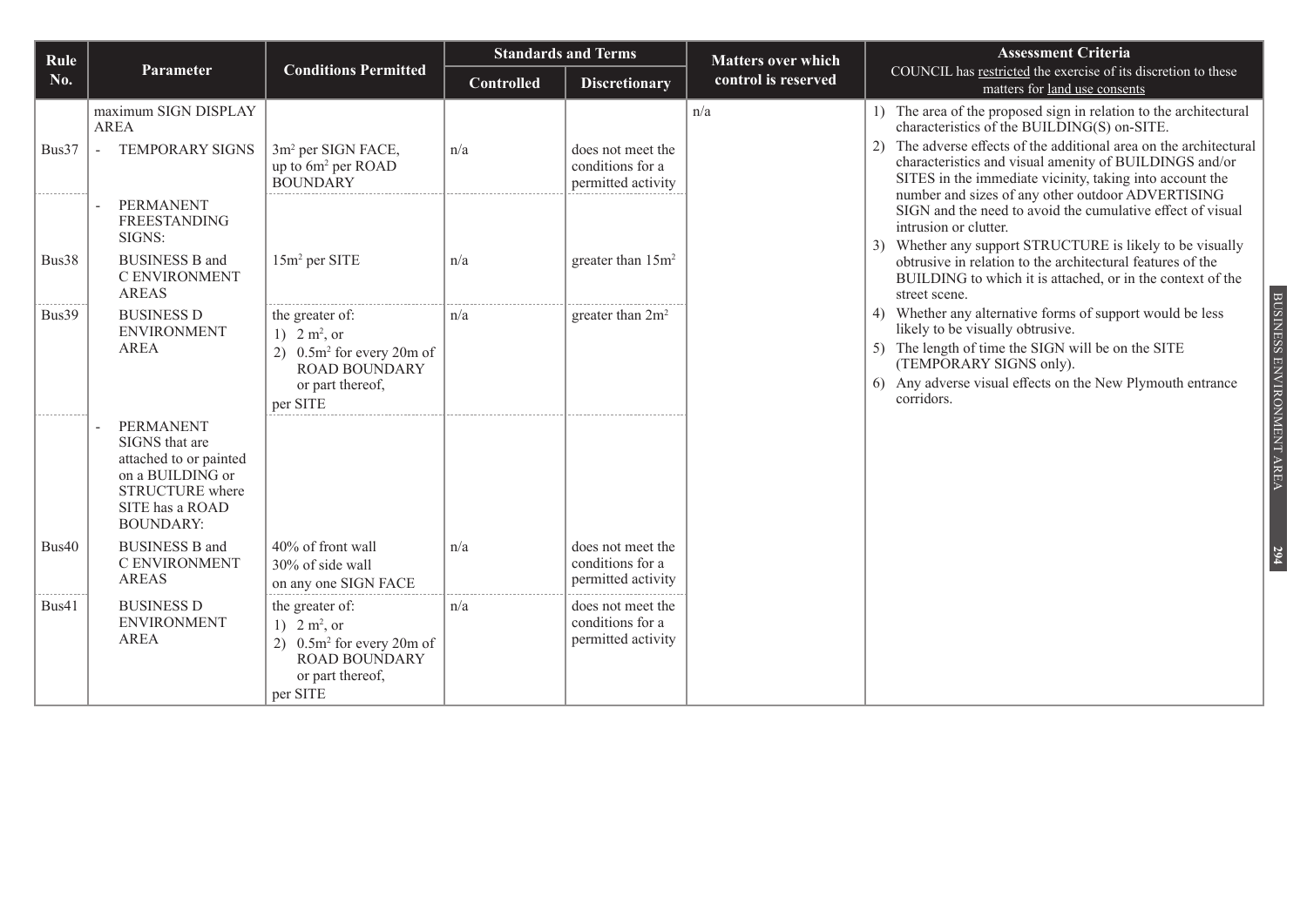| Rule  |                                                                                                       |                                                                                                                                                                                                                                                                                                                                                                    | <b>Standards and Terms</b> |                                                             | <b>Matters over which</b> | <b>Assessment Criteria</b>                                                                                                                                                                                                                                                                                                                                                                                                                                                     |
|-------|-------------------------------------------------------------------------------------------------------|--------------------------------------------------------------------------------------------------------------------------------------------------------------------------------------------------------------------------------------------------------------------------------------------------------------------------------------------------------------------|----------------------------|-------------------------------------------------------------|---------------------------|--------------------------------------------------------------------------------------------------------------------------------------------------------------------------------------------------------------------------------------------------------------------------------------------------------------------------------------------------------------------------------------------------------------------------------------------------------------------------------|
| No.   | Parameter                                                                                             | <b>Conditions Permitted</b>                                                                                                                                                                                                                                                                                                                                        | <b>Controlled</b>          | <b>Discretionary</b>                                        | control is reserved       | COUNCIL has restricted the exercise of its discretion to these<br>matters for land use consents                                                                                                                                                                                                                                                                                                                                                                                |
| Bus42 | maximum HEIGHT<br>FREESTANDING<br>SIGNS in:<br><b>BUSINESS B and</b><br>C ENVIRONMENT<br><b>AREAS</b> | 9 <sub>m</sub>                                                                                                                                                                                                                                                                                                                                                     | n/a                        | greater than 9m                                             | n/a                       | 1) The HEIGHT of the proposed sign in relation to the<br>architectural characteristics of the BUILDING(s) on-SITE.<br>The adverse effects of the additional HEIGHT on the<br>architectural characteristics and visual amenity of<br>BUILDINGS and/or SITES in the immediate vicinity, taking<br>into account the number and sizes of any other outdoor<br>ADVERTISING SIGN and the need to avoid the cumulative<br>effect of visual intrusion or clutter.                      |
| Bus43 | <b>BUSINESS D</b><br><b>ENVIRONMENT</b><br>AREA                                                       | 3m                                                                                                                                                                                                                                                                                                                                                                 | n/a                        | greater than 3m                                             |                           | Whether any support STRUCTURE is likely to be visually<br>3 <sup>)</sup><br>obtrusive in relation to the architectural features of the<br>BUILDING to which it is attached, or in the context of the                                                                                                                                                                                                                                                                           |
| Bus44 | SIGNS that are<br>attached to or painted<br>on a BUILDING or<br><b>STRUCTURE</b>                      | shall not project above, at<br>the point of attachment,<br>any part of the roof of a<br>BUILDING or the highest<br>point of a STRUCTURE<br>provided that where a SIGN<br>is attached to a BUILDING<br>or STRUCTURE with<br>differing roof HEIGHTS<br>it shall not project<br>above the highest point<br>of the BUILDING or<br>STRUCTURE to which it<br>is attached | n/a                        | does not meet the<br>conditions for a<br>permitted activity |                           | street scene.<br>4) Whether any alternative forms of support would be less<br><b>BUSINESS</b><br>likely to be visually obtrusive.<br>5) The impact of the HEIGHT of the ADVERTISING SIGN on<br>the visual amenity of the BUILDING(S) facade and skyline.<br>ENVIRONMENT AREA<br>6) The length of time the sign will be on the SITE<br>(TEMPORARY SIGNS only).<br>7) Any adverse visual effects on the New Plymouth entrance<br>corridors.                                      |
| Bus45 | projection of SIGN over a<br>ROAD BOUNDARY                                                            | not greater than 2m<br>provided that the minimum<br>ground clearance and<br>distance from the kerb line<br>comply with those specified<br>in Diagram 1.1 in<br>Appendix 1                                                                                                                                                                                          | n/a                        | does not meet the<br>conditions for a<br>permitted activity | n/a                       | 1) The nature of land use below or adjacent to the proposed<br>ADVERTISING SIGN and in particular, the intensity of<br>pedestrian activity in the vicinity.<br><b>295</b><br>The location of the ADVERTISING SIGN in relation to the<br>ROAD CARRIAGEWAY and any adverse effects from the<br>additional projection of the sign on the safety of pedestrian<br>and vehicular traffic.<br>The length of time the ADVERTISING SIGN will be on the<br>SITE (TEMPORARY SIGNS only). |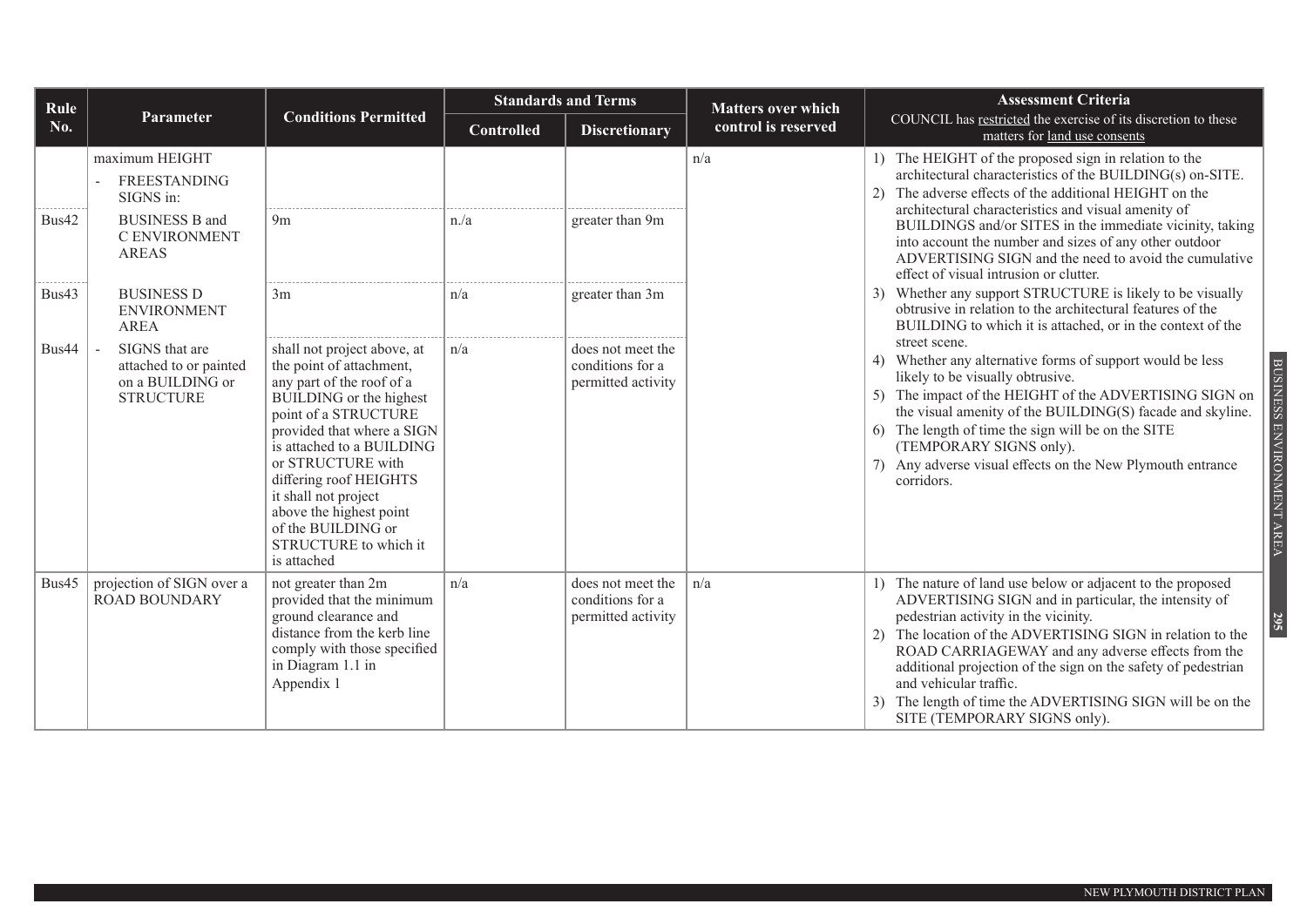| Rule  |                                                                     |                                                                                                                                                              | <b>Standards and Terms</b> |                                                             | <b>Matters over which</b> | <b>Assessment Criteria</b>                                                                                                                                                                                                                                                                                                                                                                                                                                                                                                                                                                                                                                                              |
|-------|---------------------------------------------------------------------|--------------------------------------------------------------------------------------------------------------------------------------------------------------|----------------------------|-------------------------------------------------------------|---------------------------|-----------------------------------------------------------------------------------------------------------------------------------------------------------------------------------------------------------------------------------------------------------------------------------------------------------------------------------------------------------------------------------------------------------------------------------------------------------------------------------------------------------------------------------------------------------------------------------------------------------------------------------------------------------------------------------------|
| No.   | Parameter                                                           | <b>Conditions Permitted</b>                                                                                                                                  | <b>Controlled</b>          | <b>Discretionary</b>                                        | control is reserved       | COUNCIL has restricted the exercise of its discretion to these<br>matters for land use consents                                                                                                                                                                                                                                                                                                                                                                                                                                                                                                                                                                                         |
|       | FOOTPATH SIGNS (see also rules that apply to all ADVERTISING SIGNS) |                                                                                                                                                              |                            |                                                             |                           |                                                                                                                                                                                                                                                                                                                                                                                                                                                                                                                                                                                                                                                                                         |
| Bus46 | location                                                            | shall be located in that<br>area of the ROAD reserve<br>directly adjoining the SITE<br>and shall not obstruct or<br>impede traffic or pedestrian<br>movement | n/a                        | does not meet the<br>conditions for a<br>permitted activity | n/a                       | 1) Distraction or confusion to motorists in their observance<br>of traffic conditions, directions, controls and OFFICIAL<br>SIGNS due to the FOOTPATH SIGN being located<br>inappropriately within the ROAD reserve, taking into<br>account the classification of the ROAD (by reference to the<br>ROADING HIERARCHY), the speed environment and the<br>average daily traffic volumes and pedestrian count.<br>2) The necessity of the FOOTPATH SIGN to be located in a<br>position that may impede or adversely affect the safety of<br>pedestrians or VEHICLES.<br>3) Whether any measures can be used to mitigate any adverse<br>effects on pedestrian and vehicular traffic safety. |
| Bus47 | $maximum$ number per SITE $\vert$ one                               |                                                                                                                                                              | n/a                        | more than one                                               | n/a                       | 1) The proximity of dwellings and the visual intrusion of the<br>additional FOOTPATH SIGN(S) on other SITES adjacent to<br>the proposed SIGN, taking into account the character of the<br>area.<br>The potential for conflict or hazard with either vehicular or<br>2)<br>pedestrian movement.                                                                                                                                                                                                                                                                                                                                                                                          |
|       | <b>HEIGHT</b>                                                       |                                                                                                                                                              |                            |                                                             | n/a                       | 1) The HEIGHT relative to the area of the proposed                                                                                                                                                                                                                                                                                                                                                                                                                                                                                                                                                                                                                                      |
| Bus48 | minimum                                                             | $600$ mm                                                                                                                                                     | n/a                        | less than 600mm                                             |                           | FOOTPATH SIGN.<br>2) Any effect the HEIGHT of the FOOTPATH SIGN has on the                                                                                                                                                                                                                                                                                                                                                                                                                                                                                                                                                                                                              |
| Bus49 | maximum                                                             | $900$ mm                                                                                                                                                     | n/a                        | greater than<br>900 <sub>mm</sub>                           |                           | safety of pedestrian or vehicular traffic.<br>Distraction or confusion to motorists in their observance of<br>3)<br>traffic conditions, directions, controls and OFFICIAL SIGNS<br>due to a reduced or increased HEIGHT of the proposed<br>FOOTPATH SIGN, taking into account the classification of<br>the ROAD (by reference to the ROADING HIERARCHY),<br>the speed environment and the average daily traffic volumes<br>and pedestrian count.                                                                                                                                                                                                                                        |
|       | width                                                               |                                                                                                                                                              |                            |                                                             | n/a                       | 1) The width relative to the area of the proposed FOOTPATH                                                                                                                                                                                                                                                                                                                                                                                                                                                                                                                                                                                                                              |
| Bus50 | minimum                                                             | $400$ mm                                                                                                                                                     | n/a                        | less than 400mm                                             |                           | SIGN.<br>2) Any effect the width of the FOOTPATH SIGN has on the                                                                                                                                                                                                                                                                                                                                                                                                                                                                                                                                                                                                                        |
| Bus51 | maximum                                                             | $600$ mm                                                                                                                                                     | n/a                        | greater than<br>$600$ mm                                    |                           | safety of pedestrian or vehicular traffic.<br>Distraction or confusion to motorists in their observance<br>3)<br>of traffic conditions, directions, controls and OFFICIAL<br>SIGNS due to a reduced or increased width of the proposed<br>FOOTPATH SIGN, taking into account the classification of<br>the ROAD (by reference to the ROADING HIERARCHY),<br>the speed environment and the average daily traffic volumes<br>and pedestrian count.                                                                                                                                                                                                                                         |

BUSINESS ENVIRONMENT AREA BUSINESS ENVIRONMENT AREA **296**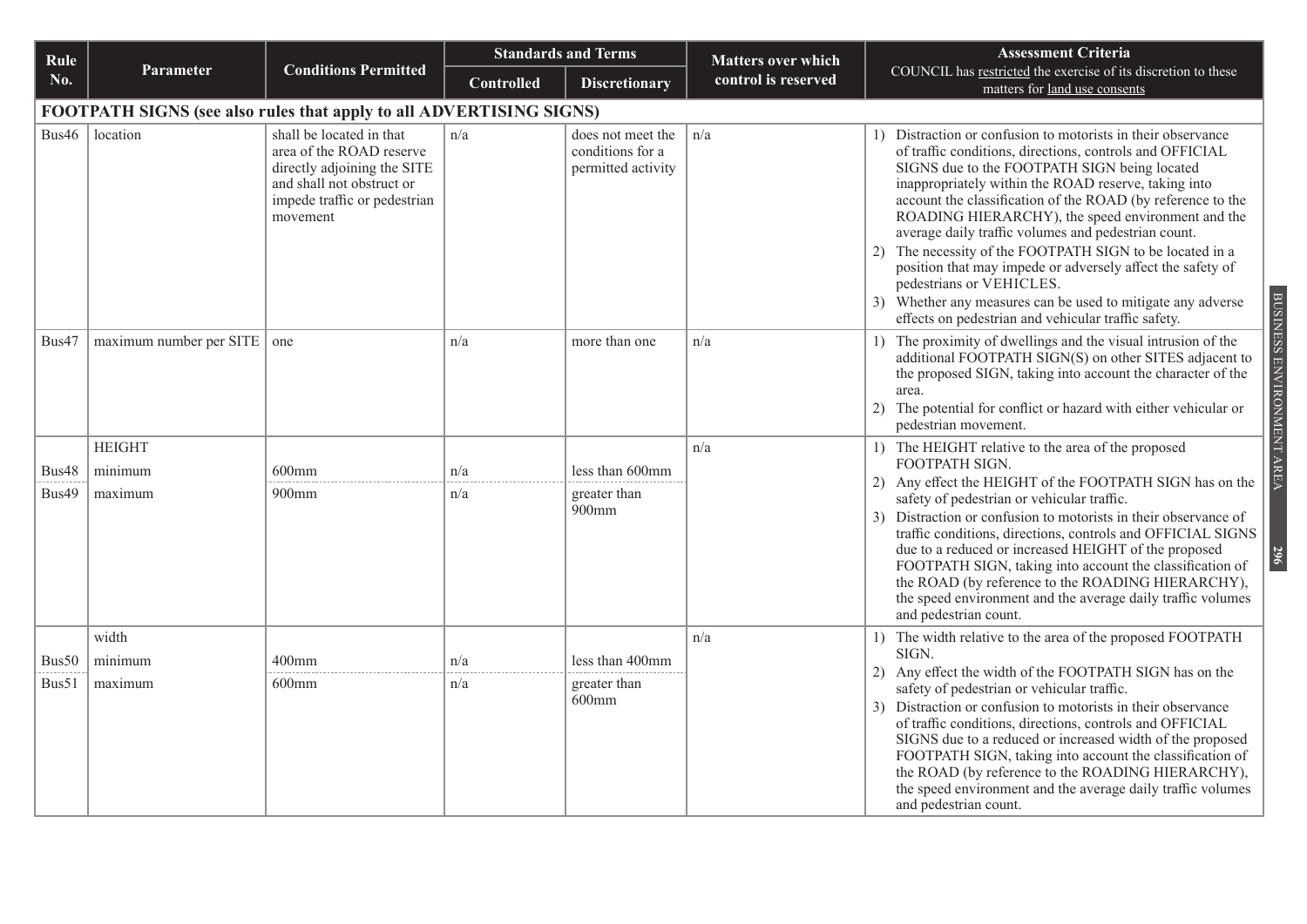| Rule  |                                                                                                                           |                                                                                                                                                                                                                                                                                                                                                                                                                                                                                                                                                                                                                                                                                                                                                  | <b>Standards and Terms</b>                                                                                                                                       |                                                                                                                      | <b>Matters over which</b>                                                                                                                                                                                                                    | <b>Assessment Criteria</b>                                                                                                                                                                                                                                                                                                                                                                                                                                                                                                                                                                                                                                                                                                                                                                                                                                                                                                                                                                                                                                                                                                                                                                                                                                                                                                                                                                             |
|-------|---------------------------------------------------------------------------------------------------------------------------|--------------------------------------------------------------------------------------------------------------------------------------------------------------------------------------------------------------------------------------------------------------------------------------------------------------------------------------------------------------------------------------------------------------------------------------------------------------------------------------------------------------------------------------------------------------------------------------------------------------------------------------------------------------------------------------------------------------------------------------------------|------------------------------------------------------------------------------------------------------------------------------------------------------------------|----------------------------------------------------------------------------------------------------------------------|----------------------------------------------------------------------------------------------------------------------------------------------------------------------------------------------------------------------------------------------|--------------------------------------------------------------------------------------------------------------------------------------------------------------------------------------------------------------------------------------------------------------------------------------------------------------------------------------------------------------------------------------------------------------------------------------------------------------------------------------------------------------------------------------------------------------------------------------------------------------------------------------------------------------------------------------------------------------------------------------------------------------------------------------------------------------------------------------------------------------------------------------------------------------------------------------------------------------------------------------------------------------------------------------------------------------------------------------------------------------------------------------------------------------------------------------------------------------------------------------------------------------------------------------------------------------------------------------------------------------------------------------------------------|
| No.   | <b>Parameter</b>                                                                                                          | <b>Conditions Permitted</b>                                                                                                                                                                                                                                                                                                                                                                                                                                                                                                                                                                                                                                                                                                                      | <b>Controlled</b>                                                                                                                                                | <b>Discretionary</b>                                                                                                 | control is reserved                                                                                                                                                                                                                          | COUNCIL has restricted the exercise of its discretion to these<br>matters for land use consents                                                                                                                                                                                                                                                                                                                                                                                                                                                                                                                                                                                                                                                                                                                                                                                                                                                                                                                                                                                                                                                                                                                                                                                                                                                                                                        |
|       | <b>EARTHWORKS</b>                                                                                                         |                                                                                                                                                                                                                                                                                                                                                                                                                                                                                                                                                                                                                                                                                                                                                  |                                                                                                                                                                  |                                                                                                                      |                                                                                                                                                                                                                                              |                                                                                                                                                                                                                                                                                                                                                                                                                                                                                                                                                                                                                                                                                                                                                                                                                                                                                                                                                                                                                                                                                                                                                                                                                                                                                                                                                                                                        |
|       | <b>EXCAVATION and FILLING</b>                                                                                             |                                                                                                                                                                                                                                                                                                                                                                                                                                                                                                                                                                                                                                                                                                                                                  |                                                                                                                                                                  |                                                                                                                      |                                                                                                                                                                                                                                              |                                                                                                                                                                                                                                                                                                                                                                                                                                                                                                                                                                                                                                                                                                                                                                                                                                                                                                                                                                                                                                                                                                                                                                                                                                                                                                                                                                                                        |
|       | restrictions based on slope<br>of land:                                                                                   |                                                                                                                                                                                                                                                                                                                                                                                                                                                                                                                                                                                                                                                                                                                                                  |                                                                                                                                                                  |                                                                                                                      |                                                                                                                                                                                                                                              |                                                                                                                                                                                                                                                                                                                                                                                                                                                                                                                                                                                                                                                                                                                                                                                                                                                                                                                                                                                                                                                                                                                                                                                                                                                                                                                                                                                                        |
| Bus52 | as part of an approved<br><b>BUILDING</b> consent under<br>the Building Act 2004 or<br>an approved subdivision<br>consent | under all circumstances                                                                                                                                                                                                                                                                                                                                                                                                                                                                                                                                                                                                                                                                                                                          | n/a                                                                                                                                                              | n/a                                                                                                                  | n/a                                                                                                                                                                                                                                          | n/a                                                                                                                                                                                                                                                                                                                                                                                                                                                                                                                                                                                                                                                                                                                                                                                                                                                                                                                                                                                                                                                                                                                                                                                                                                                                                                                                                                                                    |
| Bus53 | all other EXCAVATION<br>and FILLING on a slope                                                                            | on an AVERAGE SLOPE<br>of up to 22 degrees or on an<br><b>AVERAGE SLOPE greater</b><br>than 22 degrees where:<br>1) the HEIGHT of<br>FILL or depth of<br>EXCAVATION is no<br>greater than 1.5m in the<br>vertical; or<br>2) the HEIGHT of<br>the slope on which<br><b>EXCAVATION</b> or<br>FILLING is being<br>undertaken is no<br>greater than 3m in the<br>vertical; or<br>3) the slope created by<br>the EXCAVATION or<br>FILLING is no greater<br>than:<br>(a) 3m in HEIGHT in<br>the vertical; or<br>$(b)$ 22 degrees.<br>Where a slope is benched,<br>no bench shall be greater<br>than 3m in HEIGHT and<br>the benching shall not result<br>in an AVERAGE SLOPE<br>that is steeper than existed<br>prior to the EXCAVATION<br>or FILLING. | on an AVERAGE<br>SLOPE greater<br>than 22 degrees<br>but no greater<br>than 40 degrees<br>where the criteria<br>listed in the<br>permitted column<br>are not met | on an AVERAGE<br>SLOPE greater<br>than 40 degrees<br>where the criteria<br>in the permitted<br>column are not<br>met | 1) Drainage of water from<br>the SITE to prevent<br>slope instability.<br>2) Clearance of<br>vegetation.<br>3) Location, depth and<br>quantity of earthworks.<br>4) Amount of impervious<br>surfaces.<br>5) Location of<br><b>BUILDINGS.</b> | 1) Physical attributes of the slope, including:<br>slope angle, HEIGHT, and shape (convex or concave);<br><b>BUSINESS</b><br>soil composition (grain size, potential for liquefaction or<br>compression);<br>drainage (potential for saturation);<br>shear strength; and<br>ENVIRONMENT AREA<br>climatic factors which may affect slope stability (such as<br>heavy rainfall).<br>2) Any potential effects of the EXCAVATION or FILLING on<br>the stability or slope overland flow on the property or on any<br>adjacent properties.<br>3) Any increase in risk to human safety.<br>4) Any increase in the likelihood or magnitude of a natural<br>hazard event.<br>5) Any engineering, design or SITE measures proposed<br>to reduce slope instability (e.g. retention of vegetation,<br>provision for ground reinforcement, sub and surface water<br>297<br>control).<br>6) Proposed mitigation measures such as revegetation, slope<br>restoration, etc.<br>7) Where the use of a SITE is for RENEWABLE<br>ELECTRICITY GENERATION ACTIVITIES, the<br>alternative locations and methods that have been considered<br>to avoid, remedy or mitigate any adverse effects,<br>recognising:<br>the practical constraints associated with RENEWABLE<br>$\overline{\phantom{a}}$<br>ELECTRICITY GENERATION ACTIVITIES; and<br>the environmental benefits of RENEWABLE<br>ELECTRICITY GENERATION ACTIVITIES. |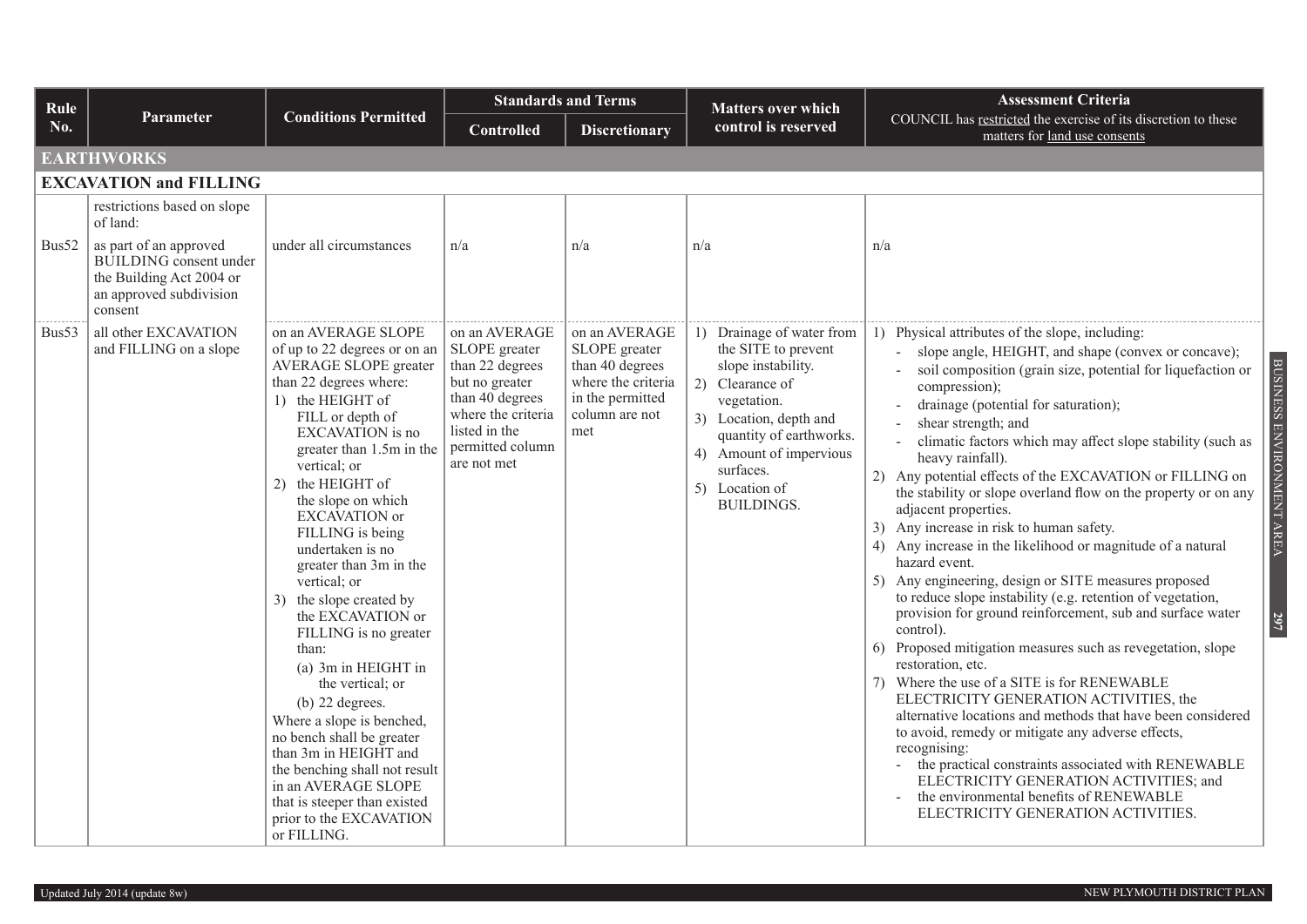| Rule  | <b>Standards and Terms</b>                                                            |                                                                                                                                                                                                                                                                                                                                 |                   |                                                             | <b>Matters over which</b>                                                                                                                                                                                                                       | <b>Assessment Criteria</b>                                                                                                                                                                                                                                                                                                                                                                                                                                                                                                                                                                                                                                                                                                                                                                                                                                                                                                                                                                                                                                                                                                                                                                                                                                                                                                     |
|-------|---------------------------------------------------------------------------------------|---------------------------------------------------------------------------------------------------------------------------------------------------------------------------------------------------------------------------------------------------------------------------------------------------------------------------------|-------------------|-------------------------------------------------------------|-------------------------------------------------------------------------------------------------------------------------------------------------------------------------------------------------------------------------------------------------|--------------------------------------------------------------------------------------------------------------------------------------------------------------------------------------------------------------------------------------------------------------------------------------------------------------------------------------------------------------------------------------------------------------------------------------------------------------------------------------------------------------------------------------------------------------------------------------------------------------------------------------------------------------------------------------------------------------------------------------------------------------------------------------------------------------------------------------------------------------------------------------------------------------------------------------------------------------------------------------------------------------------------------------------------------------------------------------------------------------------------------------------------------------------------------------------------------------------------------------------------------------------------------------------------------------------------------|
| No.   | <b>Parameter</b>                                                                      | <b>Conditions Permitted</b>                                                                                                                                                                                                                                                                                                     | <b>Controlled</b> | <b>Discretionary</b>                                        | control is reserved                                                                                                                                                                                                                             | COUNCIL has restricted the exercise of its discretion to these<br>matters for land use consents                                                                                                                                                                                                                                                                                                                                                                                                                                                                                                                                                                                                                                                                                                                                                                                                                                                                                                                                                                                                                                                                                                                                                                                                                                |
| Bus54 | all other EXCAVATION<br>and FILLING relative to<br>a slope greater than 40<br>degrees | 1) not closer than H to<br>the:<br>(a) base of the slope<br>(EXCAVATION<br>only)<br>(b) top of the slope<br>(FILLING only);<br><sub>or</sub><br>where the depth of<br>2)<br>the EXCAVATION or<br>FILLING plus H is not<br>greater than 3m.<br>(where H is the HEIGHT of<br>the slope - refer to Diagram<br>10.3 in Appendix 10) | n/a               | does not meet the<br>conditions for a<br>permitted activity | 1) Drainage of water from<br>the SITE to prevent<br>slope instability.<br>2) Clearance of<br>vegetation.<br>3) Location, depth and<br>quantity of earthworks.<br>4) Amount of impervious<br>surfaces.<br>5)<br>Location of<br><b>BUILDINGS.</b> | 1) Physical attributes of the slope, including:<br>slope angle, HEIGHT, and shape (convex or concave);<br>soil composition (grain size, potential for liquefaction or<br>compression);<br>drainage (potential for saturation);<br>shear strength; and<br>climatic factors which may affect slope stability (such as<br>heavy rainfall).<br>2) Any potential effects of the EXCAVATION or FILLING on<br>the stability or slope overland flow on the property or on any<br>adjacent properties.<br>3) Any increase in risk to human safety.<br>4) Any increase in the likelihood or magnitude of a natural<br>hazard event.<br>5) Any engineering, design or SITE measures proposed<br>to reduce slope instability (e.g. retention of vegetation,<br>provision for ground reinforcement, sub and surface water<br>control).<br>6) Proposed mitigation measures such as revegetation, slope<br>restoration, etc.<br>7) Where the use of a SITE is for RENEWABLE<br>ELECTRICITY GENERATION ACTIVITIES, the<br>alternative locations and methods that have been considered<br>to avoid, remedy or mitigate any adverse effects,<br>recognising:<br>- the practical constraints associated with RENEWABLE<br>ELECTRICITY GENERATION ACTIVITIES; and<br>the environmental benefits of RENEWABLE<br>ELECTRICITY GENERATION ACTIVITIES. |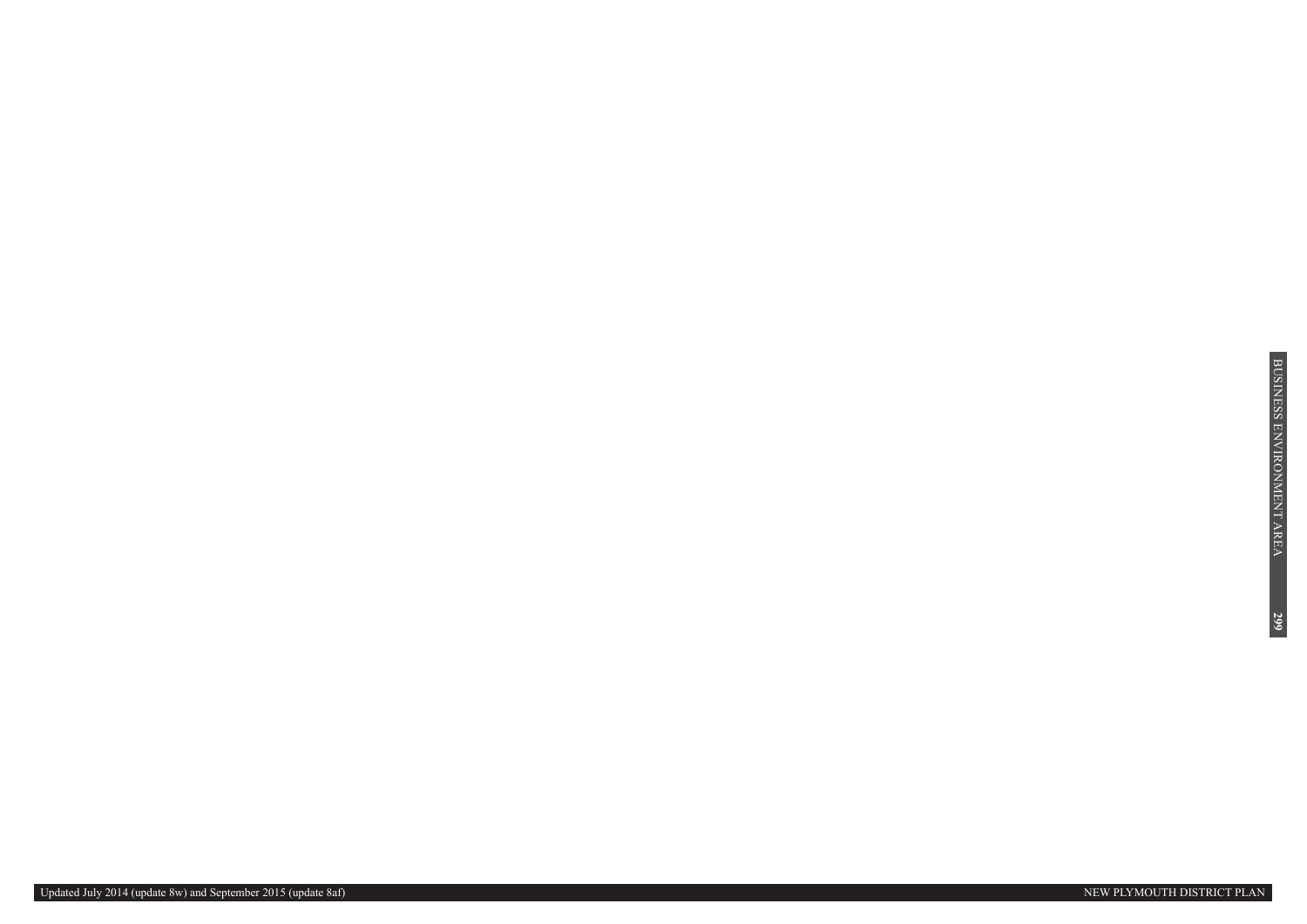| Rule  |                                                          |                                                           |                   | <b>Standards and Terms</b>                                                             | <b>Matters over which</b> | <b>Assessment Criteria</b>                                                                                                                                                                                                                                                                                                                                                                                                                                                                                                                                                                                                                                                                                                                                                                                                                                                                                                                                                                                            |
|-------|----------------------------------------------------------|-----------------------------------------------------------|-------------------|----------------------------------------------------------------------------------------|---------------------------|-----------------------------------------------------------------------------------------------------------------------------------------------------------------------------------------------------------------------------------------------------------------------------------------------------------------------------------------------------------------------------------------------------------------------------------------------------------------------------------------------------------------------------------------------------------------------------------------------------------------------------------------------------------------------------------------------------------------------------------------------------------------------------------------------------------------------------------------------------------------------------------------------------------------------------------------------------------------------------------------------------------------------|
| No.   | <b>Parameter</b>                                         | <b>Conditions Permitted</b>                               | <b>Controlled</b> | <b>Discretionary</b>                                                                   | control is reserved       | COUNCIL has restricted the exercise of its discretion to these<br>matters for land use consents                                                                                                                                                                                                                                                                                                                                                                                                                                                                                                                                                                                                                                                                                                                                                                                                                                                                                                                       |
| Bus58 | maximum quantity,<br>measured in non-compacted  <br>form | $20m3$ per $100m2$ of SITE<br>area in any 12 month period | n/a               | greater than $20m3$<br>per $100 \text{ m}^2$ of<br>SITE area in any<br>12 month period | n/a                       | Extent, location and timing of EXCAVATION and FILLING.<br>2) Adverse visual effects on adjoining SITES, ROADS and<br>public areas of the additional quantity of EXCAVATION and<br>FILLING.<br>3) Proposed measures for, and timing of, the restoration,<br>rehabilitation and/or screening of the additional quantity of<br><b>EXCAVATION or FILLING.</b><br>4) The adverse effects on OUTSTANDING OR REGIONALLY<br>SIGNIFICANT LANDSCAPES.<br>5) Any adverse effects on the natural character of PRIORITY<br>WATERBODIES.<br>6) Any adverse visual effects on the New Plymouth entrance<br>corridors.<br>7) Where the use of a SITE is for RENEWABLE<br>ELECTRICITY GENERATION ACTIVITIES, the<br>alternative locations and methods that have been considered<br>to avoid, remedy or mitigate any adverse effects,<br>recognising:<br>the practical constraints associated with RENEWABLE<br>ELECTRICITY GENERATION ACTIVITIES; and<br>the environmental benefits of RENEWABLE<br>ELECTRICITY GENERATION ACTIVITIES. |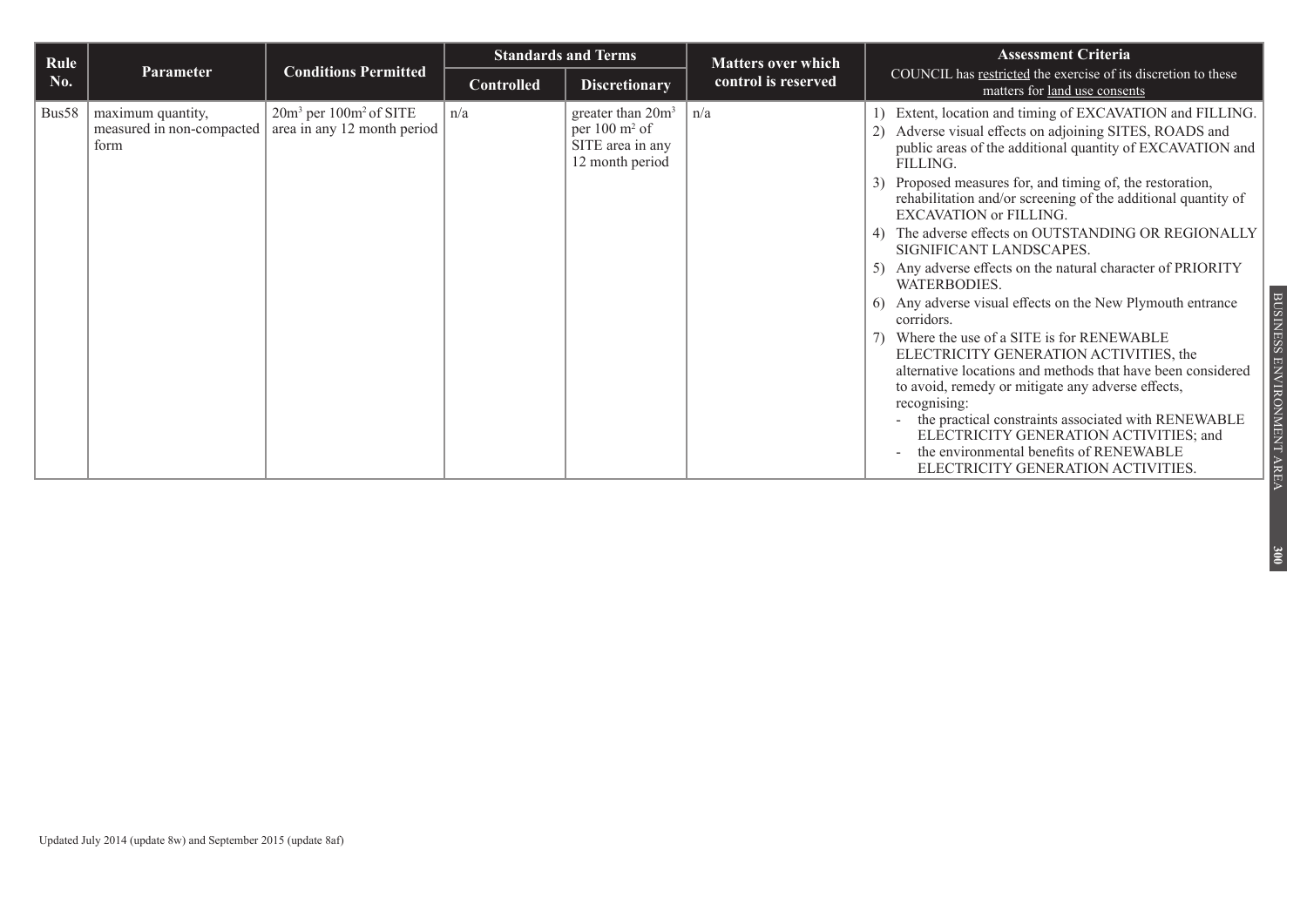| Rule  |                                                                                                                                         |                                                                                                                                                                                                                                                                                                   | <b>Standards and Terms</b> |                                                             | <b>Matters over which</b> | <b>Assessment Criteria</b>                                                                                                                                                                                                                                                                                                                                                                                                                                                                                                                                                                                                                                                                                                                                                                                                                                                                                                                                                                                                                                                                                                                           |
|-------|-----------------------------------------------------------------------------------------------------------------------------------------|---------------------------------------------------------------------------------------------------------------------------------------------------------------------------------------------------------------------------------------------------------------------------------------------------|----------------------------|-------------------------------------------------------------|---------------------------|------------------------------------------------------------------------------------------------------------------------------------------------------------------------------------------------------------------------------------------------------------------------------------------------------------------------------------------------------------------------------------------------------------------------------------------------------------------------------------------------------------------------------------------------------------------------------------------------------------------------------------------------------------------------------------------------------------------------------------------------------------------------------------------------------------------------------------------------------------------------------------------------------------------------------------------------------------------------------------------------------------------------------------------------------------------------------------------------------------------------------------------------------|
| No.   | Parameter                                                                                                                               | <b>Conditions Permitted</b>                                                                                                                                                                                                                                                                       | <b>Controlled</b>          | <b>Discretionary</b>                                        | control is reserved       | COUNCIL has restricted the exercise of its discretion to these<br>matters for land use consents                                                                                                                                                                                                                                                                                                                                                                                                                                                                                                                                                                                                                                                                                                                                                                                                                                                                                                                                                                                                                                                      |
| Bus59 | reinstatement of earthworks<br>for any EXCAVATION or<br>FILLING of greater than<br>150m <sup>3</sup> per SITE in any 12<br>month period | all bare earth shall, as soon<br>as is practicable, but not<br>later than six months from<br>the date of disturbance, be:<br>1) stabilised so that no<br>earth moves off-SITE<br>or presents a danger to<br>life or property; and<br>vegetated, SEALED,<br>2)<br>paved, metalled or built<br>over | n/a                        | does not meet the<br>conditions for a<br>permitted activity | n/a                       | Extent, location and timing of EXCAVATION and FILLING.<br>The ability to mitigate adverse visual effects through other<br>(2)<br>means (such as topography or retention of vegetation).<br>3) Potential for EXCAVATION or FILLING to increase the<br>likelihood or magnitude of a natural hazard event (including<br>erosion) to occur, and any measures undertaken to avoid<br>such an event.<br>4) Proposed alternative measures for the restoration or<br>rehabilitation of the SITE.<br>5) The adverse effects on OUTSTANDING OR REGIONALLY<br>SIGNIFICANT LANDSCAPES.<br>6) Any adverse effects on the natural character of PRIORITY<br>WATERBODIES.<br>7) Any adverse visual effects on the New Plymouth entrance<br>corridors.<br>8) Where the use of a SITE is for RENEWABLE<br>ELECTRICITY GENERATION ACTIVITIES, the<br>alternative locations and methods that have been considered<br>to avoid, remedy or mitigate any adverse effects,<br>recognising:<br>the practical constraints associated with RENEWABLE<br>ELECTRICITY GENERATION ACTIVITIES; and<br>the environmental benefits of RENEWABLE<br>ELECTRICITY GENERATION ACTIVITIES. |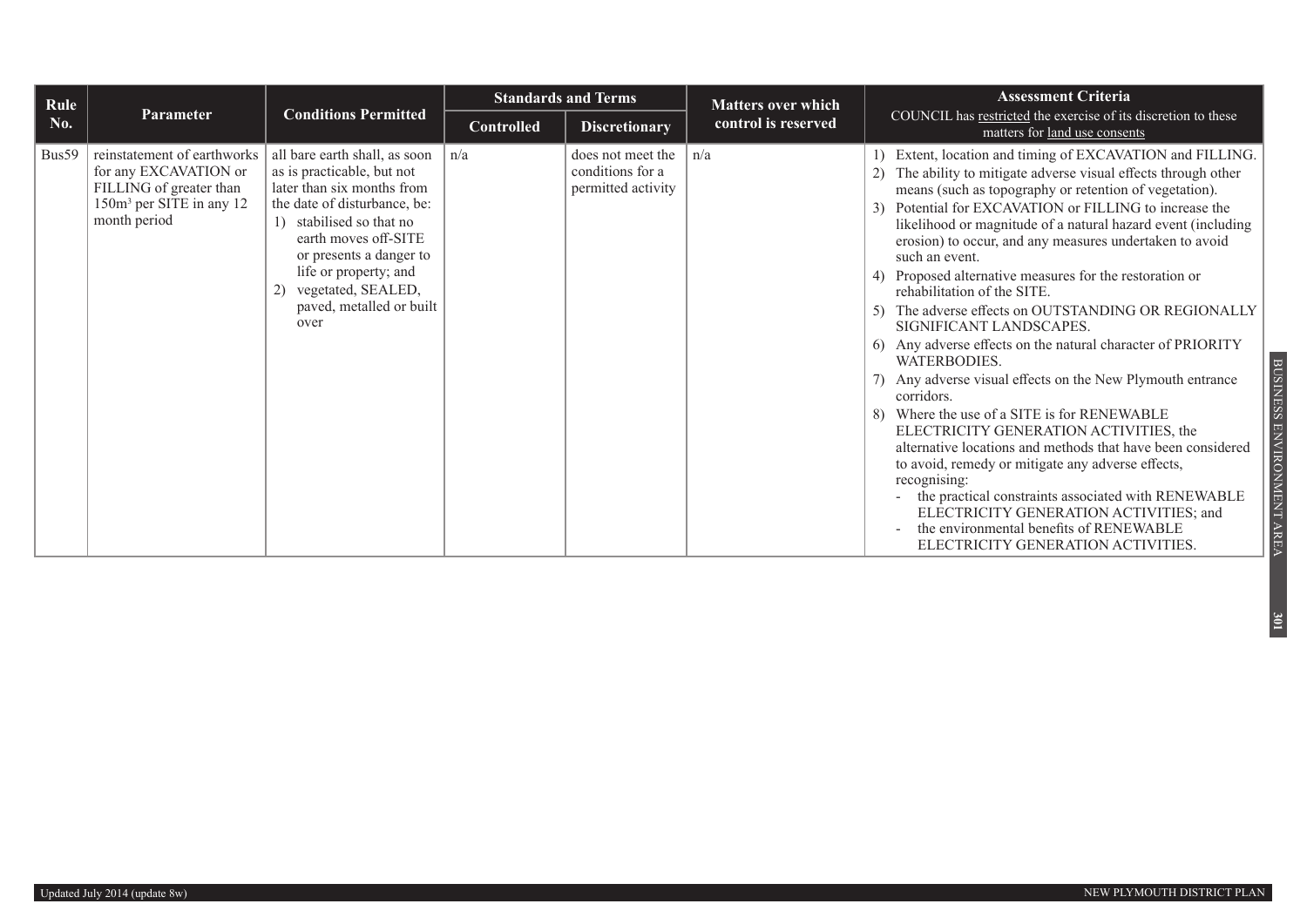| Rule              |                     |                                                                                                                                    |                   | <b>Standards and Terms</b>                                  | <b>Matters over which</b> | <b>Assessment Criteria</b>                                                                                                                                                                                                                                                                                                                                                                                                                                                                                                                                                                                                                                |
|-------------------|---------------------|------------------------------------------------------------------------------------------------------------------------------------|-------------------|-------------------------------------------------------------|---------------------------|-----------------------------------------------------------------------------------------------------------------------------------------------------------------------------------------------------------------------------------------------------------------------------------------------------------------------------------------------------------------------------------------------------------------------------------------------------------------------------------------------------------------------------------------------------------------------------------------------------------------------------------------------------------|
| No.               | <b>Parameter</b>    | <b>Conditions Permitted</b>                                                                                                        | <b>Controlled</b> | <b>Discretionary</b>                                        | control is reserved       | COUNCIL has restricted the exercise of its discretion to these<br>matters for land use consents                                                                                                                                                                                                                                                                                                                                                                                                                                                                                                                                                           |
| Bus <sub>60</sub> | composition of FILL | soil, concrete, brick and/or<br>rubble of not greater than<br>600mm particle size with<br>less than 5% organic matter<br>by volume | n/a               | does not meet the<br>conditions for a<br>permitted activity | n/a                       | 1) Proposed composition of FILL.<br>Potential for decomposition, slippage, or settlement of<br>materials.<br>3) Potential danger to human health or safety.<br>4) Any adverse visual effects and the mitigation measures<br>proposed.<br>Where the use of a SITE is for RENEWABLE<br>5)<br>ELECTRICITY GENERATION ACTIVITIES, the<br>alternative locations and methods that have been considered<br>to avoid, remedy or mitigate any adverse effects,<br>recognising:<br>- the practical constraints associated with RENEWABLE<br>ELECTRICITY GENERATION ACTIVITIES; and<br>the environmental benefits of RENEWABLE<br>ELECTRICITY GENERATION ACTIVITIES. |
|                   |                     | Note: Earthworks near a WATERCOURSE may require resource consent from Taranaki Regional Council.                                   |                   |                                                             |                           |                                                                                                                                                                                                                                                                                                                                                                                                                                                                                                                                                                                                                                                           |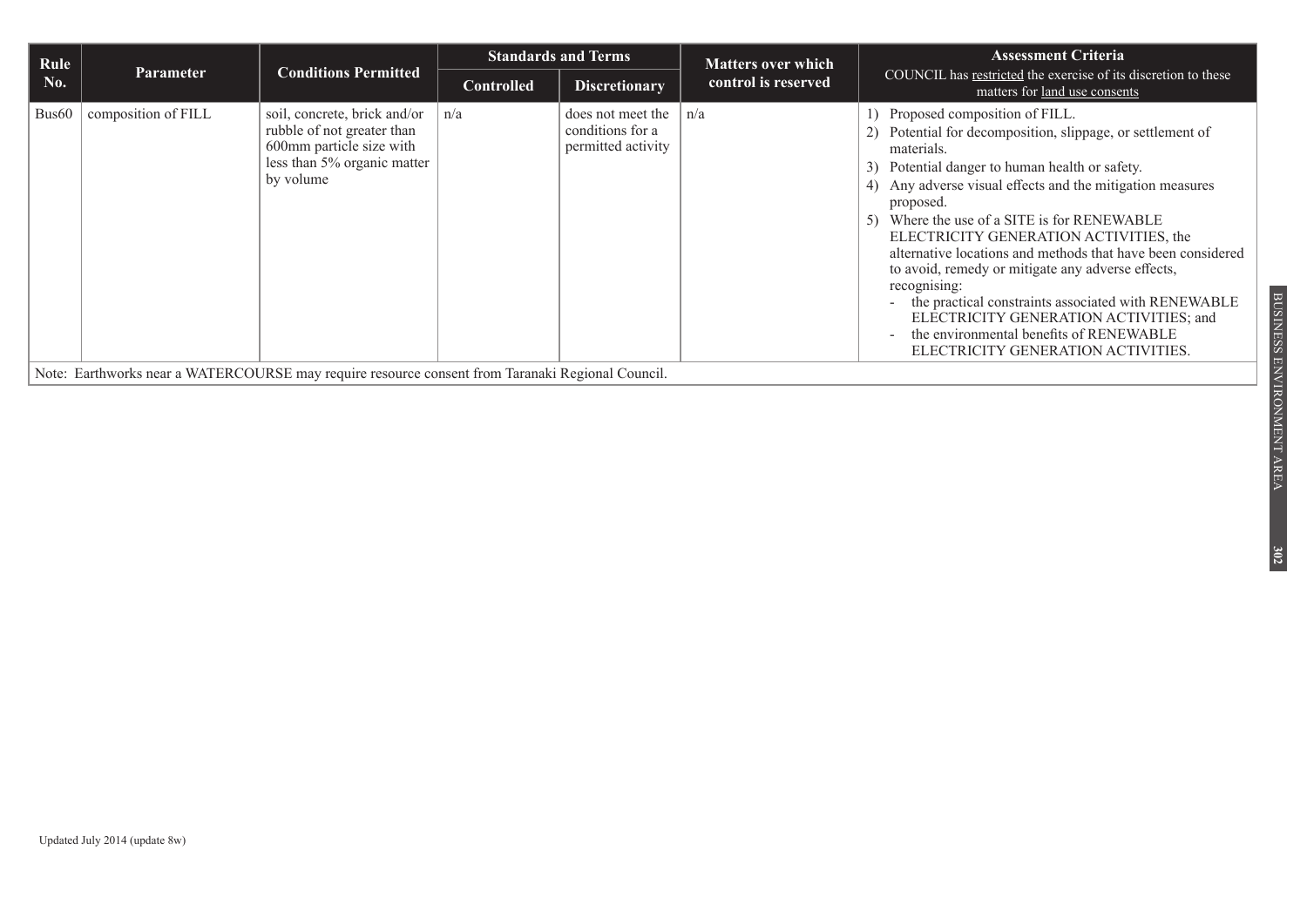| Rule              |                                                                                                                         |                                                                                      | <b>Standards and Terms</b> |                                                             | <b>Matters over which</b> | <b>Assessment Criteria</b>                                                                                                                                                                                                                                                                                                                                                                                                                                                                                                                                                                                                                                                                                                                                                                                                                                                                                                                                                                                                                                                                                                                                                                                                                                                                                                                                         |  |  |  |  |  |
|-------------------|-------------------------------------------------------------------------------------------------------------------------|--------------------------------------------------------------------------------------|----------------------------|-------------------------------------------------------------|---------------------------|--------------------------------------------------------------------------------------------------------------------------------------------------------------------------------------------------------------------------------------------------------------------------------------------------------------------------------------------------------------------------------------------------------------------------------------------------------------------------------------------------------------------------------------------------------------------------------------------------------------------------------------------------------------------------------------------------------------------------------------------------------------------------------------------------------------------------------------------------------------------------------------------------------------------------------------------------------------------------------------------------------------------------------------------------------------------------------------------------------------------------------------------------------------------------------------------------------------------------------------------------------------------------------------------------------------------------------------------------------------------|--|--|--|--|--|
| No.               | <b>Parameter</b>                                                                                                        | <b>Conditions Permitted</b>                                                          | <b>Controlled</b>          | <b>Discretionary</b>                                        | control is reserved       | COUNCIL has restricted the exercise of its discretion to these<br>matters for land use consents                                                                                                                                                                                                                                                                                                                                                                                                                                                                                                                                                                                                                                                                                                                                                                                                                                                                                                                                                                                                                                                                                                                                                                                                                                                                    |  |  |  |  |  |
|                   | <b>HAZARDOUS SUBSTANCES</b>                                                                                             |                                                                                      |                            |                                                             |                           |                                                                                                                                                                                                                                                                                                                                                                                                                                                                                                                                                                                                                                                                                                                                                                                                                                                                                                                                                                                                                                                                                                                                                                                                                                                                                                                                                                    |  |  |  |  |  |
|                   | <b>Establishment of HAZARDOUS FACILITIES</b>                                                                            |                                                                                      |                            |                                                             |                           |                                                                                                                                                                                                                                                                                                                                                                                                                                                                                                                                                                                                                                                                                                                                                                                                                                                                                                                                                                                                                                                                                                                                                                                                                                                                                                                                                                    |  |  |  |  |  |
| Bus <sub>61</sub> | EFFECTS RATIO where<br>the HAZARDOUS<br>FACILITY is located:<br>within 10m of<br><b>RESIDENTIAL</b><br>ENVIRONMENT AREA | equal to or less than 0.02<br>provided the conditions in<br>Appendix 6 are satisfied | n/a                        | does not meet the<br>conditions for a<br>permitted activity | n/a                       | 1) The extent to which the EFFECTS RATIO is exceeded.<br>2) Location of the facility and proximity to sensitive features<br>including:<br>activities and areas involving people such as child<br>care facilities, schools, rest homes, hospitals, shopping<br>centres and residential areas;                                                                                                                                                                                                                                                                                                                                                                                                                                                                                                                                                                                                                                                                                                                                                                                                                                                                                                                                                                                                                                                                       |  |  |  |  |  |
| Bus <sub>62</sub> | anywhere else within<br>the BUSINESS<br>ENVIRONMENT AREA                                                                | equal to or less than 0.2<br>provided the conditions in<br>Appendix 6 are satisfied  | n/a                        | does not meet the<br>conditions for a<br>permitted activity |                           | WATERCOURSES, catchments, aquifers and the coast;<br>identified hazard areas such as the COASTAL HAZARD<br>AREA, FLOOD HAZARD AREA, VOLCANIC<br>HAZARD AREA or the Norfolk or Inglewood FAULT<br>BUSINESS ENVIRONMENT AREA<br>LINES; and<br>any wildlife habitats including bush areas and wetlands.<br>3) Choice of SITE location including the nature of the subsoil<br>and SITE geology.<br>4) SITE design and management including:<br>SITE drainage and OFF-SITE INFRASTRUCTURE,<br>e.g. stormwater drainage systems, sewer type and<br>capacity;<br>the disposal of wastes containing HAZARDOUS<br><b>SUBSTANCES</b><br>adherence to health and safety and/or environmental<br>management systems; and<br>self monitoring and maintenance procedures.<br>5) Risk mitigation and management measures including:<br>303<br>spill contingency and emergency planning, including<br>potential hazards, failure modes and exposure pathways;<br>emergency procedures; and<br>fire safety and fire water management.<br>6) Any potential cumulative or synergistic effects that<br>may result from the establishment and operation of the<br>HAZARDOUS FACILITY.<br>7) Transport of HAZARDOUS SUBSTANCES and any<br>adverse effects on the operation and safety of the roading<br>network.<br>8) Alternative locations or methods for undertaking the<br>activity. |  |  |  |  |  |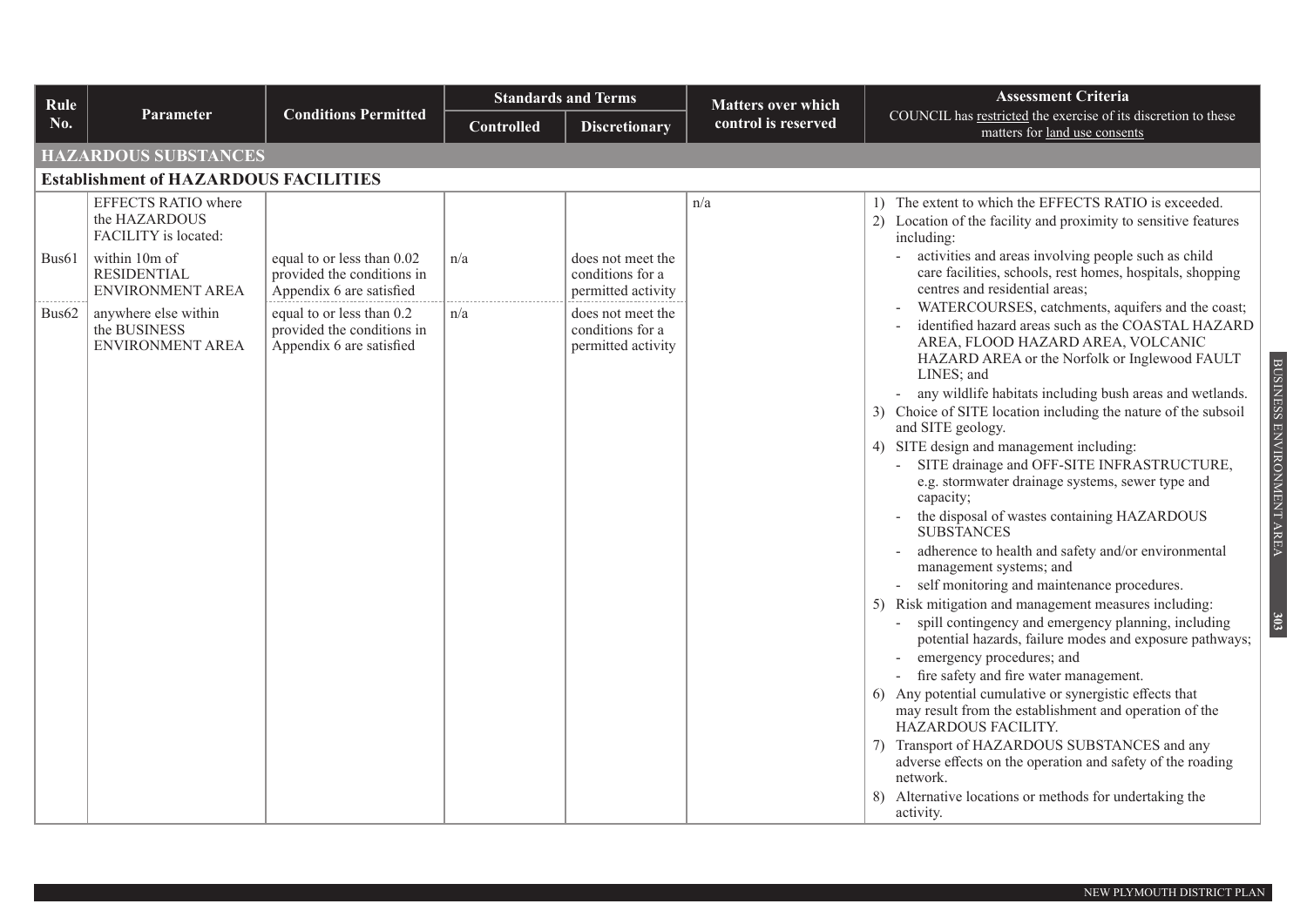| Rule              |                                                                                                                                                                                                                                                                                                                                          |                                                                                                                                                                                                                                                                                                                                                                                                                                                                                                                                                                                                                     |                   | <b>Standards and Terms</b>                                  |                                                  | <b>Assessment Criteria</b>                                                                                                                                                                                                                                                                                                                                                                                                                                                                                                                                                                                                                                                                                                                                                                                                                                                                                                                                                                                                                                                                                                                                                                                                                                                                                                         |
|-------------------|------------------------------------------------------------------------------------------------------------------------------------------------------------------------------------------------------------------------------------------------------------------------------------------------------------------------------------------|---------------------------------------------------------------------------------------------------------------------------------------------------------------------------------------------------------------------------------------------------------------------------------------------------------------------------------------------------------------------------------------------------------------------------------------------------------------------------------------------------------------------------------------------------------------------------------------------------------------------|-------------------|-------------------------------------------------------------|--------------------------------------------------|------------------------------------------------------------------------------------------------------------------------------------------------------------------------------------------------------------------------------------------------------------------------------------------------------------------------------------------------------------------------------------------------------------------------------------------------------------------------------------------------------------------------------------------------------------------------------------------------------------------------------------------------------------------------------------------------------------------------------------------------------------------------------------------------------------------------------------------------------------------------------------------------------------------------------------------------------------------------------------------------------------------------------------------------------------------------------------------------------------------------------------------------------------------------------------------------------------------------------------------------------------------------------------------------------------------------------------|
| No.               | Parameter                                                                                                                                                                                                                                                                                                                                | <b>Conditions Permitted</b>                                                                                                                                                                                                                                                                                                                                                                                                                                                                                                                                                                                         | <b>Controlled</b> | <b>Discretionary</b>                                        | <b>Matters over which</b><br>control is reserved | COUNCIL has restricted the exercise of its discretion to these<br>matters for land use consents                                                                                                                                                                                                                                                                                                                                                                                                                                                                                                                                                                                                                                                                                                                                                                                                                                                                                                                                                                                                                                                                                                                                                                                                                                    |
|                   | <b>OUTDOOR STORAGE</b>                                                                                                                                                                                                                                                                                                                   |                                                                                                                                                                                                                                                                                                                                                                                                                                                                                                                                                                                                                     |                   |                                                             |                                                  | 9) Where the use of a SITE is for RENEWABLE<br>ELECTRICITY GENERATION ACTIVITIES, the<br>alternative locations and methods that have been considered<br>to avoid, remedy or mitigate any adverse effects,<br>recognising:<br>the practical constraints associated with RENEWABLE<br>ELECTRICITY GENERATION ACTIVITIES; and<br>the environmental benefits of RENEWABLE<br>ELECTRICITY GENERATION ACTIVITIES.                                                                                                                                                                                                                                                                                                                                                                                                                                                                                                                                                                                                                                                                                                                                                                                                                                                                                                                        |
|                   | <b>OUTDOOR STORAGE of items</b>                                                                                                                                                                                                                                                                                                          |                                                                                                                                                                                                                                                                                                                                                                                                                                                                                                                                                                                                                     |                   |                                                             |                                                  |                                                                                                                                                                                                                                                                                                                                                                                                                                                                                                                                                                                                                                                                                                                                                                                                                                                                                                                                                                                                                                                                                                                                                                                                                                                                                                                                    |
| Bus <sub>64</sub> | landscaping of SIDE<br><b>BOUNDARIES</b> for<br><b>OUTDOOR STORAGE</b><br>areas which:<br>1) amount to $14m3$ or<br>more<br>2) are stored for a period<br>of eight, or more,<br>consecutive weeks in<br>any 12 month period;<br>and<br>are visible from<br>3)<br>an adjoining<br><b>RESIDENTIAL</b><br><b>ENVIRONMENT</b><br><b>AREA</b> | shall be screened by either:<br>1) a solid fence or wall of<br>a minimum HEIGHT<br>of $1.8m$ , or<br>2) landscaping or<br>TREES of a minimum<br>HEIGHT of 1m at<br>installation which will<br>achieve a continuous<br>screen of a minimum of<br>1.8m in HEIGHT and<br>1.5m in width within<br>five years; or<br>3) a combination of both<br>located between the<br><b>OUTDOOR STORAGE</b><br>area and those boundaries<br>of the SITE which adjoin<br>the RESIDENTIAL<br><b>ENVIRONMENT AREA</b><br>Note 1: A recommended list of species for specific locations within the district is available from the COUNCIL. | n/a               | does not meet the<br>conditions for a<br>permitted activity | n/a                                              | BUSINESS ENVIRONMENT AREA<br>1) Any adverse visual effects resulting from reduced,<br>alternative or no screening of the OUTDOOR STORAGE<br>area on the outlook and visual amenity of adjoining SITES<br>in the RESIDENTIAL ENVIRONMENT AREAS.<br>2) Any adverse visual effects on the New Plymouth entrance<br>corridors.<br>3) The distance of the OUTDOOR STORAGE area from the<br>relevant boundary.<br>4) The time period, type and volume of goods for which the<br>OUTDOOR STORAGE area will be used.<br>5) The ability of the topography or existing vegetation within<br>the locality to mitigate any adverse visual effects, resulting<br>from reduced or no screening, on adjoining SITES in the<br>RESIDENTIAL ENVIRONMENT AREA.<br>The ability to mitigate any adverse visual effects resulting<br>6)<br>from reduced or no screening of the OUTDOOR STORAGE<br>304<br>area through alternative means.<br>7) Where the use of a SITE is for RENEWABLE<br>ELECTRICITY GENERATION ACTIVITIES, the<br>alternative locations and methods that have been considered<br>to avoid, remedy or mitigate any adverse effects,<br>recognising:<br>the practical constraints associated with RENEWABLE<br>ELECTRICITY GENERATION ACTIVITIES; and<br>the environmental benefits of RENEWABLE<br>ELECTRICITY GENERATION ACTIVITIES. |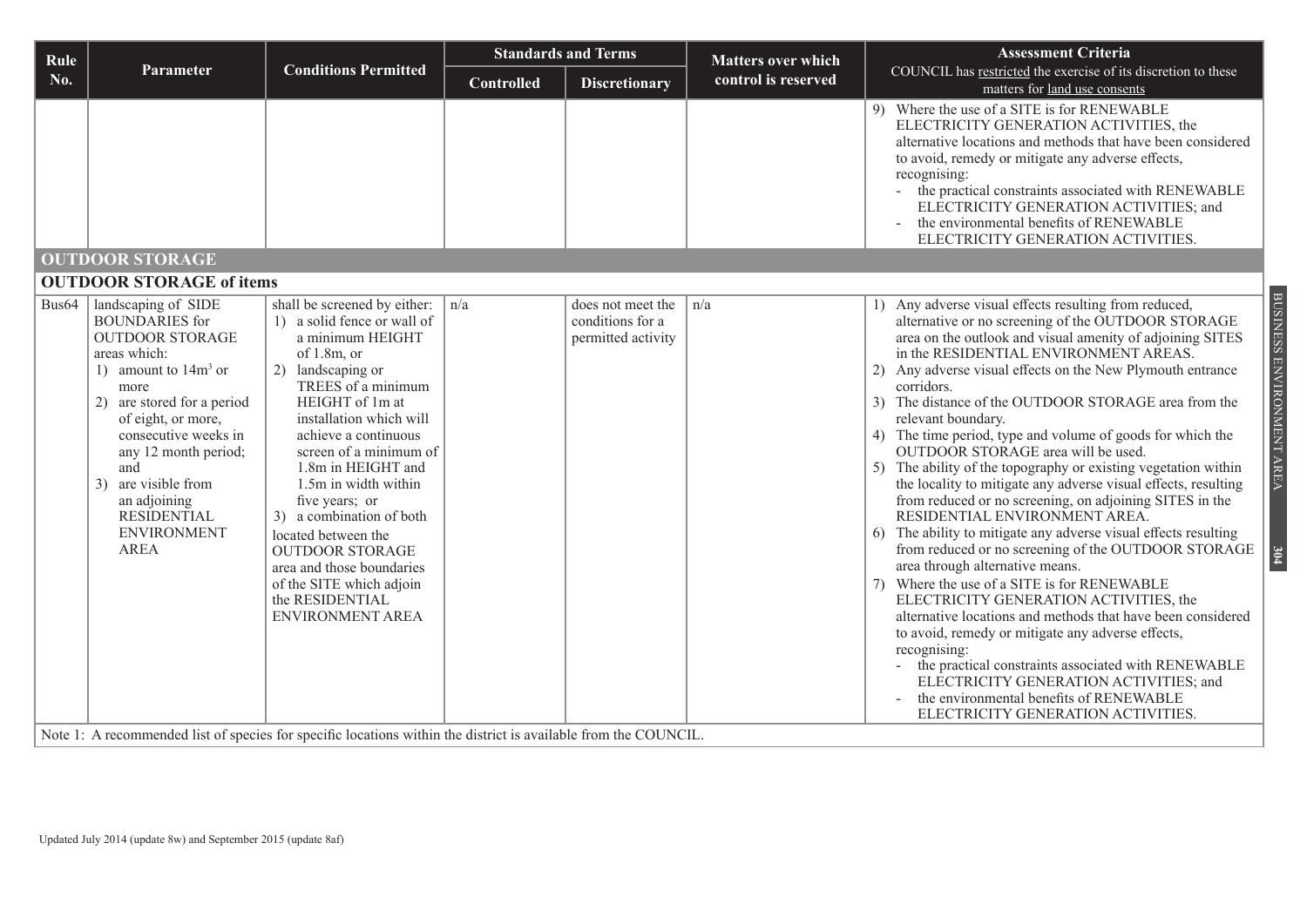| Rule              |                                                                                                                                                |                                                                       |                   | <b>Standards and Terms</b>                                  | <b>Matters over which</b> | <b>Assessment Criteria</b>                                                                                                                                                                                                                                                                                                                                                     |  |  |
|-------------------|------------------------------------------------------------------------------------------------------------------------------------------------|-----------------------------------------------------------------------|-------------------|-------------------------------------------------------------|---------------------------|--------------------------------------------------------------------------------------------------------------------------------------------------------------------------------------------------------------------------------------------------------------------------------------------------------------------------------------------------------------------------------|--|--|
| No.               | <b>Parameter</b>                                                                                                                               | <b>Conditions Permitted</b>                                           | <b>Controlled</b> | <b>Discretionary</b>                                        | control is reserved       | COUNCIL has restricted the exercise of its discretion to these<br>matters for land use consents                                                                                                                                                                                                                                                                                |  |  |
|                   | <b>CONSUMPTION OF LIQUOR</b>                                                                                                                   |                                                                       |                   |                                                             |                           |                                                                                                                                                                                                                                                                                                                                                                                |  |  |
|                   | Use of a SITE for the on-SITE consumption of liquor where a license is required under the Sale of Liquor Act 1989 (excluding TEMPORARY EVENTS) |                                                                       |                   |                                                             |                           |                                                                                                                                                                                                                                                                                                                                                                                |  |  |
| Bus65             | hours of operation:<br>SITE located<br>within 50m of a<br><b>RESIDENTIAL</b><br>or RURAL<br><b>ENVIRONMENT</b><br>AREA                         | n/a                                                                   | n/a               | at all times                                                | n/a                       | 1) The nature and scale of the activity and its compatibility<br>with surrounding activities.<br>Noise (including from entertainment and patrons) and traffic<br>generation effects.<br>The topography of the SITE and neighbouring areas.<br>3)<br>The ability to remedy or mitigate any adverse effects of the<br>activity by the layout or design of the SITE or BUILDINGS, |  |  |
| ----------        | SITE located further<br>than 50m from a<br><b>RESIDENTIAL</b><br>or RURAL<br><b>ENVIRONMENT</b><br>AREA:                                       |                                                                       |                   |                                                             |                           | or by the provision of landscaping or similar measures.<br>5) The location of on-SITE car parking in relation to residential<br>activities.<br>The days of the week which the premises are open and the<br>6)<br>frequency of entertainment activities.                                                                                                                        |  |  |
| Bus <sub>66</sub> | <b>BUSINESS A and</b><br><b>B ENVIRONMENT</b><br><b>AREAS</b>                                                                                  | 7am to 3am                                                            | n/a               | does not meet the<br>conditions for a<br>permitted activity |                           |                                                                                                                                                                                                                                                                                                                                                                                |  |  |
| Bus <sub>67</sub> | <b>BUSINESS C and</b><br><b>D ENVIRONMENT</b><br><b>AREAS</b>                                                                                  | Sunday to Thursday 7am<br>to 11pm<br>Friday to Saturday 7am to<br>1am | n/a               | does not meet the<br>conditions for a<br>permitted activity |                           |                                                                                                                                                                                                                                                                                                                                                                                |  |  |
|                   | Note: Rule Bus69 was removed by Update 8af.                                                                                                    |                                                                       |                   |                                                             |                           |                                                                                                                                                                                                                                                                                                                                                                                |  |  |

Updated July 2014 (update 8w), September 2014 (update 8aa), September 2015 (update 8af) and February 2022 (update 8aw)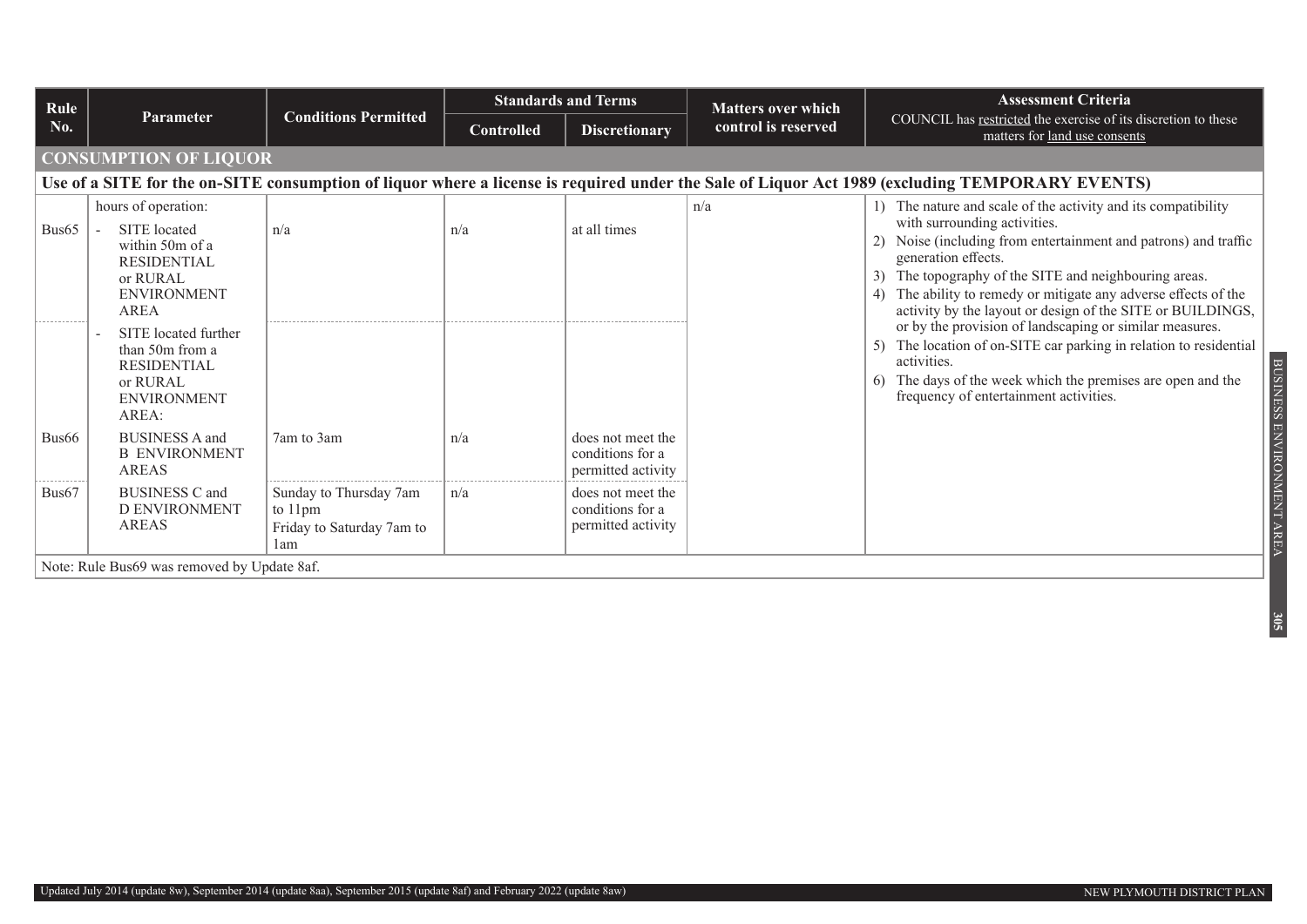Updated September 2015 (update 8af)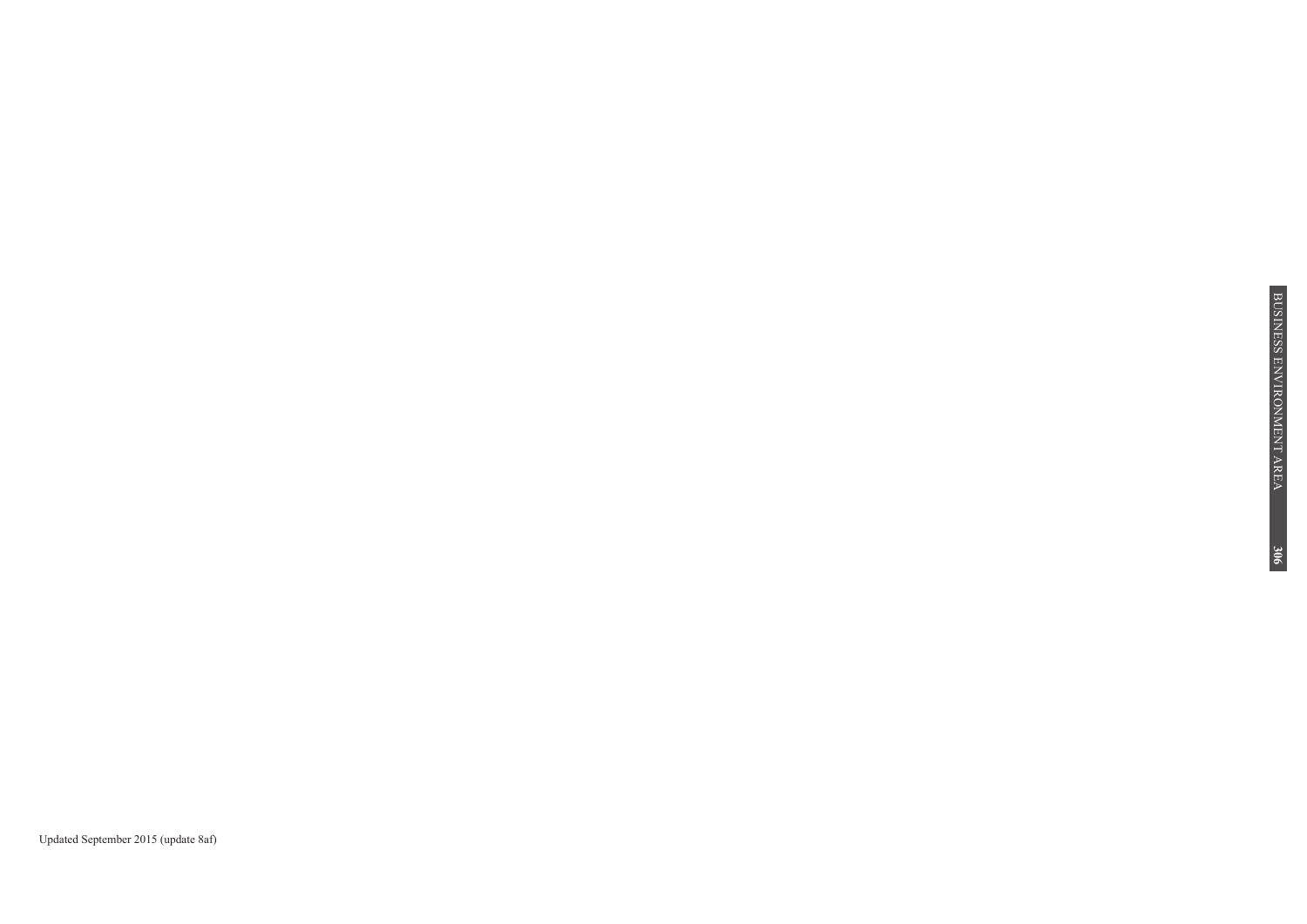| Rule  |                                                                                                                                                                               |                             | <b>Standards and Terms</b>                                  |                                                                          | <b>Matters over which</b>                                                                                                                                                                                | <b>Assessment Criteria</b>                                                                                                                                                                                                                                                                                                                                                                          |
|-------|-------------------------------------------------------------------------------------------------------------------------------------------------------------------------------|-----------------------------|-------------------------------------------------------------|--------------------------------------------------------------------------|----------------------------------------------------------------------------------------------------------------------------------------------------------------------------------------------------------|-----------------------------------------------------------------------------------------------------------------------------------------------------------------------------------------------------------------------------------------------------------------------------------------------------------------------------------------------------------------------------------------------------|
| No.   | Parameter                                                                                                                                                                     | <b>Conditions Permitted</b> | <b>Controlled</b>                                           | <b>Discretionary</b>                                                     | control is reserved                                                                                                                                                                                      | COUNCIL has restricted the exercise of its discretion to these<br>matters for land use consents                                                                                                                                                                                                                                                                                                     |
|       | <b>SUBDIVISION</b>                                                                                                                                                            |                             |                                                             |                                                                          |                                                                                                                                                                                                          |                                                                                                                                                                                                                                                                                                                                                                                                     |
|       | <b>Subdivision of land</b>                                                                                                                                                    |                             |                                                             |                                                                          |                                                                                                                                                                                                          |                                                                                                                                                                                                                                                                                                                                                                                                     |
| Bus70 | of an ALLOTMENT where<br>there is an increase in the<br>number of ALLOTMENTS<br>being served by, or having<br>ownership of, a RIGHT OF<br><b>WAY</b>                          | n/a                         | n/a                                                         | under all<br>circumstances                                               | Design and layout<br>1)<br>of the subdivision,<br>including position of<br>boundaries.<br>2) Development of the<br>subdivision and SITES<br>having regard to:<br>- appropriate<br>VEHICLE access;<br>and | 1) Where access is via a RIGHT OF WAY:<br>the extent to which the RIGHT OF WAY is capable<br>of handling extra traffic or parking from the land use<br>associated with the subdivision;<br>whether the RIGHT OF WAY could be reasonably<br>upgraded to meet the extra usage;                                                                                                                        |
|       | minimum ALLOTMENT<br>size, not including the area<br>required to give access to<br>rear ALLOTMENTS                                                                            |                             |                                                             |                                                                          |                                                                                                                                                                                                          | whether the extra use of the RIGHT OF WAY places it<br>beyond the scale of development which a RIGHT OF<br>WAY could reasonably be expected to provide access;<br>effects on the amenity of ALLOTMENTS adjoining the                                                                                                                                                                                |
| Bus71 | where created solely for<br>NETWORK UTILITIES,<br>ROADS, reserves or access<br>or within the BUSINESS A,<br><b>B</b> and C ENVIRONMENT<br><b>AREAS</b>                        | n/a                         | no minimum                                                  | n/a                                                                      | provision and<br>location of services.<br>3) Protection of:<br>natural features;<br>$\sim$<br><b>OUTSTANDING</b><br>and REGIONALLY<br><b>SIGNIFICANT</b>                                                 | BUSINESS ENVIRONMENT AREA<br>RIGHT OF WAY; and<br>any adverse effects on the ROAD TRANSPORTATION<br><b>NETWORK</b><br>2) Where an ALLOTMENT includes a CONTAMINATED<br>SITE, the extent of contamination, proposed use of the<br>ALLOTMENT and mitigation measures proposed.<br>3) Effects of ALLOTMENT size and shape on the character of                                                          |
| Bus72 | within the BUSINESS D<br><b>ENVIRONMENT AREAS</b>                                                                                                                             | n/a                         | 300m <sup>2</sup>                                           | 250m <sup>2</sup>                                                        | LANDSCAPES;<br>and                                                                                                                                                                                       | the area, amenities of the neighbourhood and the potential<br>efficiency and range of uses of the land.                                                                                                                                                                                                                                                                                             |
| Bus73 | requirement to provide<br>PRACTICABLE vehicular<br>access to ALLOTMENTS<br>from a ROAD*, except<br>where created solely for<br>NETWORK UTILITIES,<br><b>ROADS</b> or reserves | n/a                         | meets the<br>requirements<br>specified in<br>Appendix 22.2A | does not meet<br>the standards<br>and terms for a<br>controlled activity | - vegetation.<br>4) Legal protection<br>of SIGNIFICANT<br>NATURAL AREAS.<br>5) Provision of<br>public space areas<br>for recreation,                                                                     | 4) The effect of the subdivision on natural features,<br>SIGNIFICANT NATURAL AREAS, OUTSTANDING or<br>REGIONALLY SIGNIFICANT LANDSCAPES, Category<br>A heritage BUILDINGS or items and their settings,<br>vegetation, wetlands, or other habitats of wildlife and any<br>existing or proposed protection or enhancement measures.<br>5) The effect of any methods used to make the ALLOTMENT<br>307 |
| Bus74 | of an ALLOTMENT that<br>will require a ROAD to be<br>vested as legal ROAD                                                                                                     | n/a                         | n/a                                                         | under all<br>circumstances                                               | conservation, or<br>pedestrian/cycle access<br>purposes.                                                                                                                                                 | suitable for the purpose of the subdivision on:<br>the land form; or<br>$\mathbf{r}$<br>the likelihood or magnitude of natural hazard events.                                                                                                                                                                                                                                                       |
| Bus75 | requirement for services -<br>stormwater disposal, water<br>supply and sewage disposal                                                                                        | n/a                         | meets the<br>requirements<br>specified in<br>Appendix 22.2  | does not meet<br>the standards<br>and terms for a<br>controlled activity | 6) Works to mitigate<br>against the adverse<br>effects of natural and/or<br>other hazards.<br>7)<br>Alteration of contour,                                                                               | 6) Effects of natural hazards on potential uses of the<br>ALLOTMENT and any methods proposed to avoid or<br>mitigate against them.<br>7) Any intensification of land use due to the subdivision or<br>consequent use and the extent to which this will increase                                                                                                                                     |
| Bus76 | requirement for a<br><b>BUILDING</b> platform                                                                                                                                 | n/a                         | meets the<br>requirements<br>specified in<br>Appendix 22.1  | does not meet<br>the standards<br>and terms for a<br>controlled activity | earthworks and<br>clearance of vegetation.                                                                                                                                                               | risk to human life, property, INFRASTRUCTURE and the<br>environment.                                                                                                                                                                                                                                                                                                                                |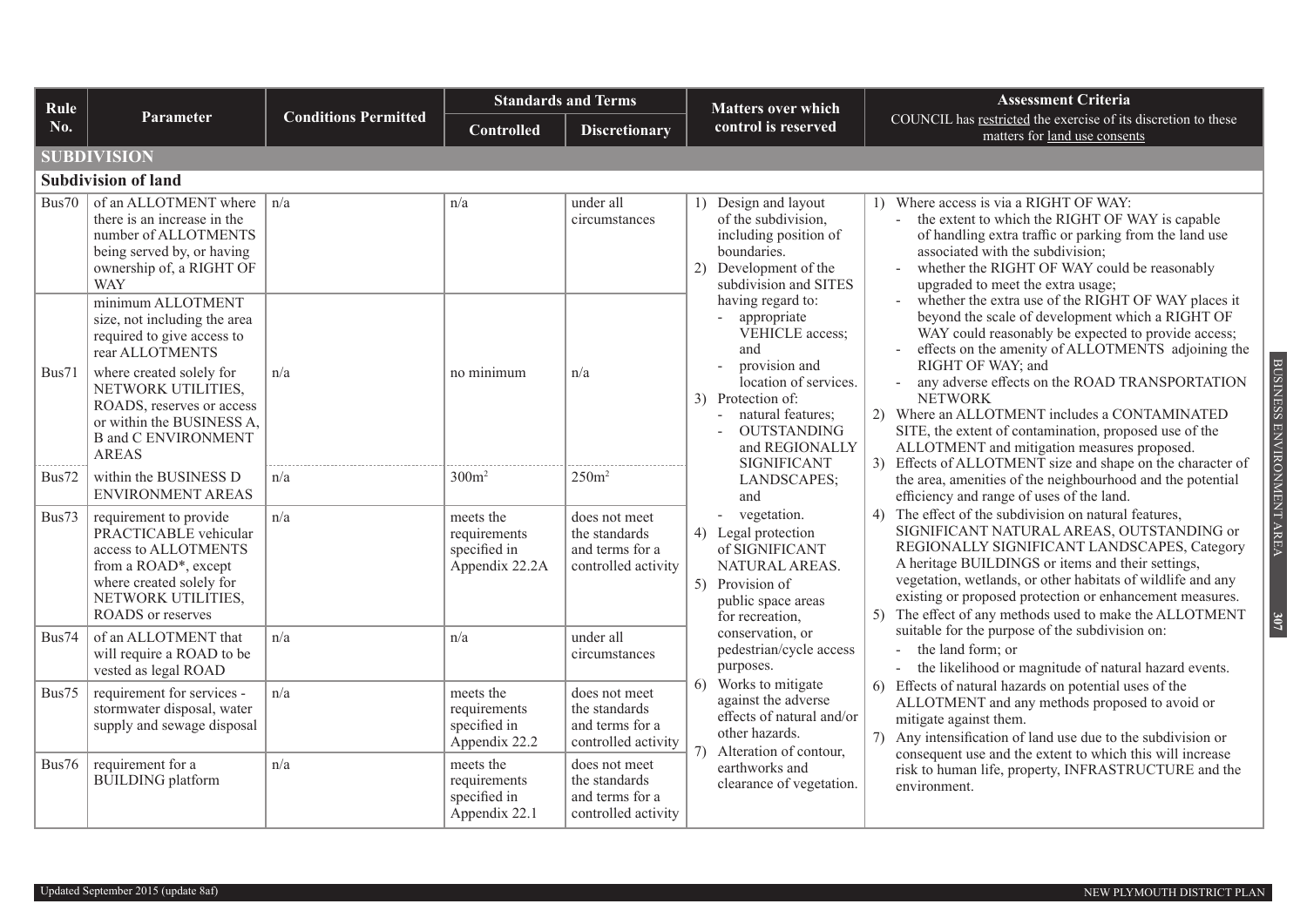| Rule       |                                                                                                        |                                                              | <b>Standards and Terms</b>                                                |                                                                                                                            | <b>Matters over which</b>                                                                                             | <b>Assessment Criteria</b>                                                                                                                                                                                                                                                                                                                                                                                                                                                                                                                                                                                                                                                                                                                                                                                                                                                                                                                                                                                                                                                                                                                                                                                                                                                                                                                                                                                                                                                                                      |
|------------|--------------------------------------------------------------------------------------------------------|--------------------------------------------------------------|---------------------------------------------------------------------------|----------------------------------------------------------------------------------------------------------------------------|-----------------------------------------------------------------------------------------------------------------------|-----------------------------------------------------------------------------------------------------------------------------------------------------------------------------------------------------------------------------------------------------------------------------------------------------------------------------------------------------------------------------------------------------------------------------------------------------------------------------------------------------------------------------------------------------------------------------------------------------------------------------------------------------------------------------------------------------------------------------------------------------------------------------------------------------------------------------------------------------------------------------------------------------------------------------------------------------------------------------------------------------------------------------------------------------------------------------------------------------------------------------------------------------------------------------------------------------------------------------------------------------------------------------------------------------------------------------------------------------------------------------------------------------------------------------------------------------------------------------------------------------------------|
| <b>No.</b> | Parameter                                                                                              | <b>Conditions Permitted</b>                                  | <b>Controlled</b>                                                         | <b>Discretionary</b>                                                                                                       | control is reserved                                                                                                   | COUNCIL has restricted the exercise of its discretion to these<br>matters for land use consents                                                                                                                                                                                                                                                                                                                                                                                                                                                                                                                                                                                                                                                                                                                                                                                                                                                                                                                                                                                                                                                                                                                                                                                                                                                                                                                                                                                                                 |
| Bus77      | requirement for existing<br><b>BUILDINGS</b> to meet<br>standards in relation to the<br>new boundaries | meets the relevant<br>conditions for a permitted<br>activity | meets the relevant<br>standards and<br>terms for a<br>controlled activity | does not meet the<br>conditions for a<br>permitted activity<br>nor the standards<br>and terms for a<br>controlled activity | 8) Amalgamation<br>requirements.<br>9) Easement requirements.<br>10) Financial contributions.<br>11) INDICATIVE ROADS | 8) Whether the size of the ALLOTMENTS enables use of<br>them in compliance with the relevant rules of the plan for<br>permitted activities or standards and terms for controlled<br>activities (i.e. setback requirements, etc).<br>Whether the non-compliance of BUILDINGS with the<br>9)<br>required standards for permitted activities will adversely                                                                                                                                                                                                                                                                                                                                                                                                                                                                                                                                                                                                                                                                                                                                                                                                                                                                                                                                                                                                                                                                                                                                                        |
| Bus78      | requirement for financial<br>contributions                                                             | n/a                                                          | meets the<br>requirements<br>specified in<br>Appendix 5                   | does not meet<br>the standards<br>and terms for a<br>controlled activity                                                   |                                                                                                                       | affect the character or other aspects of the environment.<br>10) Effects of the proposed ROADING pattern and subdivision<br>on the INDICATIVE ROADING pattern shown on the<br>planning maps.<br>11) Effects on existing traffic levels, the ROAD<br>TRANSPORTATION NETWORK, access, stormwater<br>management, POTABLE WATER supply, and wastewater<br>reticulation.<br>12) Ability to provide services to an acceptable standard by<br>alternative means.<br>13) The effect of the subdivision on the ability to service<br>adjoining ALLOTMENTS.<br>14) The extent to which public space areas for recreation,<br>conservation, or pedestrian/cycle access purposes are<br>provided for.<br>15) The extent to which the proposal has regard to Maori values,<br>particularly any traditional, cultural, or spiritual aspect<br>relating to the land.<br>16) Any proposed measures to avoid, remedy or mitigate<br>adverse effects, including any environmental compensation<br>proposed.<br>17) Extent to which the financial contribution may be met by<br>offsets as outlined in Appendix 5.<br>18) Where the use of a SITE is for RENEWABLE<br>ELECTRICITY GENERATION ACTIVITIES, the<br>alternative locations and methods that have been considered<br>to avoid, remedy or mitigate any adverse effects,<br>recognising:<br>the practical constraints associated with RENEWABLE<br>ELECTRICITY GENERATION ACTIVITIES; and<br>the environmental benefits of RENEWABLE<br>ELECTRICITY GENERATION ACTIVITIES. |

Note: Where a subdivision proposal requires access from a STATE HIGHWAY, applicants should consult Transit New Zealand.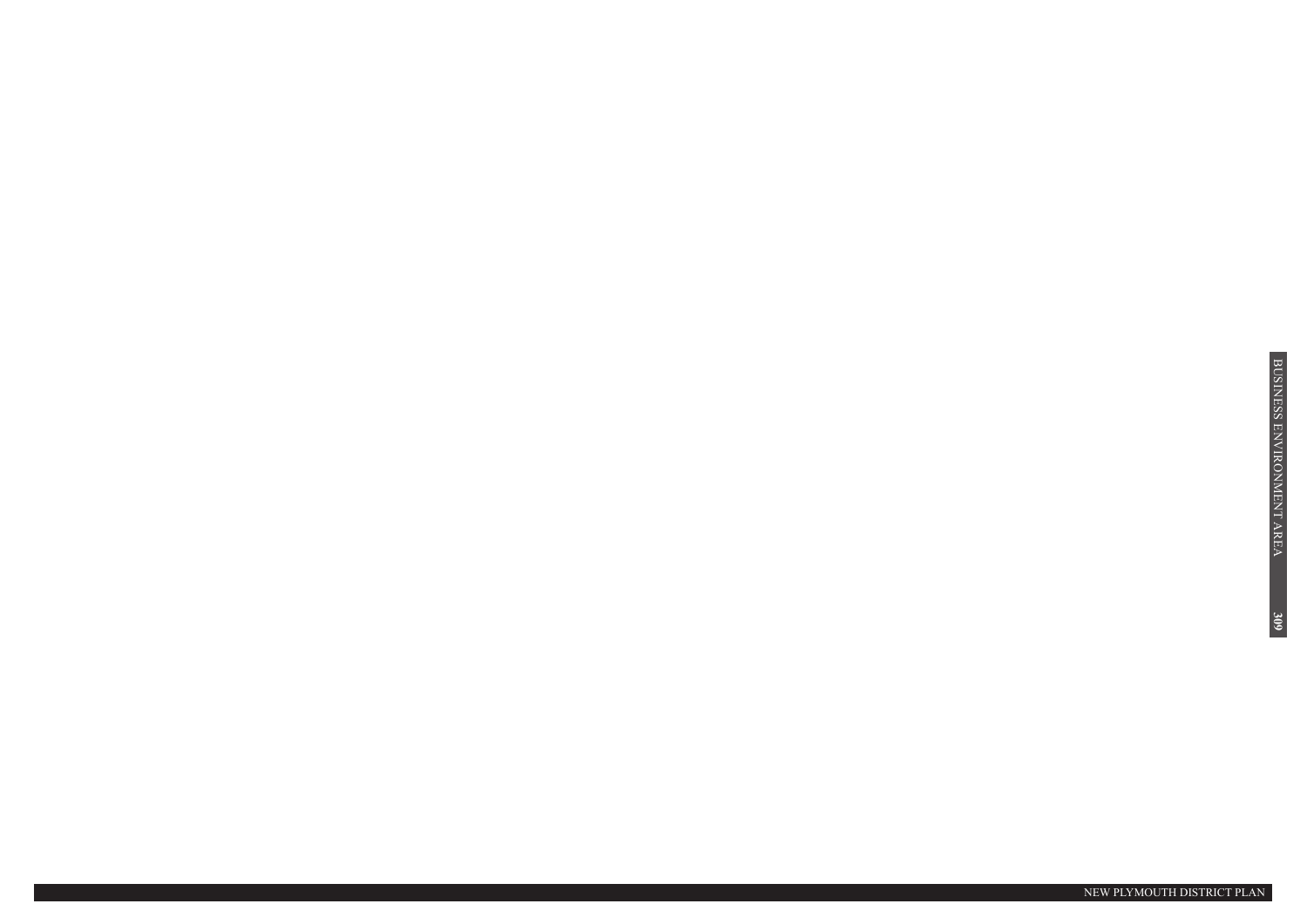# **Rules that apply to all land uses**

| Rule         |                                                                                                                                                                                                                                                                                                                                                                                                              |                                                           | <b>Standards and Terms</b> |                                                                           | Matters over which  | Assessment Criteria                                                                                                                                                                                                                                                                                                                                                                                                                                                                                                                                                                                                                                                                                                                                                                              |
|--------------|--------------------------------------------------------------------------------------------------------------------------------------------------------------------------------------------------------------------------------------------------------------------------------------------------------------------------------------------------------------------------------------------------------------|-----------------------------------------------------------|----------------------------|---------------------------------------------------------------------------|---------------------|--------------------------------------------------------------------------------------------------------------------------------------------------------------------------------------------------------------------------------------------------------------------------------------------------------------------------------------------------------------------------------------------------------------------------------------------------------------------------------------------------------------------------------------------------------------------------------------------------------------------------------------------------------------------------------------------------------------------------------------------------------------------------------------------------|
| No.          | Parameter                                                                                                                                                                                                                                                                                                                                                                                                    | <b>Conditions Permitted</b>                               | Controlled                 | Discretionary                                                             | control is reserved | COUNCIL has restricted the exercise of its discretion to these<br>matters for land use consents                                                                                                                                                                                                                                                                                                                                                                                                                                                                                                                                                                                                                                                                                                  |
| <b>LIGHT</b> |                                                                                                                                                                                                                                                                                                                                                                                                              |                                                           |                            |                                                                           |                     |                                                                                                                                                                                                                                                                                                                                                                                                                                                                                                                                                                                                                                                                                                                                                                                                  |
|              | <b>Emission of light (excluding TEMPORARY EVENTS)</b>                                                                                                                                                                                                                                                                                                                                                        |                                                           |                            |                                                                           |                     |                                                                                                                                                                                                                                                                                                                                                                                                                                                                                                                                                                                                                                                                                                                                                                                                  |
|              | maximum level of LIGHT<br>OVERSPILL, measured at:<br>any point at a distance<br>of 2m or greater from<br>within the boundary<br>of any RECEIVING<br>SITE; or where any<br>part of a BUILDING<br>located within a<br><b>RECEIVING SITE</b><br>is within 2m of the<br>boundary of that SITE,<br>LIGHT OVERSPILL<br>may be measured at<br>the exterior surface<br>of any window of any<br><b>HABITABLE ROOM</b> |                                                           |                            |                                                                           | n/a                 | 1) HEIGHT, direction, angle and shielding of light source.<br>Screening of the light source, including fences and planting.<br>2)<br>Contrast of background illumination.<br>Duration of light emission.<br>The amount of light emission measured in lux.<br>The extent to which the light source:<br>6)<br>adversely impacts on local amenity;<br>is necessary for reasons of safety or security, enhanced<br>amenity or public enjoyment; and<br>can be modified, shielded, screened or operated so as to<br>mitigate any adverse effects arising from excessive light<br>levels.<br>7) Where the use of a SITE is for RENEWABLE<br>ELECTRICITY GENERATION ACTIVITIES, the<br>alternative locations and methods that have been considered<br>to avoid, remedy or mitigate any adverse effects, |
| Bus79        | <b>RESIDENTIAL</b><br><b>ENVIRONMENT</b><br><b>AREAS</b>                                                                                                                                                                                                                                                                                                                                                     | 10 lux (in both the<br>horizontal and vertical<br>planes) | n/a                        | greater than 10<br>lux (in both the<br>horizontal and<br>vertical planes) |                     | recognising:<br>the practical constraints associated with RENEWABLE<br>$\blacksquare$<br>ELECTRICITY GENERATION ACTIVITIES; and<br>the environmental benefits of RENEWABLE                                                                                                                                                                                                                                                                                                                                                                                                                                                                                                                                                                                                                       |
| Bus80        | <b>BUSINESS,</b><br>INDUSTRIAL or<br><b>OPEN SPACE</b><br><b>ENVIRONMENT</b><br><b>AREAS</b>                                                                                                                                                                                                                                                                                                                 | 20 lux (in both the<br>horizontal and vertical<br>planes) | n/a                        | greater than 20<br>lux (in both the<br>horizontal and<br>vertical planes) |                     | ELECTRICITY GENERATION ACTIVITIES.                                                                                                                                                                                                                                                                                                                                                                                                                                                                                                                                                                                                                                                                                                                                                               |
| Bus81        | the NOTIONAL<br><b>BOUNDARY</b> of<br>any RECEIVING<br>SITE located<br>within the RURAL<br><b>ENVIRONMENT</b><br><b>AREA</b>                                                                                                                                                                                                                                                                                 | 10 lux (in both the<br>horizontal and vertical<br>planes) | n/a                        | greater than 10<br>lux (in both the<br>horizontal and<br>vertical planes) |                     |                                                                                                                                                                                                                                                                                                                                                                                                                                                                                                                                                                                                                                                                                                                                                                                                  |

BUSINESS ENVIRONMENT AREA

BUSINESS ENVIRONMENT AREA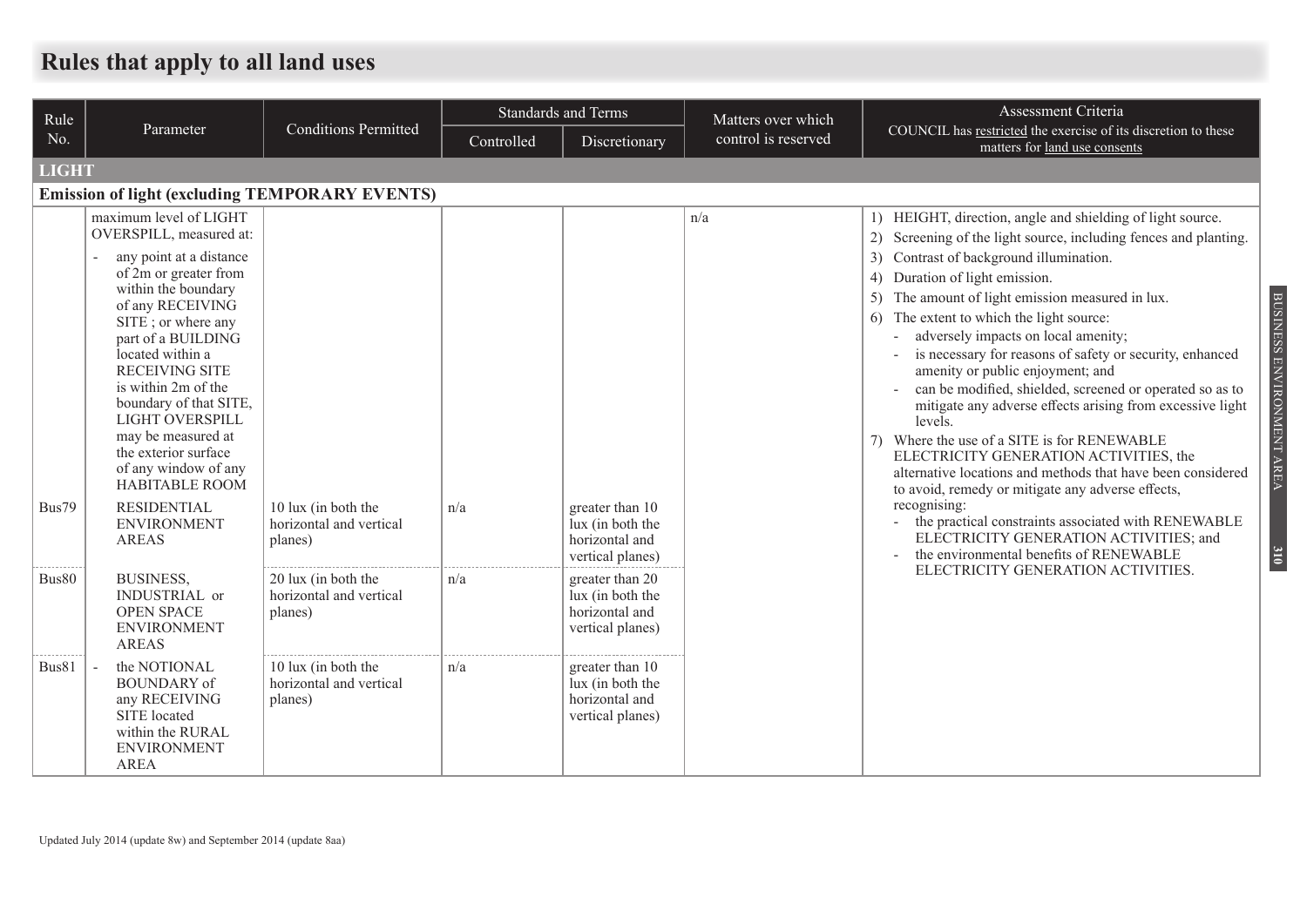| Rule         |                                                                                                                                                                                                                       |                                                                                                  | <b>Standards and Terms</b> |                                                             | <b>Matters over which</b> | <b>Assessment Criteria</b>                                                                                                                                                                                                                                                                                                                                                                                                                                                |
|--------------|-----------------------------------------------------------------------------------------------------------------------------------------------------------------------------------------------------------------------|--------------------------------------------------------------------------------------------------|----------------------------|-------------------------------------------------------------|---------------------------|---------------------------------------------------------------------------------------------------------------------------------------------------------------------------------------------------------------------------------------------------------------------------------------------------------------------------------------------------------------------------------------------------------------------------------------------------------------------------|
| No.          | Parameter                                                                                                                                                                                                             | <b>Conditions Permitted</b>                                                                      | <b>Controlled</b>          | <b>Discretionary</b>                                        | control is reserved       | COUNCIL has restricted the exercise of its discretion to these<br>matters for land use consents                                                                                                                                                                                                                                                                                                                                                                           |
| <b>NOISE</b> |                                                                                                                                                                                                                       |                                                                                                  |                            |                                                             |                           |                                                                                                                                                                                                                                                                                                                                                                                                                                                                           |
|              | <b>Emission of noise</b>                                                                                                                                                                                              |                                                                                                  |                            |                                                             |                           |                                                                                                                                                                                                                                                                                                                                                                                                                                                                           |
| Bus82        | noise generated by<br>CONSTRUCTION WORK,<br>measured in accordance<br>with NZS 6803P:1984<br>The Measurement and<br>Assessment of Noise from<br>Construction, Maintenance<br>and Demolition Work                      | meets the conditions for<br>a permitted activity as<br>specified in Table 12.1 in<br>Appendix 12 | n/a                        | does not meet the<br>conditions for a<br>permitted activity | n/a                       | 1) Ambient noise levels.<br>2) The length of time, and the level by which, the noise<br>standards (refer to Appendix 12) will be exceeded,<br>particularly at night.<br>3) The nature and location of nearby activities and the effects<br>they may experience resulting from increased noise levels.<br>4) Whether the noise levels are likely to detract from the<br>amenity or general environmental quality of the area in                                            |
| Bus83        | noise generated by wind<br>turbines, measured in<br>accordance with NZS<br>6808:2010 Acoustics -<br>Wind Farm Noise                                                                                                   | meets the conditions for<br>a permitted activity as<br>specified in Table 12.1 in<br>Appendix 12 | n/a                        | does not meet the<br>conditions for a<br>permitted activity |                           | which they are received.<br>5) Whether the noise levels are likely to cause sleep disturbance<br>or result in adverse health effects.<br>The topography of the SITE and any influence this may have<br>6)<br>on noise transmission.                                                                                                                                                                                                                                       |
| Bus84        | noise generated<br>by EMERGENCY<br>SERVICES, measured<br>in accordance with NZS<br>6801:1991 Measurement<br>of Sound and NZS<br>6802:1991 Assessment of<br><b>Environmental Sound</b>                                 | meets the conditions for<br>a permitted activity as<br>specified in Table 12.1 in<br>Appendix 12 | n/a                        | does not meet the<br>conditions for a<br>permitted activity |                           | BUSINESS ENVIRONMENT AREA<br>7) Any mitigation of the noise proposed, in accordance with<br>a best practicable option approach (e.g. SITE layout and<br>design, design and location of STRUCTURES, BUILDINGS<br>and equipment and the timing of operations).<br>8) Where the use of a SITE is for RENEWABLE<br>ELECTRICITY GENERATION ACTIVITIES, the<br>alternative locations and methods that have been considered<br>to avoid, remedy or mitigate any adverse effects, |
| Bus85        | noise generated by<br>any other activity<br>(excluding TEMPORARY<br>EVENTS), measured in<br>accordance with NZS<br>6801:1991 Measurement<br>of Sound and NZS<br>6802:1991 Assessment of<br><b>Environmental Sound</b> | meets the conditions for<br>a permitted activity as<br>specified in Table 12.1 in<br>Appendix 12 | n/a                        | does not meet the<br>conditions for a<br>permitted activity |                           | recognising:<br>the practical constraints associated with RENEWABLE<br>ELECTRICITY GENERATION ACTIVITIES; and<br>the environmental benefits of RENEWABLE<br>311<br>ELECTRICITY GENERATION ACTIVITIES.                                                                                                                                                                                                                                                                     |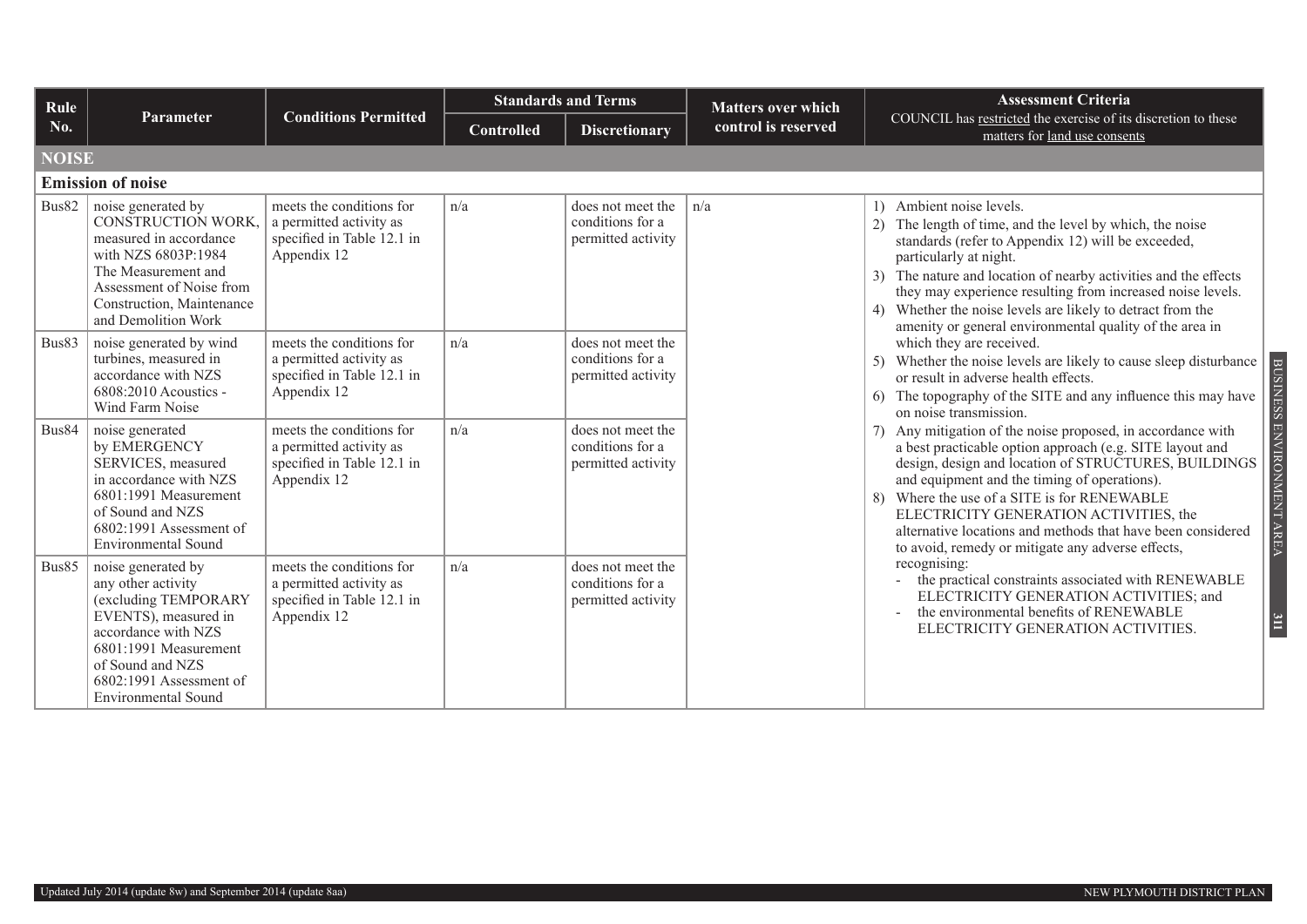| Rule  |                                                                                                                                                                                                |                                                                                              | <b>Standards and Terms</b>                                                                                      |                                                                                                                            | <b>Matters over which</b>                                    | <b>Assessment Criteria</b>                                                                                                                                                                                                                                                                                                                                                                                                                                                                                                                                                                                                                                                                                                                                                                                                                                                                                                                            |  |  |  |  |  |
|-------|------------------------------------------------------------------------------------------------------------------------------------------------------------------------------------------------|----------------------------------------------------------------------------------------------|-----------------------------------------------------------------------------------------------------------------|----------------------------------------------------------------------------------------------------------------------------|--------------------------------------------------------------|-------------------------------------------------------------------------------------------------------------------------------------------------------------------------------------------------------------------------------------------------------------------------------------------------------------------------------------------------------------------------------------------------------------------------------------------------------------------------------------------------------------------------------------------------------------------------------------------------------------------------------------------------------------------------------------------------------------------------------------------------------------------------------------------------------------------------------------------------------------------------------------------------------------------------------------------------------|--|--|--|--|--|
| No.   | <b>Parameter</b>                                                                                                                                                                               | <b>Conditions Permitted</b>                                                                  | <b>Controlled</b>                                                                                               | <b>Discretionary</b>                                                                                                       | control is reserved                                          | COUNCIL has restricted the exercise of its discretion to these<br>matters for land use consents                                                                                                                                                                                                                                                                                                                                                                                                                                                                                                                                                                                                                                                                                                                                                                                                                                                       |  |  |  |  |  |
|       | <b>TRAFFIC AND TRANSPORT</b>                                                                                                                                                                   |                                                                                              |                                                                                                                 |                                                                                                                            |                                                              |                                                                                                                                                                                                                                                                                                                                                                                                                                                                                                                                                                                                                                                                                                                                                                                                                                                                                                                                                       |  |  |  |  |  |
|       | Requirement to provide VEHICLE ACCESS POINTS, on-SITE parking for MEDIUM SERVICE VEHICLES or larger, standing areas, and on-SITE manoeuvring                                                   |                                                                                              |                                                                                                                 |                                                                                                                            |                                                              |                                                                                                                                                                                                                                                                                                                                                                                                                                                                                                                                                                                                                                                                                                                                                                                                                                                                                                                                                       |  |  |  |  |  |
|       | and queuing (excluding TEMPORARY EVENTS)<br>Note: If parking is provided, then the design of it is required to meet the dimension requirements as required by Bus87 and Part B of Appendix 23. |                                                                                              |                                                                                                                 |                                                                                                                            |                                                              |                                                                                                                                                                                                                                                                                                                                                                                                                                                                                                                                                                                                                                                                                                                                                                                                                                                                                                                                                       |  |  |  |  |  |
|       |                                                                                                                                                                                                |                                                                                              |                                                                                                                 |                                                                                                                            |                                                              |                                                                                                                                                                                                                                                                                                                                                                                                                                                                                                                                                                                                                                                                                                                                                                                                                                                                                                                                                       |  |  |  |  |  |
| Bus86 | <b>VEHICLE ACCESS</b><br><b>POINT</b>                                                                                                                                                          | meets the conditions<br>for a permitted activity<br>as specified in Part A in<br>Appendix 23 | n/a                                                                                                             | does not meet the<br>conditions for a<br>permitted activity                                                                | n/a                                                          | 1) Whether the VEHICLE ACCESS POINT is sufficiently<br>removed from an intersection having regard to traffic<br>volumes on the roads, the 85th percentile speed of<br>VEHICLES on ROADS and any other factors that will                                                                                                                                                                                                                                                                                                                                                                                                                                                                                                                                                                                                                                                                                                                               |  |  |  |  |  |
| Bus87 | parking                                                                                                                                                                                        | meets the conditions for<br>a permitted activity as<br>specified in Part B in<br>Appendix 23 | n/a                                                                                                             | does not meet the<br>conditions for a<br>permitted activity                                                                | 1) Signage<br>2) Design<br>3) Location<br>4) Formation       | prevent congestion and confusion between VEHICLES<br>turning at the VEHICLE ACCESS POINT or at the<br>intersection.<br>Whether there is a need to separate entry and exit points in<br>2)<br>order to reduce potential traffic confusion or congestion.                                                                                                                                                                                                                                                                                                                                                                                                                                                                                                                                                                                                                                                                                               |  |  |  |  |  |
| Bus88 | LOADING and<br><b>STANDING SPACE</b>                                                                                                                                                           | meets the conditions for<br>a permitted activity as<br>specified in Part C in<br>Appendix 23 | n/a                                                                                                             | does not meet the<br>conditions for a<br>permitted activity                                                                | n/a                                                          | BUSINESS ENVIRONMENT AREA<br>3) Whether the physical form of the ROAD will minimise<br>the adverse effects of inappropriate access manoeuvres,<br>for example whether the ROAD offers good visibility, the<br>presence of solid median to stop right hand turns, or a flush                                                                                                                                                                                                                                                                                                                                                                                                                                                                                                                                                                                                                                                                           |  |  |  |  |  |
| Bus89 | <b>DRIVEWAY</b>                                                                                                                                                                                | meets the conditions for<br>a permitted activity as<br>specified in Part D in<br>Appendix 23 | n/a                                                                                                             | does not meet the<br>conditions for a<br>permitted activity                                                                | n/a                                                          | median to assist right hand turns.<br>Whether particular mitigation measures such as an<br>4)<br>acceleration or deceleration lane are required due to the<br>volume of and speed of VEHICLES on the ROAD.                                                                                                                                                                                                                                                                                                                                                                                                                                                                                                                                                                                                                                                                                                                                            |  |  |  |  |  |
| Bus90 | on-SITEMANOEUVRING<br><b>SPACE</b>                                                                                                                                                             | meets the conditions<br>for a permitted activity<br>as specified in Part E in<br>Appendix 23 | n/a                                                                                                             | does not meet the<br>conditions for a<br>permitted activity                                                                | n/a                                                          | 5) Any cumulative effects of extra VEHICLE ACCESS<br>POINTS on the function of the ROAD BOUNDARY in<br>terms of its position in the ROADING HEIRARCHY.<br>Whether the speed environment on the ROAD, as<br>6)                                                                                                                                                                                                                                                                                                                                                                                                                                                                                                                                                                                                                                                                                                                                         |  |  |  |  |  |
| Bus91 | on-SITE QUEUING<br><b>SPACE</b>                                                                                                                                                                | meets the conditions<br>for a permitted activity<br>as specified in Part F in<br>Appendix 23 | meets the<br>standards and<br>terms for a<br>controlled activity<br>as specified<br>in Part F in<br>Appendix 23 | does not meet the<br>conditions for a<br>permitted activity<br>nor the standards<br>and terms for a<br>controlled activity | 1) QUEUING SPACE<br>2) Design<br>3) Location<br>4) Formation | 312<br>determined by the 85th percentile speed data, is such that the<br>sight distance standards in the plan can be safely reduced.<br>The types of VEHICLES serving the SITE, their intensity,<br>7)<br>the time of day the SITE is frequented and the likely<br>anticipated VEHICLE generation.<br>Whether parking provided on a separate SITE is compatible<br>8)<br>with the surrounding land uses.<br>Whether it can be demonstrated that a less than normal<br>9)<br>incidence of traffic generation and associated parking for<br>MEDIUM SERVICE VEHICLES or larger, LOADING or<br>STANDING SPACES will be required by the proposal.<br>10) Whether it is physically practicable to provide the required<br>parking for MEDIUM SERVICE VEHICLES. LOADING,<br>STANDING, QUEUING and/or MANOEUVRING<br>SPACES in the SITE in terms of existing location of the<br>BUILDINGS, DEFINED RETAIL FRONTAGE, and access<br>to the ROAD, or topography. |  |  |  |  |  |

Updated September 2014 (update 8aa) and February 2022 (update 8aw)

BUSINESS ENVIRONMENT AREA BUSINESS ENVIRONMENT AREA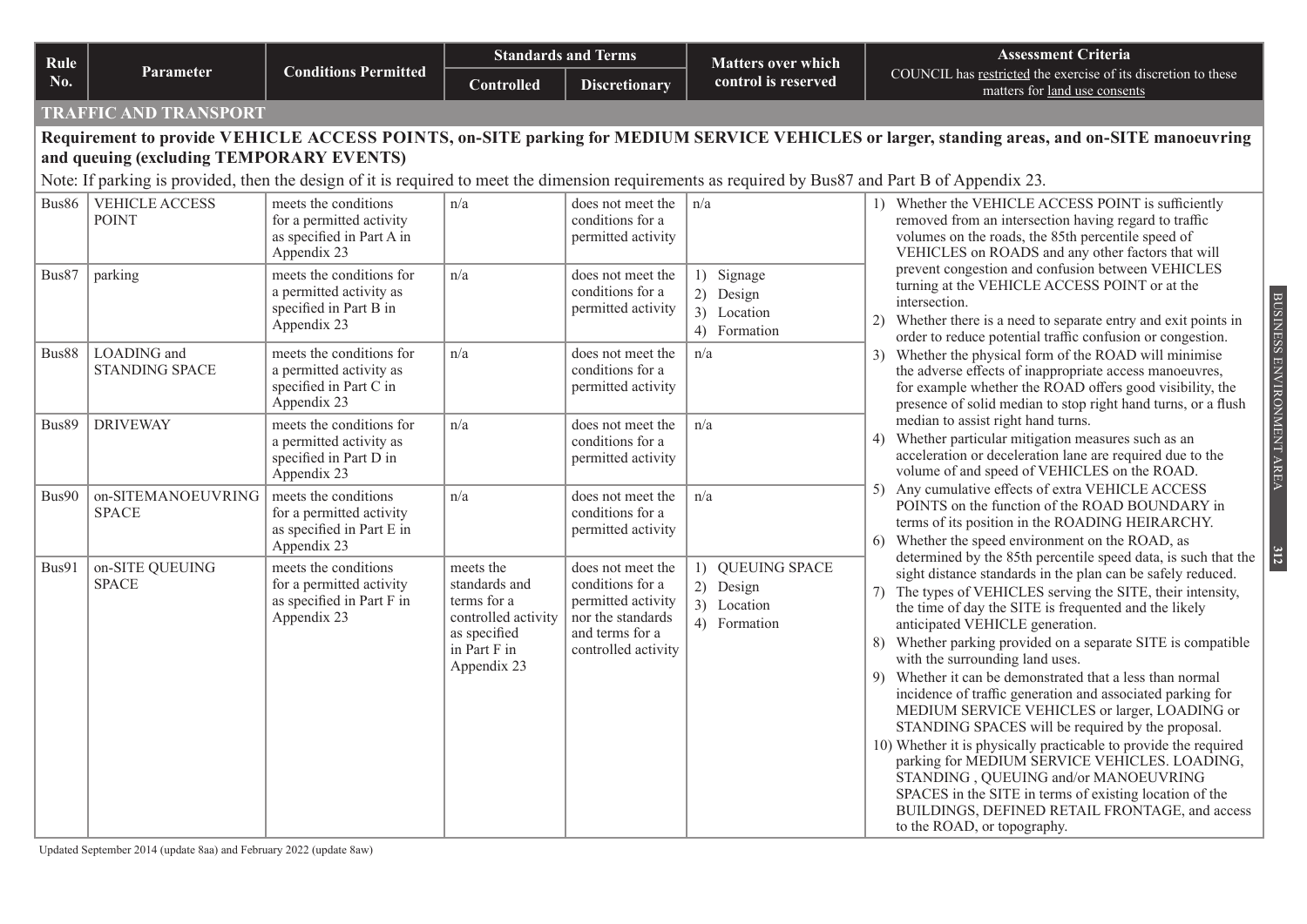| Rule |                  |                             | <b>Standards and Terms</b> |                      | <b>Matters over which</b> | <b>Assessment Criteria</b>                                                                                                                                                                                                                                                                                                                                                                                                                                                                                                                                                                                                                                                                                                                                                                                                                                                                                                                                                                                                                                                                                                                                                                                                                                                                                                                                                                                                                                                                                                                                                                                                                                                                                                                                                                                                                                                                                                                                                                                                                                                                                                                                                                                                                                                                     |
|------|------------------|-----------------------------|----------------------------|----------------------|---------------------------|------------------------------------------------------------------------------------------------------------------------------------------------------------------------------------------------------------------------------------------------------------------------------------------------------------------------------------------------------------------------------------------------------------------------------------------------------------------------------------------------------------------------------------------------------------------------------------------------------------------------------------------------------------------------------------------------------------------------------------------------------------------------------------------------------------------------------------------------------------------------------------------------------------------------------------------------------------------------------------------------------------------------------------------------------------------------------------------------------------------------------------------------------------------------------------------------------------------------------------------------------------------------------------------------------------------------------------------------------------------------------------------------------------------------------------------------------------------------------------------------------------------------------------------------------------------------------------------------------------------------------------------------------------------------------------------------------------------------------------------------------------------------------------------------------------------------------------------------------------------------------------------------------------------------------------------------------------------------------------------------------------------------------------------------------------------------------------------------------------------------------------------------------------------------------------------------------------------------------------------------------------------------------------------------|
| No.  | <b>Parameter</b> | <b>Conditions Permitted</b> | <b>Controlled</b>          | <b>Discretionary</b> | control is reserved       | COUNCIL has restricted the exercise of its discretion to these<br>matters for land use consents                                                                                                                                                                                                                                                                                                                                                                                                                                                                                                                                                                                                                                                                                                                                                                                                                                                                                                                                                                                                                                                                                                                                                                                                                                                                                                                                                                                                                                                                                                                                                                                                                                                                                                                                                                                                                                                                                                                                                                                                                                                                                                                                                                                                |
|      |                  |                             |                            |                      |                           | 11) Whether the parking for MEDIUM SERVICE VEHICLES<br>or larger, LOADING, STANDING, QUEUING and/or<br>MANOEUVRING SPACES will be required for use outside<br>of peak traffic, cyclist or pedestrian flows.<br>12) Whether the design, grade or formation of the alternative<br>construction of LOADING or STANDING SPACE, or<br>DRIVEWAY will assist in managing any actual or potential<br>adverse effects that arise.<br>13) The adverse effects of using parking, LOADING or<br>STANDING SPACES for manoeuvring and/or QUEUING<br>SPACE.<br>14) Whether a significant adverse visual or nuisance effect on the<br>character and amenity of the surrounding area will occur as<br>BUSINESS ENVIRONMENT AREA<br>a result of not providing the required parking for MEDIUM<br>SERVICE VEHICLES or larger, design or formation of all<br>parking spaces, LOADING, STANDING, QUEUING and/or<br>MANOEUVRING SPACE or access in the required manner.<br>15) The adverse effects on the safety of people, both on and<br>off the SITE, due to not providing the required parking<br>for MEDIUM SERVICE VEHICLES or larger, design or<br>formation of all parking spaces, LOADING, STANDING,<br>QUEUING or MANOEUVRING SPACE, VEHICLE<br>ACCESS POINT or DRIVEWAY and/or inappropriate<br>design or construction of these.<br>16) The extent to which the safety and efficiency of the ROAD<br>TRANSPORTATION NETWORK would be adversely<br>affected by parking, loading, manoeuvring and/or queuing<br>VEHICLES due to inappropriate design or construction.<br>313<br>17) Whether the protection and reuse of a Category A heritage<br>BUILDING or item mitigates the adverse effects of<br>reduced number of parking spaces for MEDIUM SERVICE<br>VEHICLES or larger, LOADING and/or STANDING<br>SPACES and the provision or reduction of QUEUING and/<br>or MANOEUVRING SPACES.<br>18) Where the use of a SITE is for RENEWABLE<br>ELECTRICITY GENERATION ACTIVITIES, the<br>alternative locations and methods that have been considered<br>to avoid, remedy or mitigate any adverse effects,<br>recognising:<br>the practical constraints associated with RENEWABLE<br>ELECTRICITY GENERATION ACTIVITIES; and<br>the environmental benefits of RENEWABLE<br>ELECTRICITY GENERATION ACTIVITIES. |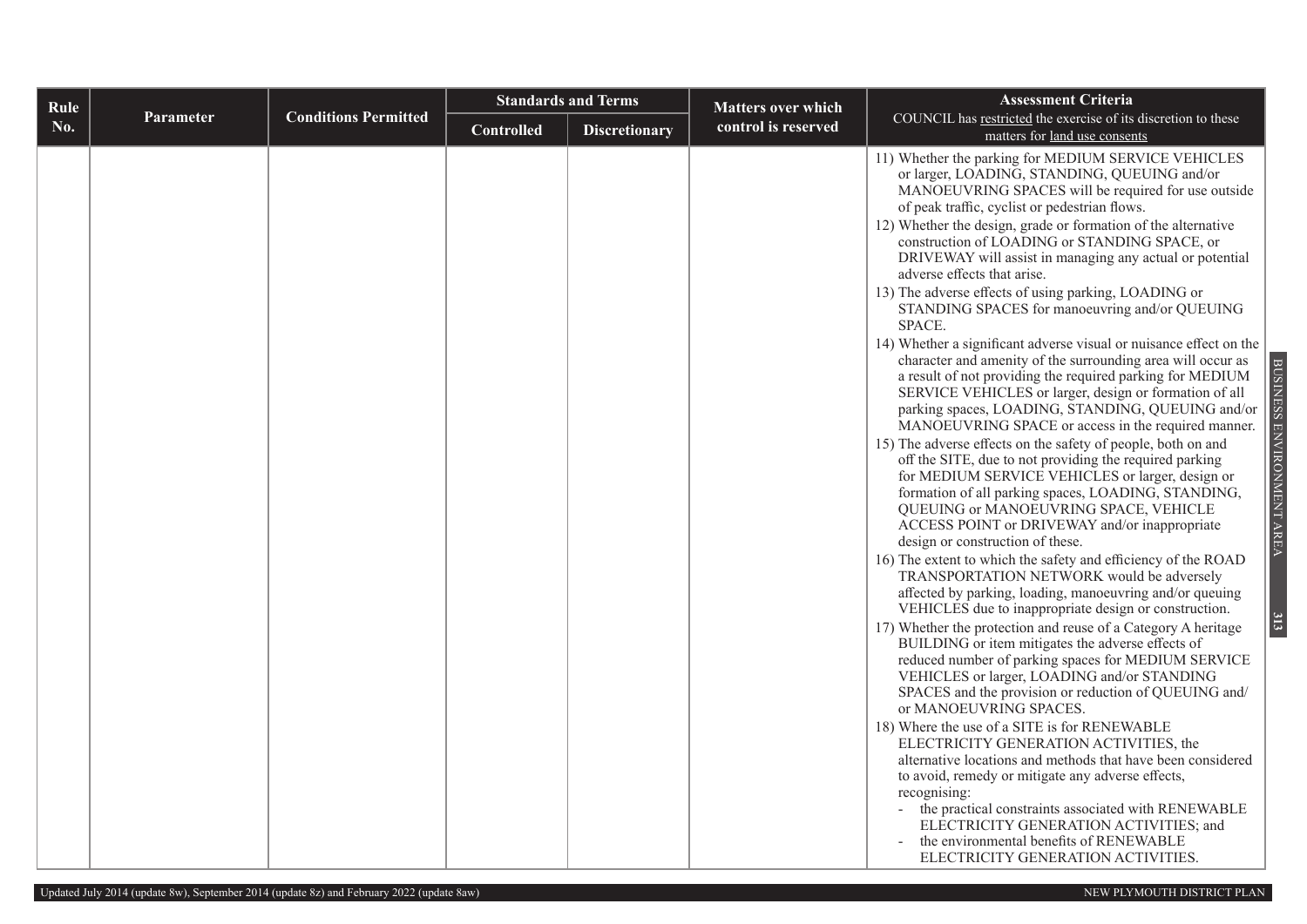| Rule  |                                                                                                                                                                                                                                                              | <b>Standards and Terms</b>                                                                                                                                                                                                                                                                                                                                                                                                                                                                                                                                                                                                                                                            |                   | <b>Matters over which</b>                                   | <b>Assessment Criteria</b> |                                                                                                                                                                                                                                                                                                                                                                                                                                                                                                                                                                                                                                                                                                                                                                                                                                                                                                                                                                                                                              |
|-------|--------------------------------------------------------------------------------------------------------------------------------------------------------------------------------------------------------------------------------------------------------------|---------------------------------------------------------------------------------------------------------------------------------------------------------------------------------------------------------------------------------------------------------------------------------------------------------------------------------------------------------------------------------------------------------------------------------------------------------------------------------------------------------------------------------------------------------------------------------------------------------------------------------------------------------------------------------------|-------------------|-------------------------------------------------------------|----------------------------|------------------------------------------------------------------------------------------------------------------------------------------------------------------------------------------------------------------------------------------------------------------------------------------------------------------------------------------------------------------------------------------------------------------------------------------------------------------------------------------------------------------------------------------------------------------------------------------------------------------------------------------------------------------------------------------------------------------------------------------------------------------------------------------------------------------------------------------------------------------------------------------------------------------------------------------------------------------------------------------------------------------------------|
| No.   | Parameter                                                                                                                                                                                                                                                    | <b>Conditions Permitted</b>                                                                                                                                                                                                                                                                                                                                                                                                                                                                                                                                                                                                                                                           | <b>Controlled</b> | <b>Discretionary</b>                                        | control is reserved        | COUNCIL has restricted the exercise of its discretion to these<br>matters for land use consents                                                                                                                                                                                                                                                                                                                                                                                                                                                                                                                                                                                                                                                                                                                                                                                                                                                                                                                              |
| Bus92 | requirement to provided<br>landscaping where a<br>SITE located within<br>the BUSINESS B or C<br><b>ENVIRONMENT AREAS</b><br>contains eight or more<br>formed car parking spaces<br>or an equivalent sized<br>parking area, visible from<br>an adjoining ROAD | 1) One TREE per eight<br>spaces shall be planted<br>and maintained.<br>2) The TREE(S) shall<br>be located anywhere<br>within the parking area<br>or between the parking<br>area and the ROAD<br>3) The TREE(S) shall<br>be a minimum of<br>1.5m in HEIGHT at<br>installation.<br>4) Where VEHICLE<br>parking or<br>manoeuvring is located<br>within the DRIPLINE<br>AREA of any of these<br>TREES barriers shall<br>be installed to ensure<br>that VEHICLES do not<br>damage these TREES.<br>5) Where existing TREES<br>located within this<br>area are to be retained,<br>these may be used as<br>part of the required<br>landscaping provided<br>they meet the above<br>conditions. | n/a               | does not meet the<br>conditions for a<br>permitted activity | n/a                        | 1) Any adverse visual effects due to reduced or no planting of<br>the parking area, on the character of the area.<br>2) Any adverse visual effects on the New Plymouth entrance<br>corridors.<br>3) The ability to mitigate any adverse visual effects from the<br>ROAD, resulting from reduced or no planting of the parking<br>area, through alternative means.<br>4) The ability of the topography, existing planting and the<br>layout of the SITE to mitigate any adverse visual effects<br>from the ROAD, resulting from reduced or no planting of<br>the parking area.<br>Where the use of a SITE is for RENEWABLE<br>5)<br>ELECTRICITY GENERATION ACTIVITIES, the<br>alternative locations and methods that have been considered<br>to avoid, remedy or mitigate any adverse effects,<br>recognising:<br>the practical constraints associated with RENEWABLE<br>$\bar{\phantom{a}}$<br>ELECTRICITY GENERATION ACTIVITIES; and<br>the environmental benefits of RENEWABLE<br>÷,<br>ELECTRICITY GENERATION ACTIVITIES. |
| Bus93 | requirement to provide<br>landscaping where a<br>SITE located within<br>a BUSINESS D<br>ENVIRONMENT AREA<br>contains four or more<br>formed CAR PARKING<br>spaces or an equivalent<br>sized parking area, visible<br>from an adjoining ROAD                  | 1) One TREE per four<br>spaces shall be planted<br>and maintained.<br>2) The TREE(S) shall<br>be located anywhere<br>within the parking area<br>or between the parking<br>area and the ROAD.<br>3) The TREE(S) shall<br>be a minimum of<br>1.5m in HEIGHT at<br>installation.                                                                                                                                                                                                                                                                                                                                                                                                         | n/a               | does not meet the<br>conditions for a<br>permitted activity | n/a                        | 1) Any adverse visual effects due to reduced or no planting of<br>the parking area, on the character of the area.<br>Any adverse visual effects on the New Plymouth entrance<br>2)<br>corridors.<br>The ability to mitigate any adverse visual effects from the<br>3)<br>ROAD, resulting from reduced or no planting of the parking<br>area, through alternative means.<br>The ability of the topography, existing planting and the<br>4)<br>layout of the SITE to mitigate any adverse visual effects<br>from the ROAD, resulting from reduced or no planting of<br>the parking area.                                                                                                                                                                                                                                                                                                                                                                                                                                       |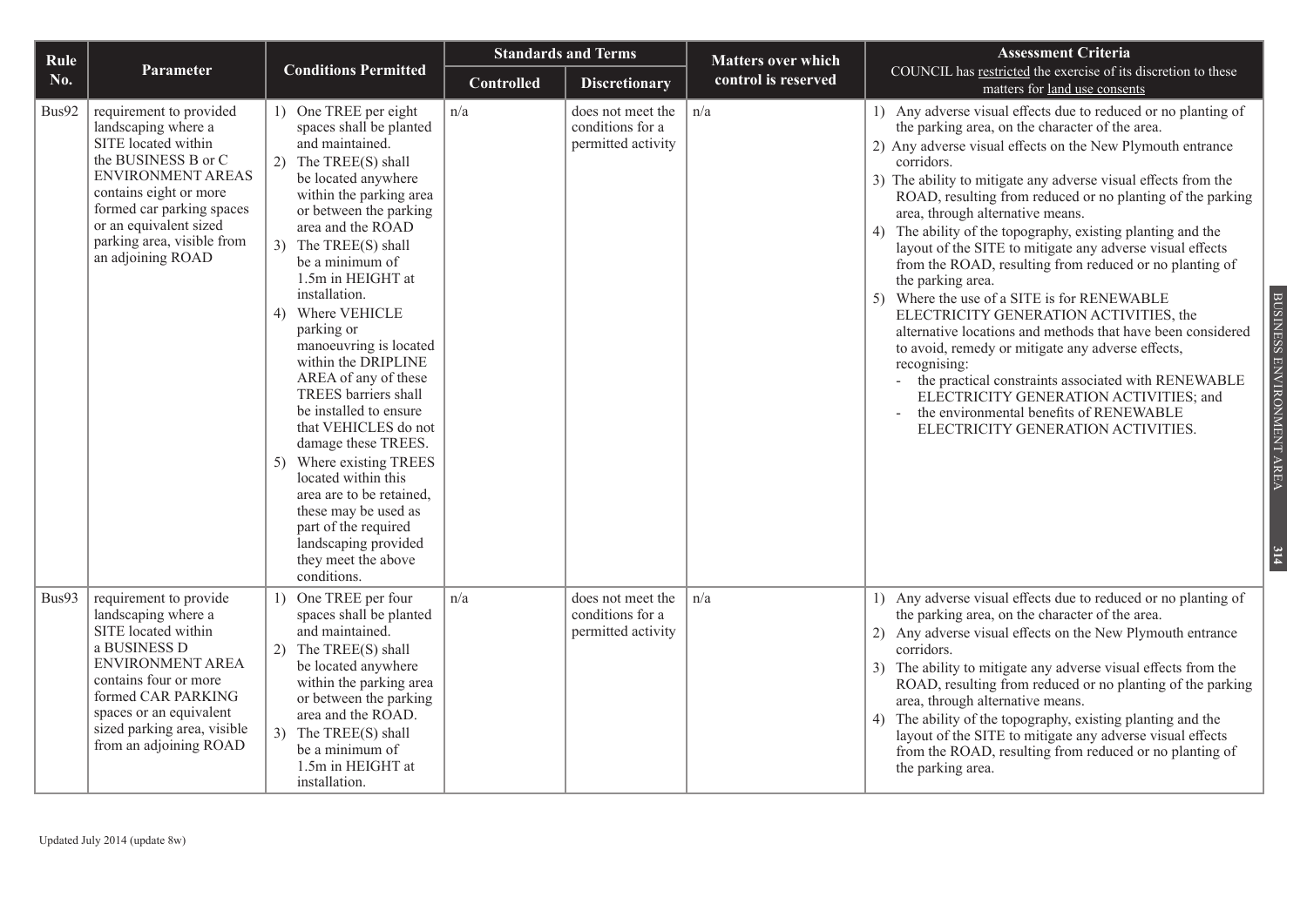| Rule  |                                                                                                                                                                                                                             |                                                                                                                                                                                                                                                                                                                                                                                                                                                                                                                                                                                                                       |                   | <b>Standards and Terms</b>                                  | <b>Matters over which</b> | <b>Assessment Criteria</b>                                                                                                                                                                                                                                                                                                                                                                                                                                                                                                                                                                                                                                                                                                                                                                                                                                                                                                                                                                                                                                                                                                                                                                                                                                                                         |
|-------|-----------------------------------------------------------------------------------------------------------------------------------------------------------------------------------------------------------------------------|-----------------------------------------------------------------------------------------------------------------------------------------------------------------------------------------------------------------------------------------------------------------------------------------------------------------------------------------------------------------------------------------------------------------------------------------------------------------------------------------------------------------------------------------------------------------------------------------------------------------------|-------------------|-------------------------------------------------------------|---------------------------|----------------------------------------------------------------------------------------------------------------------------------------------------------------------------------------------------------------------------------------------------------------------------------------------------------------------------------------------------------------------------------------------------------------------------------------------------------------------------------------------------------------------------------------------------------------------------------------------------------------------------------------------------------------------------------------------------------------------------------------------------------------------------------------------------------------------------------------------------------------------------------------------------------------------------------------------------------------------------------------------------------------------------------------------------------------------------------------------------------------------------------------------------------------------------------------------------------------------------------------------------------------------------------------------------|
| No.   | Parameter                                                                                                                                                                                                                   | <b>Conditions Permitted</b>                                                                                                                                                                                                                                                                                                                                                                                                                                                                                                                                                                                           | <b>Controlled</b> | <b>Discretionary</b>                                        | control is reserved       | COUNCIL has restricted the exercise of its discretion to these<br>matters for land use consents                                                                                                                                                                                                                                                                                                                                                                                                                                                                                                                                                                                                                                                                                                                                                                                                                                                                                                                                                                                                                                                                                                                                                                                                    |
|       |                                                                                                                                                                                                                             | 4) Where VEHICLE<br>parking or<br>manoeuvring is located<br>within the DRIPLINE<br>AREA of any of these<br>TREES barriers shall<br>be installed to ensure<br>that VEHICLES do not<br>damage these TREES.<br>5) Where existing TREES<br>located within this<br>area are to be retained,<br>these may be used as<br>part of the required<br>landscaping provided<br>they meet the above<br>conditions.                                                                                                                                                                                                                  |                   |                                                             |                           | 5) Where the use of a SITE is for RENEWABLE<br>ELECTRICITY GENERATION ACTIVITIES, the<br>alternative locations and methods that have been considered<br>to avoid, remedy or mitigate any adverse effects,<br>recognising:<br>the practical constraints associated with RENEWABLE<br>ELECTRICITY GENERATION ACTIVITIES; and<br>the environmental benefits of RENEWABLE<br>ELECTRICITY GENERATION ACTIVITIES.<br><b>BUSINESS</b>                                                                                                                                                                                                                                                                                                                                                                                                                                                                                                                                                                                                                                                                                                                                                                                                                                                                     |
| Bus94 | requirement to provide<br>landscaping, where<br>a SITE contains four<br>or more formed car<br>parking spaces or an<br>equivalent sized parking<br>area, visible from an<br>adjoining RESIDENTIAL<br><b>ENVIRONMENT AREA</b> | shall be screened by either:<br>1) a solid fence or wall of<br>a minimum HEIGHT<br>of $1.8m$ , or<br>2) landscaping or<br>TREES of a minimum<br>HEIGHT of 1m at<br>installation which will<br>achieve a continuous<br>screen of a minimum of<br>1.8m in HEIGHT and<br>1.5m in width within<br>five years; or<br>a combination of both<br>located between the<br>parking area and those<br>boundaries which adjoin<br>the RESIDENTIAL<br>ENVIRONMENT AREA.<br>Where VEHICLE parking<br>or manoeuvring is located<br>within the DRIPLINE<br>AREA of any of this<br>landscaping or TREES,<br>barriers shall be installed | n/a               | does not meet the<br>conditions for a<br>permitted activity | n/a                       | ENVIRONMENT AREA<br>1) Any adverse visual effects of non-compliance on the<br>outlook and privacy of adjoining SITES in RESIDENTIAL<br>ENVIRONMENT AREAS.<br>2) Any adverse visual effects on the New Plymouth entrance<br>corridors.<br>3) The distance of the parking area from the boundary with the<br>RESIDENTIAL ENVIRONMENT AREA.<br>4) The time period for which the parking area will be used.<br>5) The number and type of VEHICLES parked in the area.<br>The ability of the topography or existing vegetation<br>6)<br>314a<br>within the locality to mitigate any adverse visual effects,<br>resulting from non-compliance, on adjoining SITES in the<br>RESIDENTIAL ENVIRONMENT AREA.<br>The ability to mitigate any adverse visual effects of the car<br>7)<br>parking area on adjoining SITES in the RESIDENTIAL<br>ENVIRONMENT AREA through alternative methods.<br>8) Where the use of a SITE is for RENEWABLE<br>ELECTRICITY GENERATION ACTIVITIES, the<br>alternative locations and methods that have been considered<br>to avoid, remedy or mitigate any adverse effects,<br>recognising:<br>- the practical constraints associated with RENEWABLE<br>ELECTRICITY GENERATION ACTIVITIES; and<br>the environmental benefits of RENEWABLE<br>ELECTRICITY GENERATION ACTIVITIES. |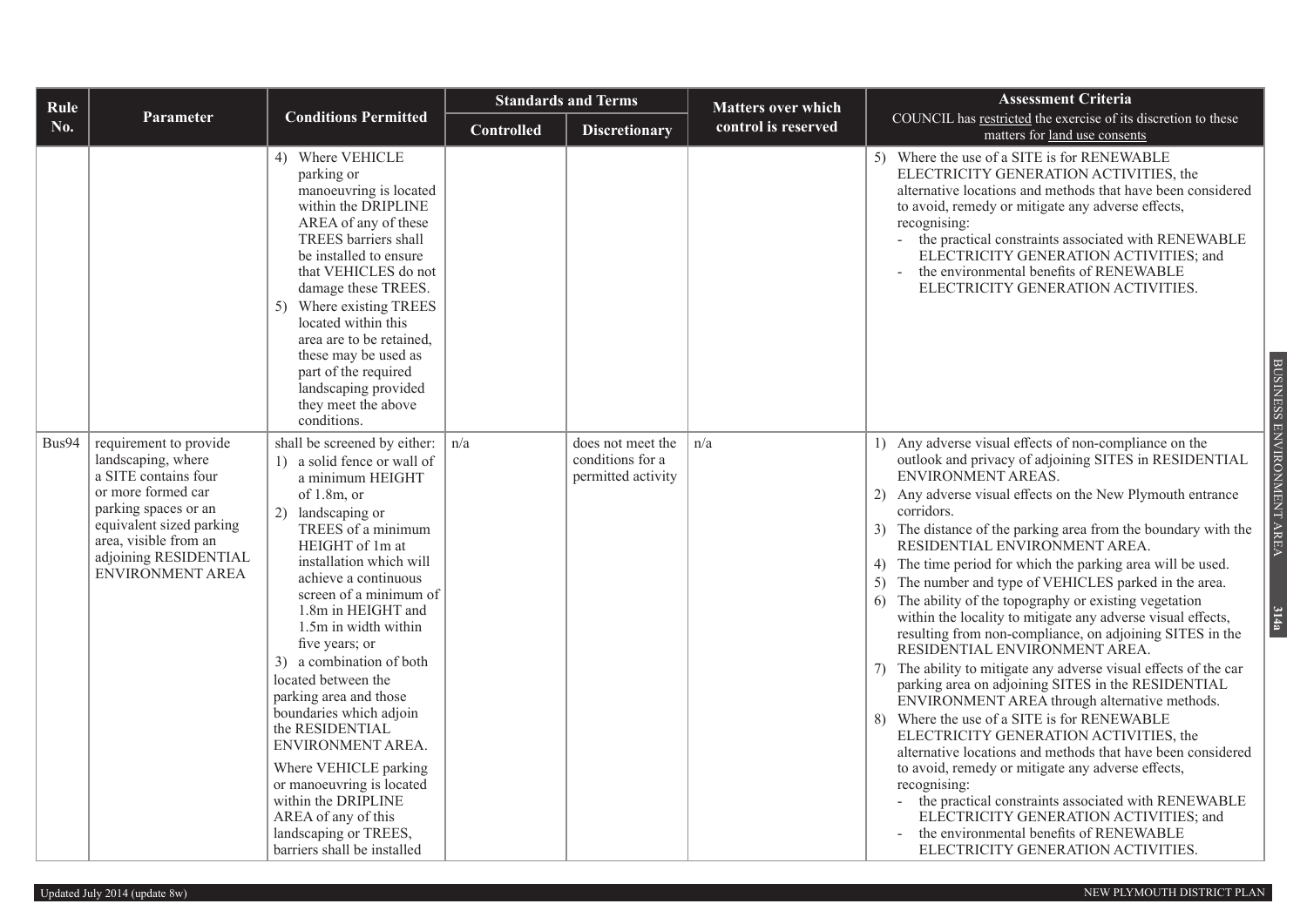| Rule  |                                                                                                                                                                                                |                                                                        | <b>Standards and Terms</b>                                                                             |                                                              | <b>Matters over which</b>                                                                                                                                                                                                                                                                                                                                                                                                                                                                                                                                                                                                                                                                                                                                               | <b>Assessment Criteria</b>                                                                                                                                                                                                                                                                                                                                                                                                                                                                                                                                                                                                                                                                                                                                                                                                                                                                                            |
|-------|------------------------------------------------------------------------------------------------------------------------------------------------------------------------------------------------|------------------------------------------------------------------------|--------------------------------------------------------------------------------------------------------|--------------------------------------------------------------|-------------------------------------------------------------------------------------------------------------------------------------------------------------------------------------------------------------------------------------------------------------------------------------------------------------------------------------------------------------------------------------------------------------------------------------------------------------------------------------------------------------------------------------------------------------------------------------------------------------------------------------------------------------------------------------------------------------------------------------------------------------------------|-----------------------------------------------------------------------------------------------------------------------------------------------------------------------------------------------------------------------------------------------------------------------------------------------------------------------------------------------------------------------------------------------------------------------------------------------------------------------------------------------------------------------------------------------------------------------------------------------------------------------------------------------------------------------------------------------------------------------------------------------------------------------------------------------------------------------------------------------------------------------------------------------------------------------|
| No.   | <b>Parameter</b>                                                                                                                                                                               | <b>Conditions Permitted</b>                                            | <b>Controlled</b>                                                                                      | <b>Discretionary</b>                                         | control is reserved                                                                                                                                                                                                                                                                                                                                                                                                                                                                                                                                                                                                                                                                                                                                                     | COUNCIL has restricted the exercise of its discretion to these<br>matters for land use consents                                                                                                                                                                                                                                                                                                                                                                                                                                                                                                                                                                                                                                                                                                                                                                                                                       |
|       |                                                                                                                                                                                                | to ensure that VEHICLES<br>do not damage this<br>landscaping or TREES. |                                                                                                        |                                                              |                                                                                                                                                                                                                                                                                                                                                                                                                                                                                                                                                                                                                                                                                                                                                                         |                                                                                                                                                                                                                                                                                                                                                                                                                                                                                                                                                                                                                                                                                                                                                                                                                                                                                                                       |
|       | Note: A recommended list of species for specific locations within the district is available from the COUNCIL.                                                                                  |                                                                        |                                                                                                        |                                                              |                                                                                                                                                                                                                                                                                                                                                                                                                                                                                                                                                                                                                                                                                                                                                                         |                                                                                                                                                                                                                                                                                                                                                                                                                                                                                                                                                                                                                                                                                                                                                                                                                                                                                                                       |
|       | <b>TEMPORARY EVENTS</b>                                                                                                                                                                        |                                                                        |                                                                                                        |                                                              |                                                                                                                                                                                                                                                                                                                                                                                                                                                                                                                                                                                                                                                                                                                                                                         |                                                                                                                                                                                                                                                                                                                                                                                                                                                                                                                                                                                                                                                                                                                                                                                                                                                                                                                       |
|       | <b>Requirement to operate a TEMPORARY EVENT</b>                                                                                                                                                |                                                                        |                                                                                                        |                                                              |                                                                                                                                                                                                                                                                                                                                                                                                                                                                                                                                                                                                                                                                                                                                                                         |                                                                                                                                                                                                                                                                                                                                                                                                                                                                                                                                                                                                                                                                                                                                                                                                                                                                                                                       |
| Bus95 | the operation of a<br><b>TEMPORARY EVENT</b><br>Note: Full information on the notification of applications for resource consents is given in the implementation section of the plan (page 381) | n/a                                                                    | a TEMPORARY<br>EVENT that<br>occurs no more<br>than six times on<br>any one SITE in a<br>calendar year | does not meet the<br>conditions for a<br>controlled activity | 1) On-site<br><b>CONSUMPTION OF</b><br>LIQUOR.<br>2) LIGHT OVERSPILL.<br>3) Noise management.<br>The management of<br>4)<br>traffic.<br>5) The provision of<br>information about the<br>activity to adjoining<br>and nearby neighbours.<br>Storage, preparation<br>6)<br>and sale of food.<br>7) Toilet and other<br>facilities necessary<br>for the health and<br>safety of patrons,<br>staff, contractors and<br>performers.<br>8) Potable water supply.<br>9) First aid facilities.<br>10) Fire safety and<br>emergency egress.<br>11) Recycling and solid<br>waste disposal<br>facilities.<br>12) Duration of the event<br>and hours of operation.<br>13) Advertising signage.<br>14) Location and<br>construction of<br><b>STRUCTURES</b> and<br><b>BUILDINGS.</b> | 1) Whether traffic management techniques have been<br>considered and where necessary have been implemented for<br>the event (eg road closure, on-site maneuvering) and if the<br>techniques are considered appropriate to mitigate adverse<br>effects associated with increased traffic.<br>BUSINESS ENVIRONMENT AREA<br>2) Whether the sale and consumption of liquor is being<br>effectively managed.<br>3) LIGHT OVERSPILL is managed to reduce impacts on<br>surrounding properties.<br>4) Whether all potential adverse effects associated with the<br>surrounding amenity have been appropriately mitigated.<br>5) The surrounding neighbours to the event have been informed<br>about the event and given appropriate information.<br>6) Noise has been appropriately assessed by a qualified and<br>experienced person and potential adverse effects mitigated.<br>(e.g. noise monitoring condition).<br>314b |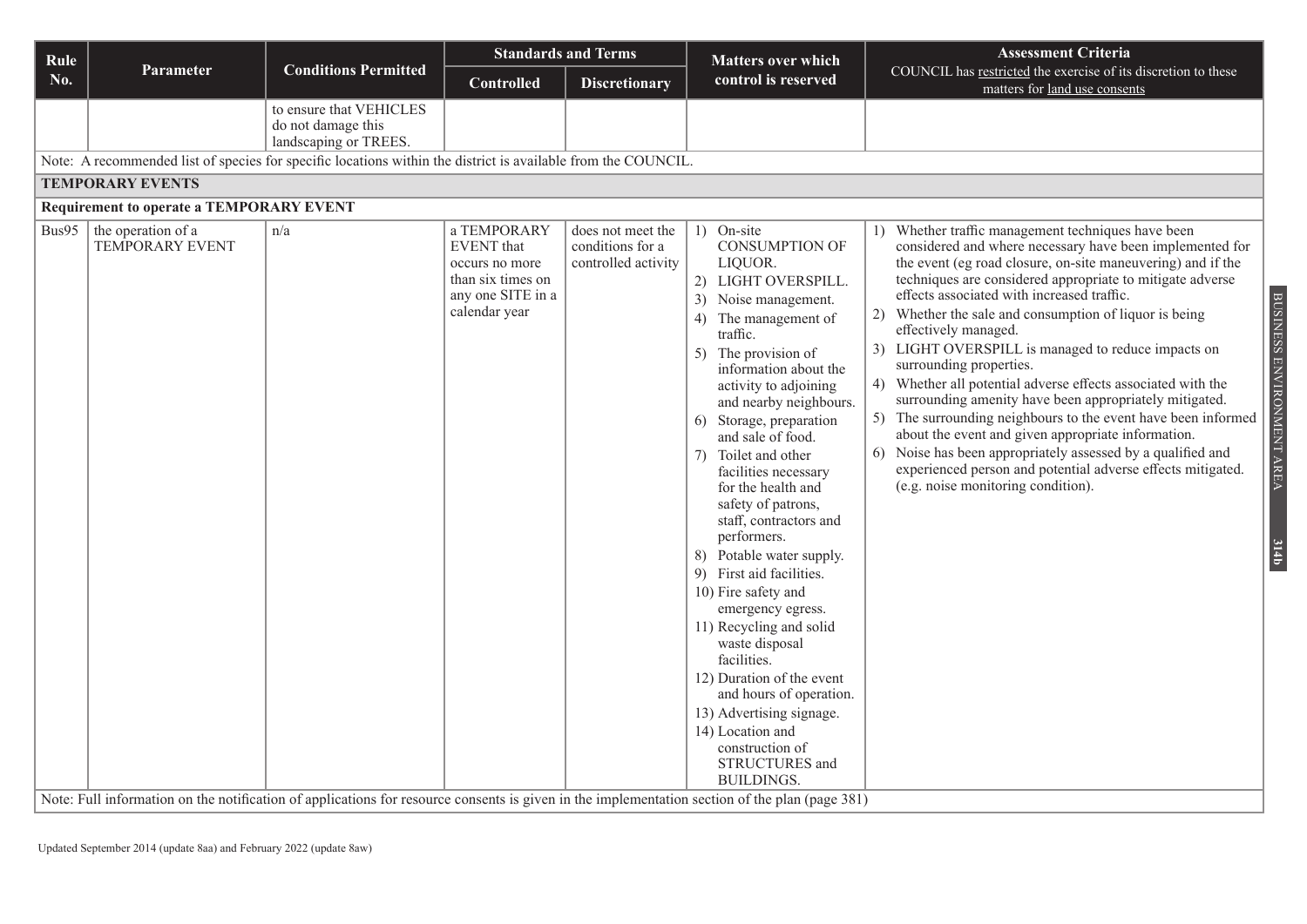| Rule  |                                                                                                                                                                                     |                                                                                                   |                   | <b>Standards and Terms</b>                                  | <b>Matters over which</b> | <b>Assessment Criteria</b>                                                                                                                                                                                                                                                                                                                                                                                                                                                                                                                                                                                                                                                               |
|-------|-------------------------------------------------------------------------------------------------------------------------------------------------------------------------------------|---------------------------------------------------------------------------------------------------|-------------------|-------------------------------------------------------------|---------------------------|------------------------------------------------------------------------------------------------------------------------------------------------------------------------------------------------------------------------------------------------------------------------------------------------------------------------------------------------------------------------------------------------------------------------------------------------------------------------------------------------------------------------------------------------------------------------------------------------------------------------------------------------------------------------------------------|
| No.   | <b>Parameter</b>                                                                                                                                                                    | <b>Conditions Permitted</b>                                                                       | <b>Controlled</b> | <b>Discretionary</b>                                        | control is reserved       | COUNCIL has restricted the exercise of its discretion to these<br>matters for land use consents                                                                                                                                                                                                                                                                                                                                                                                                                                                                                                                                                                                          |
| Bus96 | noise generated by a<br><b>TEMPORARY EVENT</b><br>measured in accordance<br>with NZS 6801:1991<br>Measurement of Sound<br>and NZS 6802:1991<br>Assessment of<br>Environmental Sound | meets the conditions for<br>a permitted activity as<br>specified in Table 12.1A in<br>Appendix 12 | n/a               | does not meet the<br>conditions for a<br>permitted activity | n/a                       | 1). Consideration of the existing ambient noise levels.<br>The length of time that specified noise levels will be<br>exceeded (particularly at night).<br>The potential for cumulative noise effects which may result<br>in adverse effects on noise receivers.<br>The maximum level of noise likely to be generated, its<br>4)<br>nature, character and frequency, and the disturbance this may<br>cause to people in the vicinity.<br>The extent to which the noise effects can be appropriately<br>5)<br>mitigated.<br>The positive effects associated with the TEMPORARY<br>EVENT.<br>The potential adverse effects on the amenity, health and<br>safety of surrounding environment. |

**314c**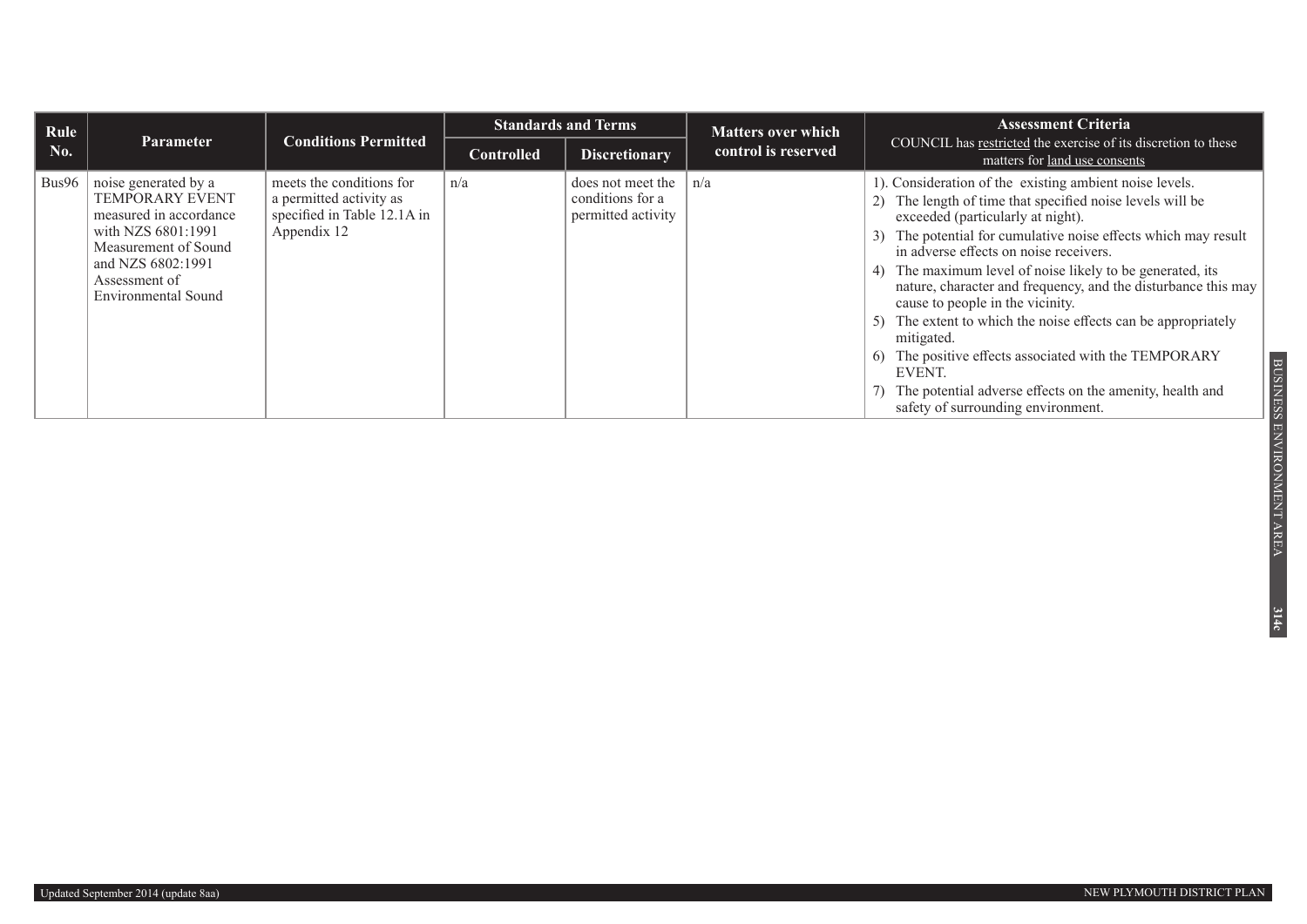#### **TOPICS Amenity, Health and Safety HAZARDOUS SUBSTANCES Heritage Natural Haraffic and Transport Works and** <br>**Haraffic and Transport Works and Services Policy Number** Rule | 1.1 1.2 1.3 2.1 2.3 2.4 2.5 3.1 5.1 5.2 5.3 7.1 7.2 10.1 10.2 10.3 11.4 12.1 13.1 20.1 20.2 20.3 20.4 20.6 20.7 22.1 22.2 Rule **Bus1** ● **Bus1 Bus2** ● **Bus2 Bus3 Bus3 Bus5** ● ● ● **Bus5 Bus6** ● ● ● **Bus6 Bus7** ● ● **Bus7 Bus8** ● ● **Bus8 Bus9** ● ● **Bus9 Bus10** ● ● **Bus10 Bus11** ● ● ● **Bus11 Bus12** ● ● ● ● **Bus12 Bus13** ● ● ● **Bus13 Bus14** ● ● ● **Bus14 Bus15** ● ● **Bus15 Bus16** ● ● **Bus16 Bus17** ● ● **Bus17 Bus18** ● **Bus18 Bus19** ● ● ● **Bus19 Bus20** ● ● **Bus20 Bus21** ● ● ● **Bus21 Bus22** ● ● **Bus22 Bus23** ● ● **Bus23 Bus24** ● **Bus24**

BUSINESS ENVIRONMENT AREA

BUSINESS ENVIRONMENT AREA

**314d**

### **Cross reference matrix: BUSINESS ENVIRONMENT AREA rules to policies**

Updated September 2015 (update 8af)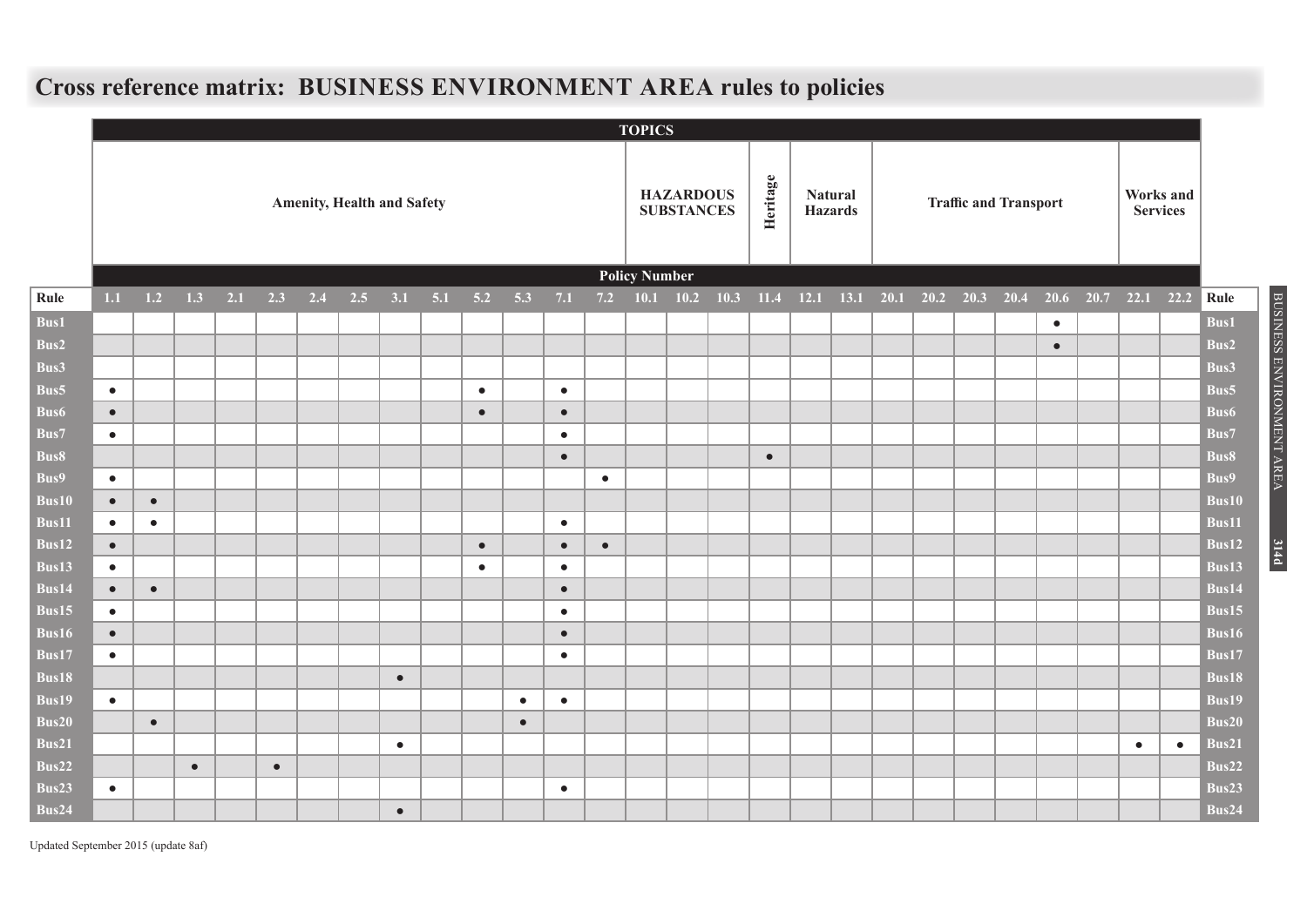|              |                                   |           |     |     |     |     |     |           |     |     |           |           |  | <b>TOPICS</b>           |                                       |          |                                  |                             |  |                              |                              |  |  |           |  |              |
|--------------|-----------------------------------|-----------|-----|-----|-----|-----|-----|-----------|-----|-----|-----------|-----------|--|-------------------------|---------------------------------------|----------|----------------------------------|-----------------------------|--|------------------------------|------------------------------|--|--|-----------|--|--------------|
|              | <b>Amenity, Health and Safety</b> |           |     |     |     |     |     |           |     |     |           |           |  |                         | <b>HAZARDOUS</b><br><b>SUBSTANCES</b> | Heritage | <b>Natural</b><br><b>Hazards</b> |                             |  | <b>Traffic and Transport</b> | Works and<br><b>Services</b> |  |  |           |  |              |
|              |                                   |           |     |     |     |     |     |           |     |     |           |           |  |                         | <b>Policy Number</b>                  |          |                                  |                             |  |                              |                              |  |  |           |  |              |
| Rule         | 1.1                               | 1.2       | 1.3 | 2.1 | 2.3 | 2.4 | 2.5 | 3.1       | 5.1 | 5.2 | 5.3       | 7.1       |  | 7.2 10.1 10.2 10.3 11.4 |                                       |          |                                  | $12.1$ $13.1$ $20.1$ $20.2$ |  | $20.3$ 20.4 20.6 20.7        |                              |  |  | 22.1 22.2 |  | Rule         |
| Bus25        |                                   |           |     |     |     |     |     | $\bullet$ |     |     |           |           |  |                         |                                       |          |                                  |                             |  |                              |                              |  |  |           |  | Bus28        |
| Bus26        |                                   |           |     |     |     |     |     | $\bullet$ |     |     |           |           |  |                         |                                       |          |                                  |                             |  |                              |                              |  |  |           |  | <b>Bus29</b> |
| Bus27        | $\bullet$                         | $\bullet$ |     |     |     |     |     |           |     |     | $\bullet$ | $\bullet$ |  |                         |                                       |          |                                  |                             |  |                              |                              |  |  |           |  | Bus30        |
| Bus28        |                                   |           |     |     |     |     |     |           |     |     |           |           |  |                         |                                       |          |                                  |                             |  |                              | $\bullet$                    |  |  |           |  | Bus31        |
| Bus29        |                                   |           |     |     |     |     |     |           |     |     |           |           |  |                         |                                       |          |                                  |                             |  |                              | $\bullet$                    |  |  |           |  | Bus32        |
| Bus30        |                                   |           |     |     |     |     |     |           |     |     |           |           |  |                         |                                       |          |                                  |                             |  |                              | $\bullet$                    |  |  |           |  | Bus33        |
| Bus31        |                                   |           |     |     |     |     |     |           |     |     |           |           |  |                         |                                       |          |                                  |                             |  |                              | $\bullet$                    |  |  |           |  | Bus34        |
| Bus32        |                                   |           |     |     |     |     |     |           |     |     |           |           |  |                         |                                       |          |                                  |                             |  |                              | $\bullet$                    |  |  |           |  | Bus35        |
| Bus33        |                                   |           |     |     |     |     |     |           |     |     |           |           |  |                         |                                       |          |                                  |                             |  |                              | $\bullet$                    |  |  |           |  | Bus36        |
| Bus34        |                                   |           |     |     |     |     |     |           |     |     |           |           |  |                         |                                       |          |                                  |                             |  |                              | $\bullet$                    |  |  |           |  | Bus37        |
| Bus35        | $\bullet$                         |           |     |     |     |     |     |           |     |     |           | $\bullet$ |  |                         |                                       |          |                                  |                             |  |                              |                              |  |  |           |  | Bus38        |
| Bus36        | $\bullet$                         |           |     |     |     |     |     |           |     |     |           | $\bullet$ |  |                         |                                       |          |                                  |                             |  |                              | $\bullet$                    |  |  |           |  | <b>Bus39</b> |
| <b>Bus37</b> | $\bullet$                         |           |     |     |     |     |     |           |     |     |           | $\bullet$ |  |                         |                                       |          |                                  |                             |  |                              | $\bullet$                    |  |  |           |  | <b>Bus40</b> |
| Bus38        | $\bullet$                         |           |     |     |     |     |     |           |     |     |           | $\bullet$ |  |                         |                                       |          |                                  |                             |  |                              | $\bullet$                    |  |  |           |  | Bus41        |
| Bus39        | $\bullet$                         |           |     |     |     |     |     |           |     |     |           | $\bullet$ |  |                         |                                       |          |                                  |                             |  |                              | $\bullet$                    |  |  |           |  | Bus42        |
| Bus40        | $\bullet$                         |           |     |     |     |     |     |           |     |     |           | $\bullet$ |  |                         |                                       |          |                                  |                             |  |                              | $\bullet$                    |  |  |           |  | Bus43        |
| <b>Bus41</b> | $\bullet$                         |           |     |     |     |     |     |           |     |     |           | $\bullet$ |  |                         |                                       |          |                                  |                             |  |                              | $\bullet$                    |  |  |           |  | Bus44        |
| Bus42        | $\bullet$                         |           |     |     |     |     |     |           |     |     |           | $\bullet$ |  |                         |                                       |          |                                  |                             |  |                              | $\bullet$                    |  |  |           |  | <b>Bus45</b> |
| Bus43        | $\bullet$                         |           |     |     |     |     |     |           |     |     |           | $\bullet$ |  |                         |                                       |          |                                  |                             |  |                              | $\bullet$                    |  |  |           |  | Bus46        |
| Bus44        | $\bullet$                         |           |     |     |     |     |     |           |     |     |           | $\bullet$ |  |                         |                                       |          |                                  |                             |  |                              | $\bullet$                    |  |  |           |  | <b>Bus47</b> |
| Bus45        |                                   |           |     |     |     |     |     |           |     |     |           |           |  |                         |                                       |          |                                  |                             |  |                              | $\bullet$                    |  |  |           |  | Bus48        |
| Bus46        | $\bullet$                         |           |     |     |     |     |     |           |     |     |           | $\bullet$ |  |                         |                                       |          |                                  |                             |  |                              | $\bullet$                    |  |  |           |  | <b>Bus49</b> |
| Bus47        | $\bullet$                         |           |     |     |     |     |     |           |     |     |           | $\bullet$ |  |                         |                                       |          |                                  |                             |  |                              | $\bullet$                    |  |  |           |  | Bus50        |
| <b>Bus48</b> |                                   |           |     |     |     |     |     |           |     |     |           |           |  |                         |                                       |          |                                  |                             |  |                              | $\bullet$                    |  |  |           |  | Bus51        |
| Bus49        |                                   |           |     |     |     |     |     |           |     |     |           |           |  |                         |                                       |          |                                  |                             |  |                              | $\bullet$                    |  |  |           |  | Bus52        |
| Bus50        |                                   |           |     |     |     |     |     |           |     |     |           |           |  |                         |                                       |          |                                  |                             |  |                              | $\bullet$                    |  |  |           |  | Bus53        |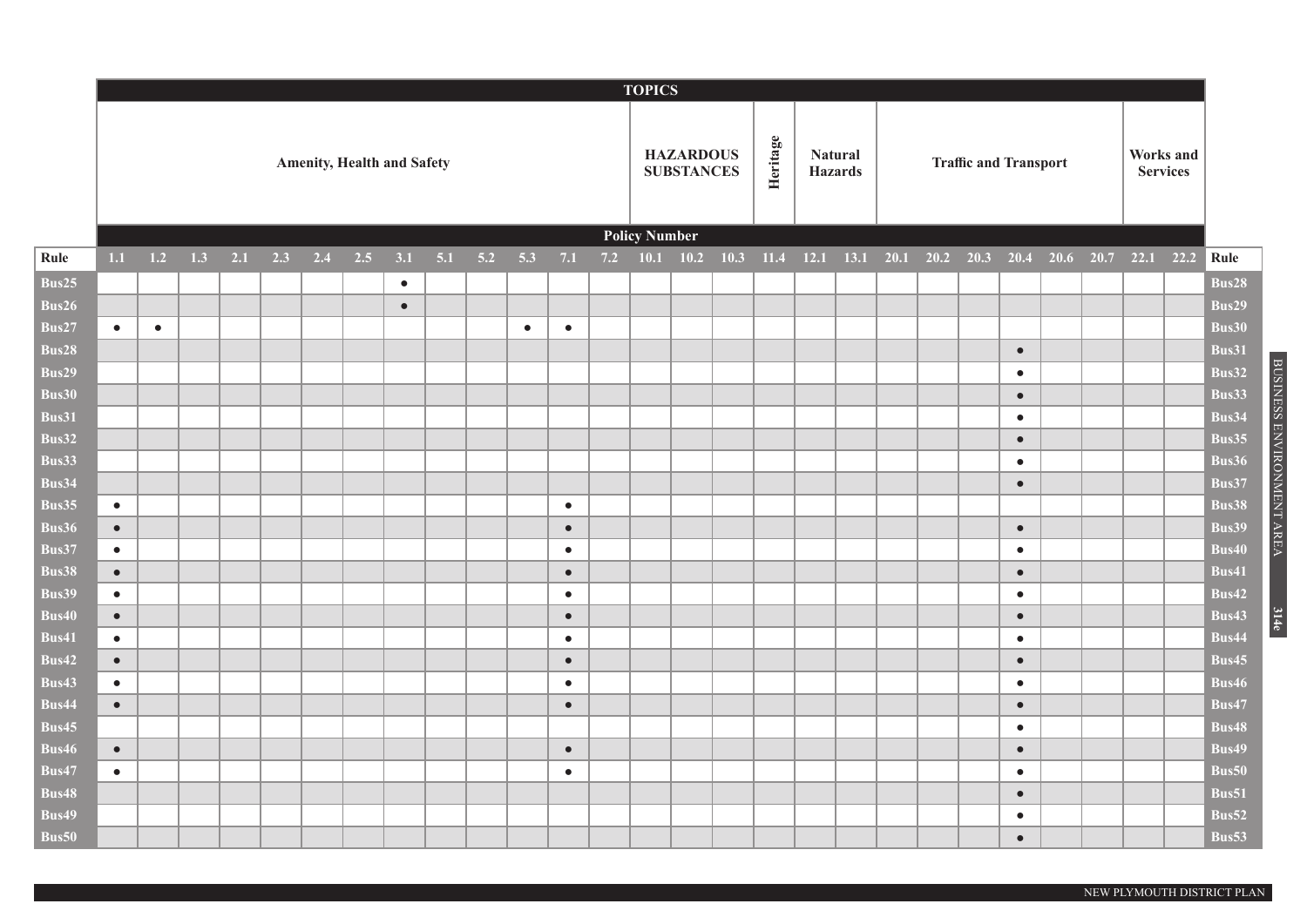|                           |                                   |           |     |     |           |     |           |     |  |                |           |           |     | <b>TOPICS</b>                         |           |      |          |                                  |           |      |                              |           |                     |           |                              |                       |
|---------------------------|-----------------------------------|-----------|-----|-----|-----------|-----|-----------|-----|--|----------------|-----------|-----------|-----|---------------------------------------|-----------|------|----------|----------------------------------|-----------|------|------------------------------|-----------|---------------------|-----------|------------------------------|-----------------------|
|                           | <b>Amenity, Health and Safety</b> |           |     |     |           |     |           |     |  |                |           |           |     | <b>HAZARDOUS</b><br><b>SUBSTANCES</b> |           |      | Heritage | <b>Natural</b><br><b>Hazards</b> |           |      | <b>Traffic and Transport</b> |           |                     |           | Works and<br><b>Services</b> |                       |
|                           |                                   |           |     |     |           |     |           |     |  |                |           |           |     | <b>Policy Number</b>                  |           |      |          |                                  |           |      |                              |           |                     |           |                              |                       |
| Rule                      | 1.1                               | 1.2       | 1.3 | 2.1 | 2.3       | 2.4 | 2.5       | 3.1 |  | $5.1\quad 5.2$ | 5.3       | 7.1       | 7.2 | 10.1                                  | 10.2      | 10.3 | 11.4     | 12.1                             | 13.1      | 20.1 | $20.2$ 20.3 20.4             |           | 20.6 20.7 22.1 22.2 |           |                              | Rule                  |
| Bus51                     |                                   |           |     |     |           |     |           |     |  |                |           |           |     |                                       |           |      |          |                                  |           |      |                              | $\bullet$ |                     |           |                              | Bus51                 |
| Bus52                     |                                   |           |     |     |           |     |           |     |  |                |           |           |     |                                       |           |      |          | $\bullet$                        | $\bullet$ |      |                              |           |                     |           |                              | Bus52                 |
| Bus53                     |                                   |           |     |     |           |     |           |     |  |                |           |           |     |                                       |           |      |          | $\bullet$                        | $\bullet$ |      |                              |           |                     |           |                              | Bus53                 |
| Bus54                     |                                   |           |     |     |           |     |           |     |  |                |           |           |     |                                       |           |      |          | $\bullet$                        | $\bullet$ |      |                              |           |                     |           |                              | Bus54                 |
| <b>Bus58</b>              | $\bullet$                         |           |     |     |           |     |           |     |  |                |           | $\bullet$ |     |                                       |           |      |          |                                  |           |      |                              |           |                     |           |                              | <b>Bus58</b>          |
| Bus59                     | $\bullet$                         |           |     |     |           |     |           |     |  |                |           | $\bullet$ |     |                                       |           |      |          |                                  |           |      |                              |           |                     |           |                              | Bus59                 |
| $\overline{\text{Bus60}}$ | $\bullet$                         |           |     |     |           |     |           |     |  |                |           | $\bullet$ |     |                                       |           |      |          | $\bullet$                        | $\bullet$ |      |                              |           |                     |           |                              | Bus60                 |
| Bus61                     |                                   | $\bullet$ |     |     |           |     |           |     |  |                |           |           |     | $\bullet$                             | $\bullet$ |      |          |                                  |           |      |                              |           |                     |           |                              | Bus <sub>61</sub>     |
| Bus <sub>62</sub>         | $\bullet$                         |           |     |     |           |     |           |     |  |                |           |           |     | $\bullet$                             | $\bullet$ |      |          |                                  |           |      |                              |           |                     |           |                              | Bus <sub>62</sub>     |
| Bus <sub>64</sub>         |                                   | $\bullet$ |     |     |           |     |           |     |  |                | $\bullet$ |           |     |                                       |           |      |          |                                  |           |      |                              |           |                     |           |                              | Bus <sub>64</sub>     |
| Bus <sub>65</sub>         |                                   | $\bullet$ |     |     | $\bullet$ |     | $\bullet$ |     |  |                |           |           |     |                                       |           |      |          |                                  |           |      |                              |           |                     |           |                              | Bus <sub>65</sub>     |
| Bus66                     | $\bullet$                         |           |     |     | $\bullet$ |     | $\bullet$ |     |  |                |           |           |     |                                       |           |      |          |                                  |           |      |                              |           |                     |           |                              | Bus66                 |
| Bus <sub>67</sub>         | $\bullet$                         |           |     |     | $\bullet$ |     | $\bullet$ |     |  |                |           |           |     |                                       |           |      |          |                                  |           |      |                              |           |                     |           |                              | Bus67                 |
| Bus70<br><b>Bus71</b>     |                                   |           |     |     |           |     |           |     |  |                |           |           |     |                                       |           |      |          |                                  |           |      |                              |           | $\bullet$           |           |                              | <b>Bus70</b><br>Bus71 |
| <b>Bus72</b>              | $\bullet$<br>$\bullet$            |           |     |     |           |     |           |     |  |                |           |           |     |                                       |           |      |          |                                  |           |      |                              |           |                     |           |                              | <b>Bus72</b>          |
| <b>Bus73</b>              |                                   |           |     |     |           |     |           |     |  |                |           |           |     |                                       |           |      |          |                                  |           |      |                              |           | $\bullet$           |           |                              | Bus73                 |
| Bus74                     |                                   |           |     |     |           |     |           |     |  |                |           |           |     |                                       |           |      |          |                                  |           |      |                              |           | $\bullet$           |           |                              | Bus74                 |
| Bus75                     |                                   |           |     |     |           |     |           |     |  |                |           |           |     |                                       |           |      |          |                                  |           |      |                              |           |                     | $\bullet$ |                              | Bus75                 |
| Bus76                     |                                   |           |     |     |           |     |           |     |  |                |           |           |     |                                       |           |      |          |                                  |           |      |                              |           |                     | $\bullet$ |                              | Bus76                 |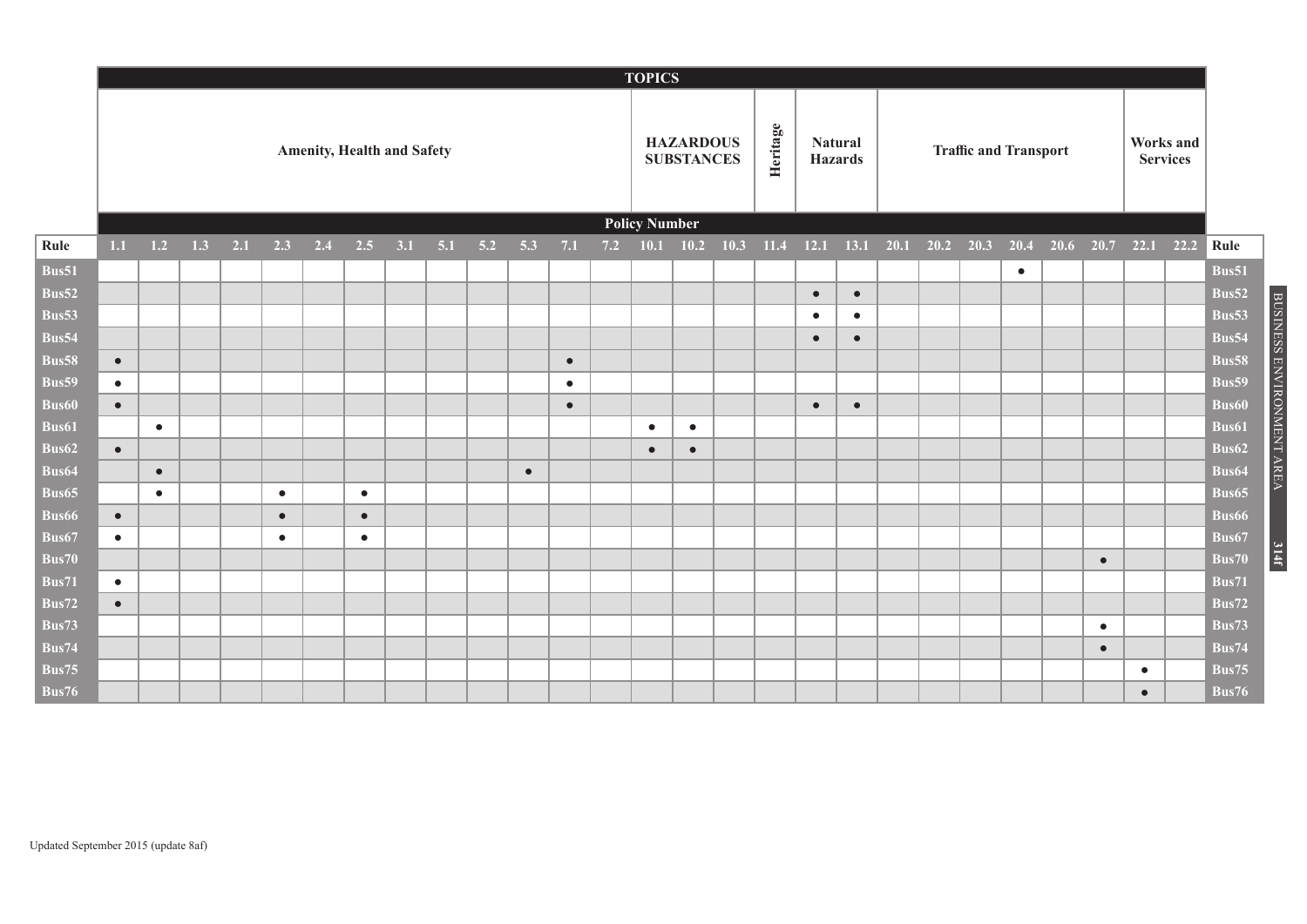|                                    |                                   |           |           |           |           |           |     |           |           |           |           |           |           | <b>TOPICS</b>                         |             |             |                                  |      |  |                              |                                                |           |  |           |           |           |              |
|------------------------------------|-----------------------------------|-----------|-----------|-----------|-----------|-----------|-----|-----------|-----------|-----------|-----------|-----------|-----------|---------------------------------------|-------------|-------------|----------------------------------|------|--|------------------------------|------------------------------------------------|-----------|--|-----------|-----------|-----------|--------------|
|                                    | <b>Amenity, Health and Safety</b> |           |           |           |           |           |     |           |           |           |           |           |           | <b>HAZARDOUS</b><br><b>SUBSTANCES</b> |             | Heritage    | <b>Natural</b><br><b>Hazards</b> |      |  | <b>Traffic and Transport</b> | Works and<br><b>Services</b>                   |           |  |           |           |           |              |
|                                    |                                   |           |           |           |           |           |     |           |           |           |           |           |           | <b>Policy Number</b>                  |             |             |                                  |      |  |                              |                                                |           |  |           |           |           |              |
| Rule                               | 1.1                               | 1.2       | 2.1       | 2.3       | 4.3       | 5.1       | 5.2 | 5.3       | 6.3       | 6.4       | 7.1       | 8.1       | 9.1       |                                       | $10.1$ 10.2 | $10.3$ 11.4 |                                  | 12.1 |  |                              | $13.1$ 20.1 20.2 20.3 20.4 20.6 20.7 22.1 22.2 |           |  |           |           |           | Rule         |
| Bus77                              | $\bullet$                         |           |           |           |           |           |     |           |           |           |           |           |           |                                       |             |             |                                  |      |  |                              |                                                |           |  |           |           |           | Bus77        |
| <b>Bus78</b>                       |                                   |           |           |           |           | $\bullet$ |     |           |           |           |           |           |           |                                       |             |             |                                  |      |  |                              |                                                |           |  |           | $\bullet$ | $\bullet$ | <b>Bus78</b> |
| Bus79                              | $\bullet$                         | $\bullet$ | $\bullet$ |           |           |           |     |           |           |           |           |           |           |                                       |             |             |                                  |      |  |                              |                                                |           |  |           |           |           | Bus79        |
| Bus80                              | $\bullet$                         | $\bullet$ | $\bullet$ |           |           |           |     |           |           |           |           |           |           |                                       |             |             |                                  |      |  |                              |                                                |           |  |           |           |           | <b>Bus80</b> |
| <b>Bus81</b>                       | $\bullet$                         | $\bullet$ | $\bullet$ |           |           |           |     |           |           |           |           |           |           |                                       |             |             |                                  |      |  |                              |                                                |           |  |           |           |           | <b>Bus81</b> |
| <b>Bus82</b>                       | $\bullet$                         |           |           | $\bullet$ |           |           |     |           |           |           |           |           |           |                                       |             |             |                                  |      |  |                              |                                                |           |  |           |           |           | <b>Bus82</b> |
| <b>Bus83</b>                       | $\bullet$                         |           |           | $\bullet$ |           |           |     |           |           |           |           |           |           |                                       |             |             |                                  |      |  |                              |                                                |           |  |           |           |           | <b>Bus83</b> |
| <b>Bus84</b>                       | $\bullet$                         |           |           | $\bullet$ |           |           |     |           |           |           |           |           |           |                                       |             |             |                                  |      |  |                              |                                                |           |  |           |           |           | Bus84        |
| $\overline{B}$ us $\overline{8}$ 5 | $\bullet$                         | $\bullet$ |           | $\bullet$ |           |           |     |           |           |           |           |           |           |                                       |             |             |                                  |      |  |                              |                                                |           |  |           |           |           | Bus85        |
| Bus86                              |                                   |           |           |           |           |           |     |           |           |           |           |           |           |                                       |             |             |                                  |      |  | $\bullet$                    |                                                |           |  | $\bullet$ |           |           | <b>Bus86</b> |
| <b>Bus87</b>                       | $\bullet$                         |           |           |           |           |           |     |           |           |           | $\bullet$ |           |           |                                       |             |             |                                  |      |  |                              | $\bullet$                                      | $\bullet$ |  |           |           |           | Bus87        |
| Bus88                              | $\bullet$                         |           |           |           |           |           |     |           |           |           | $\bullet$ |           |           |                                       |             |             |                                  |      |  |                              | $\bullet$                                      |           |  |           |           |           | <b>Bus88</b> |
| Bus89                              |                                   |           |           |           |           |           |     |           |           |           |           |           |           |                                       |             |             |                                  |      |  |                              | $\bullet$                                      |           |  |           |           |           | Bus89        |
| <b>Bus90</b>                       |                                   |           |           |           |           |           |     |           |           |           |           |           |           |                                       |             |             |                                  |      |  |                              | $\bullet$                                      |           |  |           |           |           | Bus90        |
| <b>Bus91</b>                       |                                   |           |           |           |           |           |     |           |           |           |           |           |           |                                       |             |             |                                  |      |  |                              | $\bullet$                                      |           |  |           |           |           | Bus91        |
| <b>Bus92</b>                       | $\bullet$                         |           |           |           |           |           |     | $\bullet$ |           |           | $\bullet$ |           |           |                                       |             |             |                                  |      |  |                              |                                                |           |  |           |           |           | Bus92        |
| Bus93                              | $\bullet$                         |           |           |           |           |           |     | $\bullet$ |           |           | $\bullet$ |           |           |                                       |             |             |                                  |      |  |                              |                                                |           |  |           |           |           | Bus93        |
| Bus94                              |                                   | $\bullet$ |           |           |           |           |     | $\bullet$ |           |           |           |           |           |                                       |             |             |                                  |      |  |                              |                                                |           |  |           |           |           | Bus94        |
| Bus95                              |                                   |           |           | $\bullet$ | $\bullet$ |           |     |           | $\bullet$ | $\bullet$ | $\bullet$ | $\bullet$ | $\bullet$ |                                       |             |             |                                  |      |  |                              |                                                |           |  |           |           |           | Bus95        |
| Bus96                              |                                   |           |           |           |           |           |     |           |           |           |           |           |           |                                       |             |             |                                  |      |  |                              |                                                |           |  |           |           |           | Bus96        |